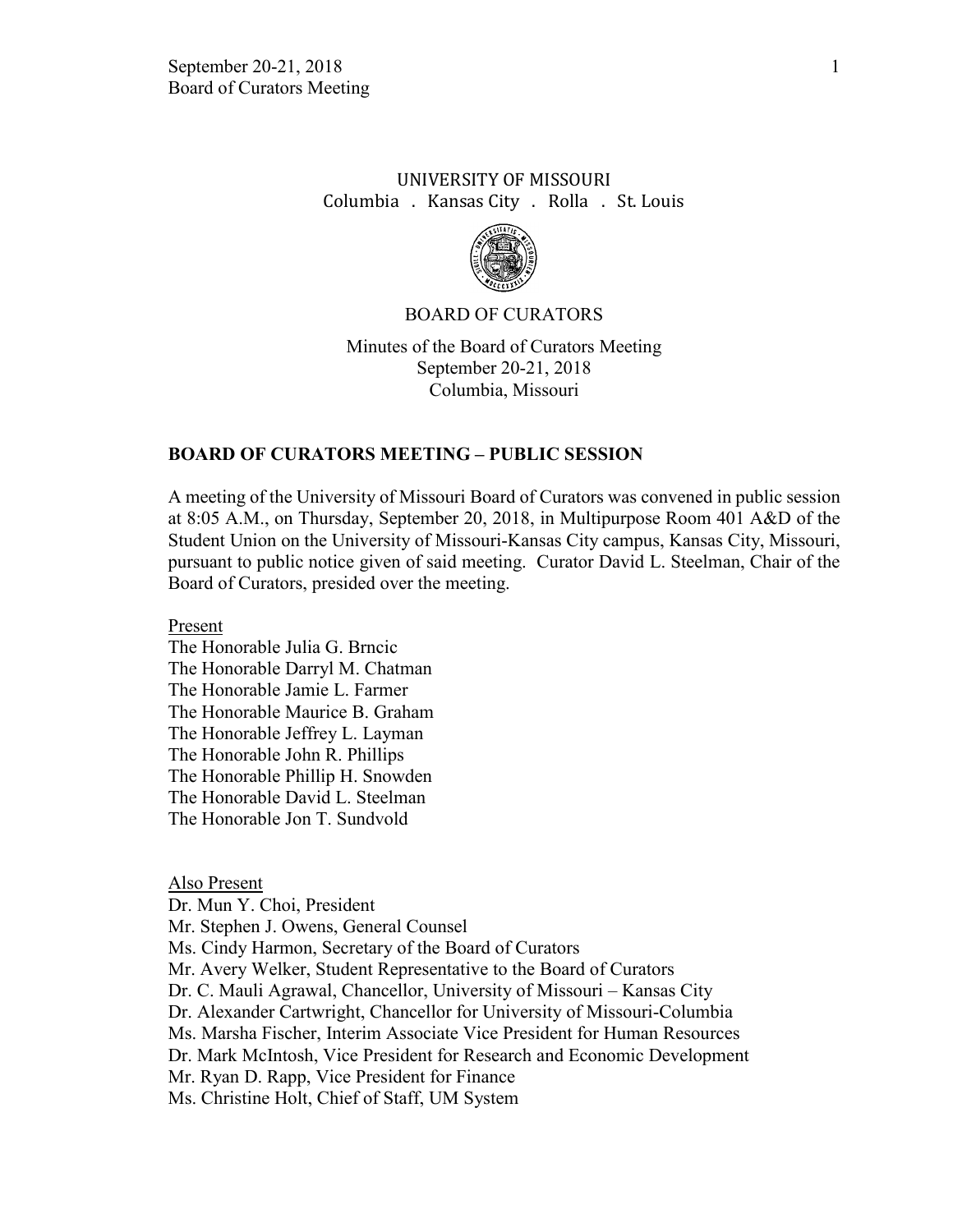Media representatives

#### **General Business**

The oath of office was administered for Avery J. Welker, Student Representative to the Board of Curators.

### **Health Affairs Committee**

Mr. Ron Ashworth joined the meeting as a member of the Health Affairs Committee.

The only committee business for this public session was to approve a closed meeting.

The public session meeting of the Health Affairs Committee recessed at 8:09 AM on Thursday, September 20, 2018.

### **General Business**

#### Resolution for Executive Session of the Board of Curators Meeting

It was moved by Curator Layman and seconded by Curator Graham, that there shall be an executive session with a closed record and closed vote of the Board of Curators meeting September 20-21, 2018 for consideration of:

- **Section 610.021(1), RSMo**, relating to matters identified in that provision, which include legal actions, causes of action or litigation, and confidential or privileged communications with counsel; and
- **Section 610.021(2), RSMo,** relating to matters identified in that provision, which include leasing, purchase, or sale of real estate; and
- **Section 610.021(3), RSMo**, relating to matters identified in that provision, which include hiring, firing, disciplining, or promoting of particular employees; and
- **Section 610.021(12), RSMo,** relating to matters identified in that provision, which include sealed bids and related documents and sealed proposals and related documents or documents related to a negotiated contract; and
- **Section 610.021 (13), RSMo**, relating to matters identified in that provision, which include individually identifiable personnel records, performance ratings, or records pertaining to employees or applicants for employment.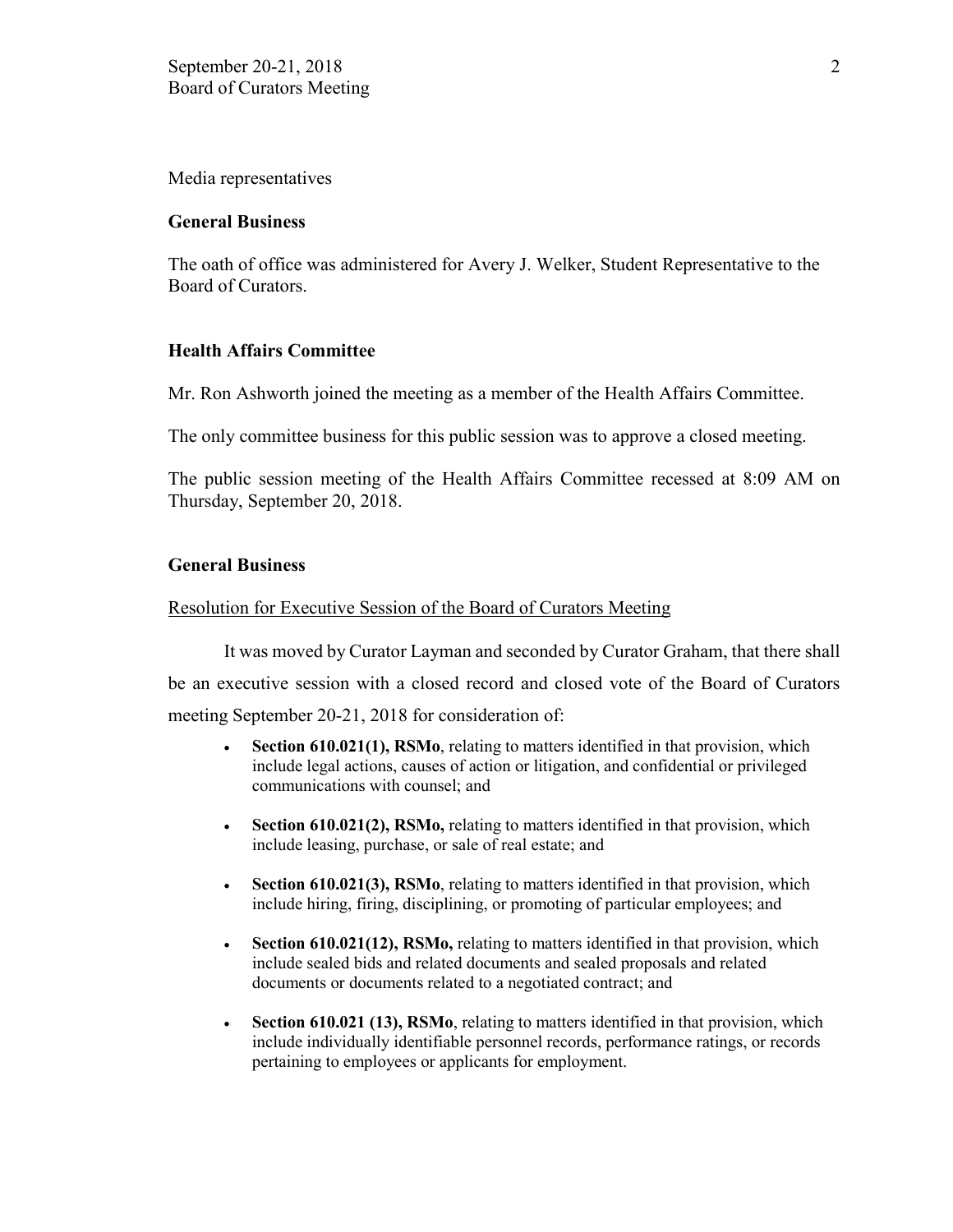Roll call vote of the Board:

Curator Brncic was absent for vote. Curator Chatman was absent for vote. Curator Farmer voted yes. Curator Graham voted yes. Curator Layman voted yes. Curator Phillips voted yes. Curator Snowden voted yes. Curator Steelman voted yes. Curator Sundvold voted yes.

The motion carried.

The public session of the Board of Curators meeting recessed at 8:12 AM on Thursday, September 20, 2018.

#### **Board of Curators Meeting – Executive Session**

A meeting of the University of Missouri Board of Curators was convened in executive session at 8:20 A.M., on Thursday, September 20, 2018, in Room 402 of the Student Union on the University of Missouri-Kansas City campus, Kansas City, Missouri, pursuant to public notice given of said meeting. Curator David L. Steelman, Chair of the Board of Curators, presided over the meeting.

Present

The Honorable Julia G. Brncic The Honorable Darryl M. Chatman The Honorable Jamie L. Farmer The Honorable Maurice B. Graham The Honorable Jeffrey L. Layman The Honorable John R. Phillips The Honorable Phillip H. Snowden The Honorable David L. Steelman The Honorable Jon T. Sundvold

Also Present Dr. Mun Y. Choi, President Mr. Stephen J. Owens, General Counsel Ms. Cindy Harmon, Secretary of the Board of Curators Mr. Avery Welker, Student Representative to the Board of Curators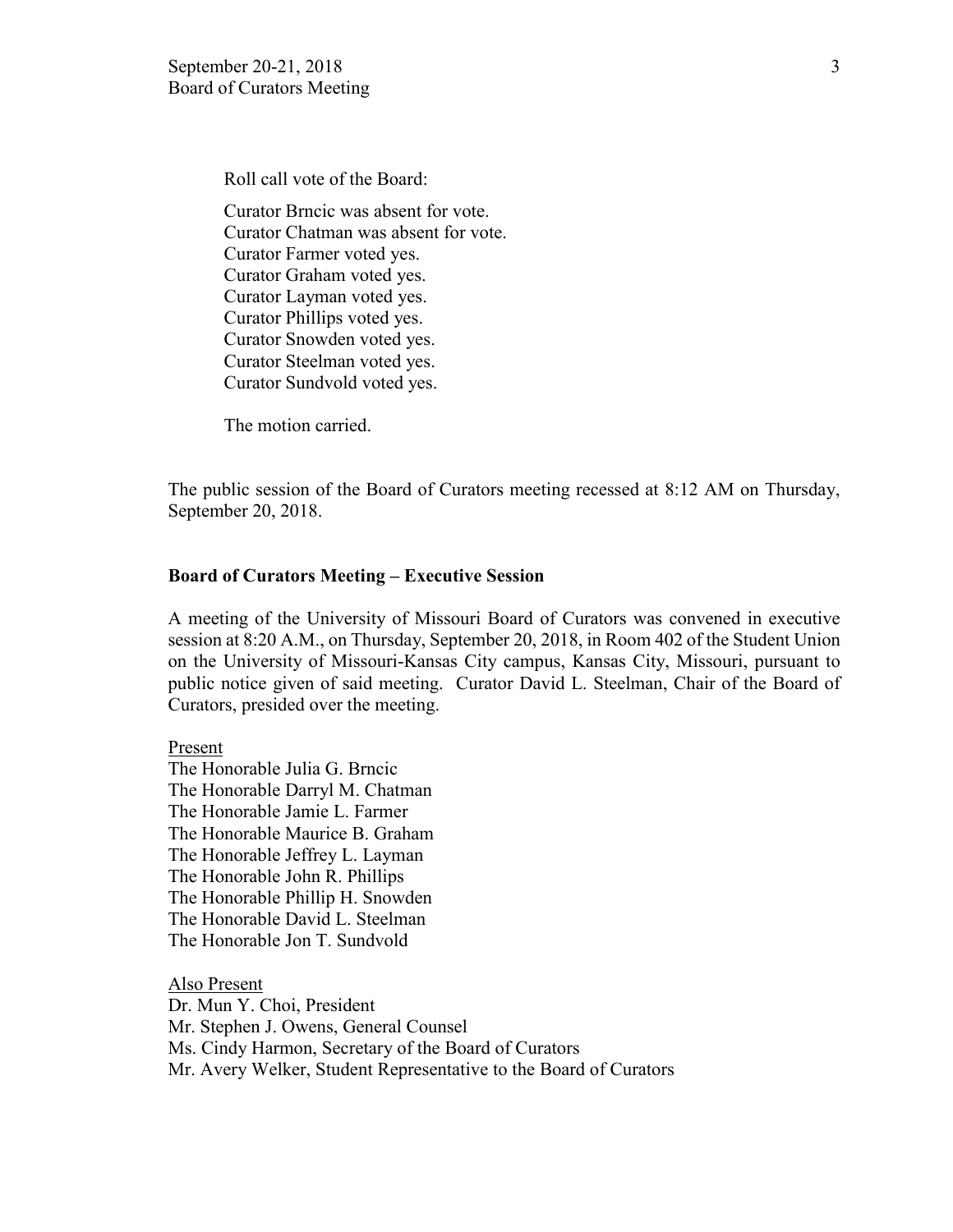## **Health Affairs Committee – Executive Session**

Mr. Ron Ashworth and Ms. Teresa Maledy joined the meeting as members of the Health Affairs Committee.

Others who joined the meeting included Chancellor Cartwright, Chancellor Agrawal, Mr. Jonathon Curtright, Vice President Rapp, Mr. Robert Hess, Dean Delafontaine, Mr. Mike Blair, Dr. Ted Choma, Provost Ramchand and Christine Holt.

Report on personnel, contract items and legal advice – presented by Mr. Robert Hess and Mr. Curtright

No action taken by the Board.

Mr. Jonathon Curtright, Mr. Robert Hess, Mr. Blair, Dr Choma and Dean Delafontaine excused themselves from the meeting.

### **General Business**

Report on contract matters – presented by Vice President Rapp

No action taken by the Board.

The executive session of the Board of Curators meeting recessed at 9:32 AM on Thursday, September 20, 2018.

#### **RECONVENED PUBLIC SESSION**

A meeting of the University of Missouri Board of Curators was reconvened in public session at 9:45 A.M., on Thursday, September 20, 2018, in the Multipurpose Room 401 A&D of the Student Union on the University of Missouri – Kansas City campus, Kansas City, Missouri, pursuant to public notice given of said meeting. Curator David L. Steelman, Chair of the Board of Curators, presided over the meeting.

Present

The Honorable Julia G. Brncic The Honorable Darryl M. Chatman The Honorable Jamie L. Farmer The Honorable Maurice B. Graham The Honorable Jeffrey L. Layman The Honorable John R. Phillips The Honorable Phillip H. Snowden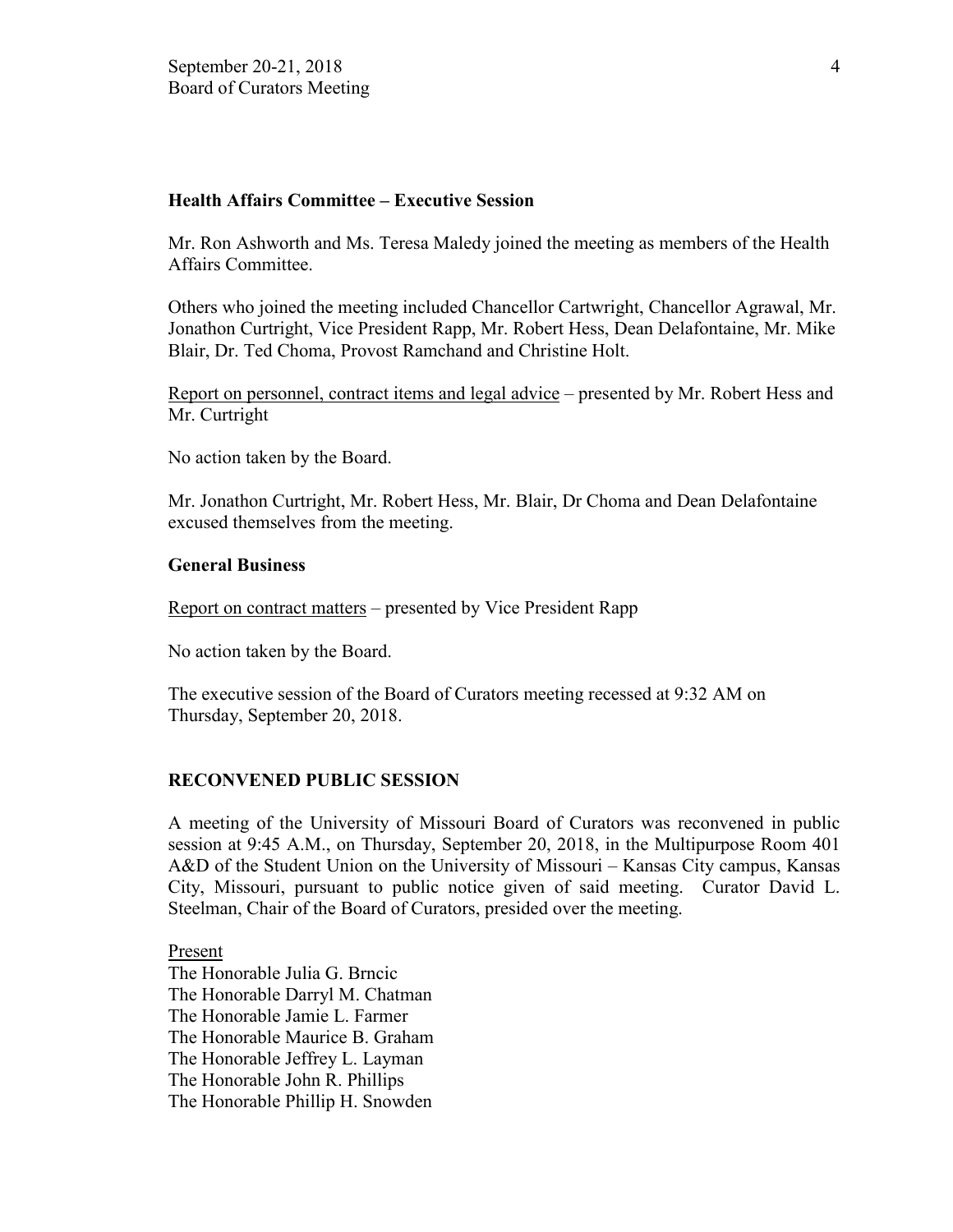The Honorable David L. Steelman The Honorable Jon T. Sundvold

Also Present Dr. Mun Y. Choi, President Mr. Stephen J. Owens, General Counsel Ms. Cindy Harmon, Secretary of the Board of Curators Mr. Avery Welker, Student Representative to the Board of Curators Dr. C. Mauli Agrawal, Chancellor, University of Missouri – Kansas City Dr. Gary K. Allen, Vice President for Information Technology Dr. Alexander Cartwright, Chancellor for University of Missouri-Columbia Mr. Jonathan Curtright, Chief Executive Officer, MU Health Ms. Kamrhan Farwell, Chief Marketing and Communications Officer Ms. Marsha Fischer, Chief Human Resources Officer Dr. Thomas F. George, Chancellor for University of Missouri-St. Louis Dr. Steven W. Graham, Senior Associate Vice President for Academic Affairs Dr. Chris Maples, Interim Chancellor for Missouri University of Science and Technology Dr. Mark McIntosh, Vice President for Research and Economic Development Dr. Kevin G. McDonald, Chief Diversity Officer Ms. Michelle M. Piranio, Interim Chief Audit Executive Mr. Ryan D. Rapp, Vice President for Finance Dr. Marshall Stewart, Vice Chancellor, Extension and Engagement Ms. Christine Holt, Chief of Staff, UM System Mr. Christian Basi, Director of Media Relations Media representatives

#### **Health Affairs Committee**

Mr. Ron Ashworth and Ms. Teresa Maledy joined the meeting as members of the Health Affairs Committee.

MU Health Care Annual Report – presented by Mr. Jonathan Curtright (slides on file for this information item)

Amendment, Collected Rules and Regulations 440.040, University Physicians Medical Practice Plan – presented by Dr. Ted Choma (slides and information on file)

It was moved by Curator Sundvold and seconded by Curator Phillips, that Section 440.040 of the Collected Rules and Regulations, University Physicians Medical Practice Plan, be amended as described in the supporting documents for this action item, subject to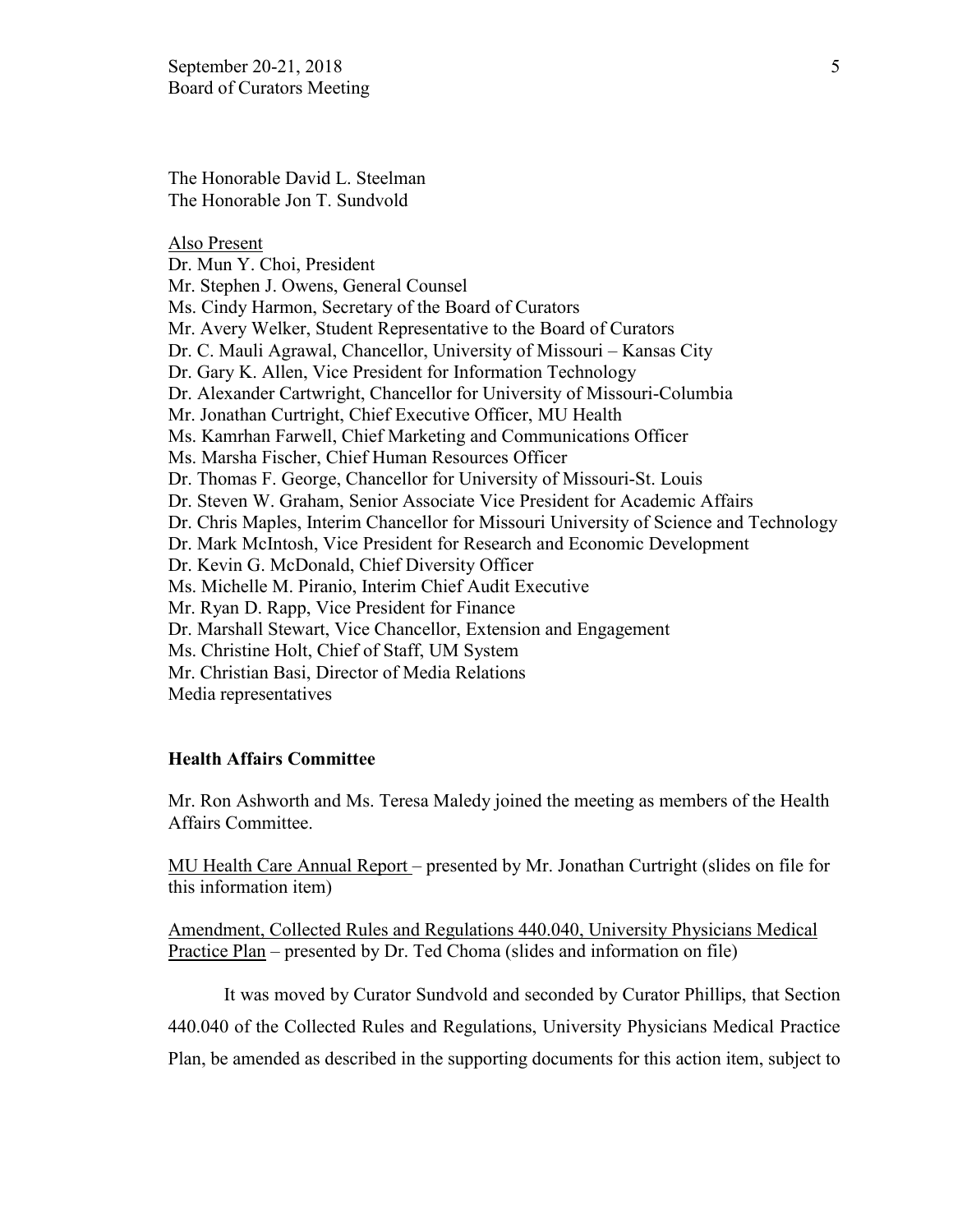technical corrections by General Counsel regarding references for the University of Missouri – Columbia and the University of Missouri System.

### **Collected Rules and Regulations Medical and Dental Schools and Services Chapter 440: UMC Medical Services**

### **440.040 University Physicians Medical Practice Plan**

Amended February 27, 1976 & Bd. Min. 12-14-79 & 3-17-87; Amended Bd. Min. 9-28-17; Amended Bd. Min. 9-20-18.

#### A. **Definitions**

- 1. **University Physician Medical Practice Plan** -- These rules and regulations shall be known and referred to as the "University Physicians Medical Practice Plan."
- 2. **Plan** -- The word "Plan" as used in these regulations shall be construed to mean the Plan herein created for the rendering of professional services to patients, consultation or any other services related to their professional skills rendered to others than the University by members of the Faculty of the School of Medicine of the University of Missouri, providing for the use of any fees or compensation received for such services and providing for additional compensation for those Faculty members who become participants in the Plan.
- 3. **Plan Income** -- The words "Plan Income" shall be construed to mean all income received by the University by assignment which are derived from patient care activities from sources identified in Section 440.040.D.
- 4. **MU Health Care** -- The words "MU Health Care" or "MUHC" as used herein shall refer to the facilities owned, operated or that are affiliates of MU Health Care and the School of Medicine, University of Missouri. This includes the University of Missouri and University of Missouri System.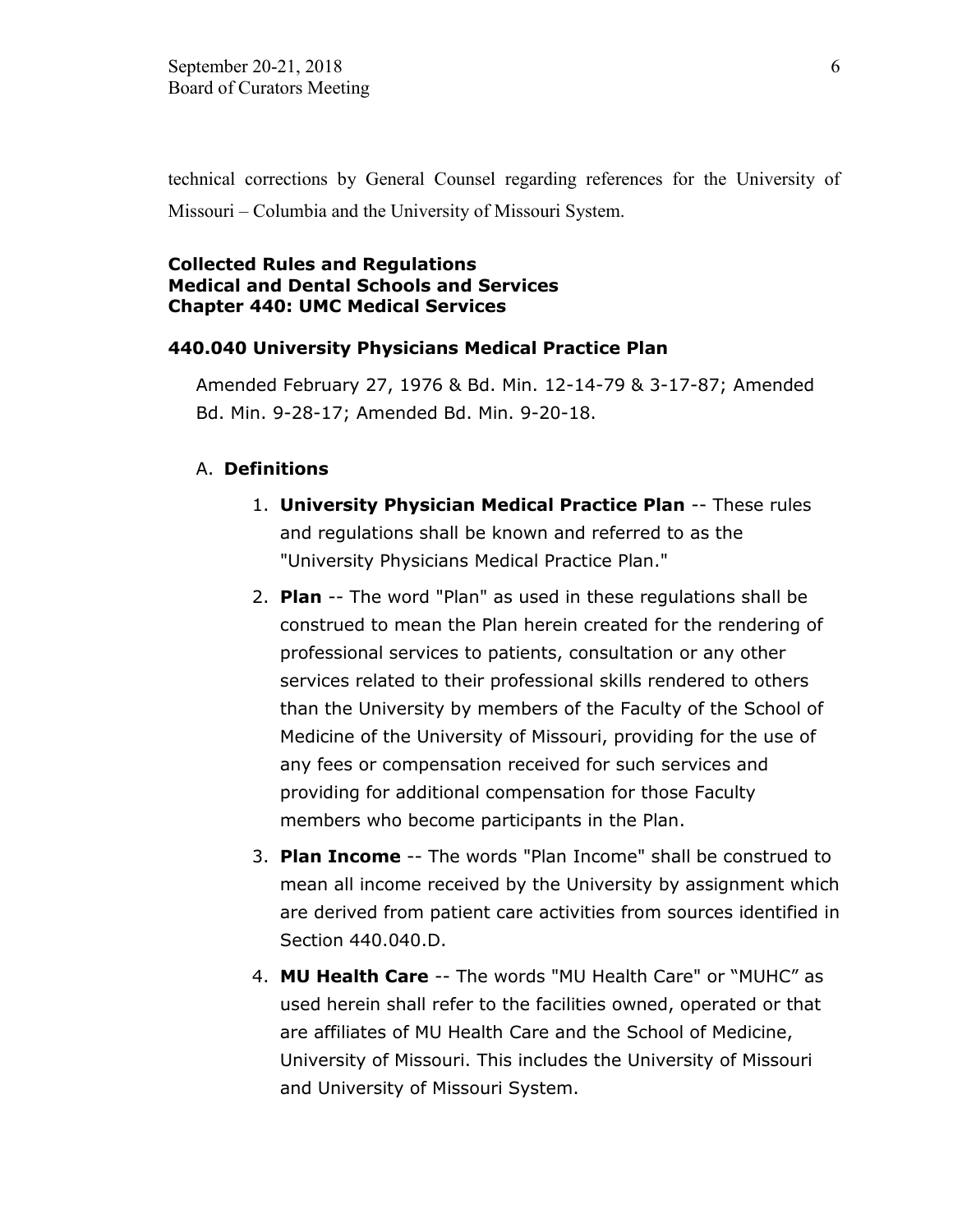- 5. **Participant** -- The word "Participant" as used in these regulations shall be construed to mean all Faculty of the School of Medicine who are members of the MUHC Medical Staff who as part of their faculty responsibilities generate income from professional activities documented by a signed contract for patient care related services which is assigned to the University pursuant to the Plan.
- 6. **Department** -- The words "Department" or "Departments" shall refer to those departments of the School of Medicine for whom departmental accounts have been recommended by the University Physicians Management Committee and approved by the Dean and in which one or more Faculty members shall have qualified as participants in the Plan.
- 7. **Departmental Account** -- The words "Departmental Account" or "Departmental Accounts" shall refer to those departmental accountability records maintained in the University Physicians Administration Office in support of the percentage portion of the Plan income credited to the department as determined by the Plan.
- 8. **UNIVERSITY PHYSICIANS** -- The words "University Physicians" shall mean the operating name of the University Physicians Medical Practice Plan.
- 9. **Section/Division** -- The words "Section/Division" or "Sections/Divisions" shall refer to those sections/divisions of departments of the School of Medicine which have a separate account as provided in Section 440.040 G.3.
- 10.**Section/Division Chief** -- The words "Section/Division Chief" shall refer to the head of a section/division within a department qualified under the Plan.
- 11.**Section/Division Account** -- The words "Section/Division Account" or "Section/Division Accounts" shall refer to those sectional accountability records maintained in the University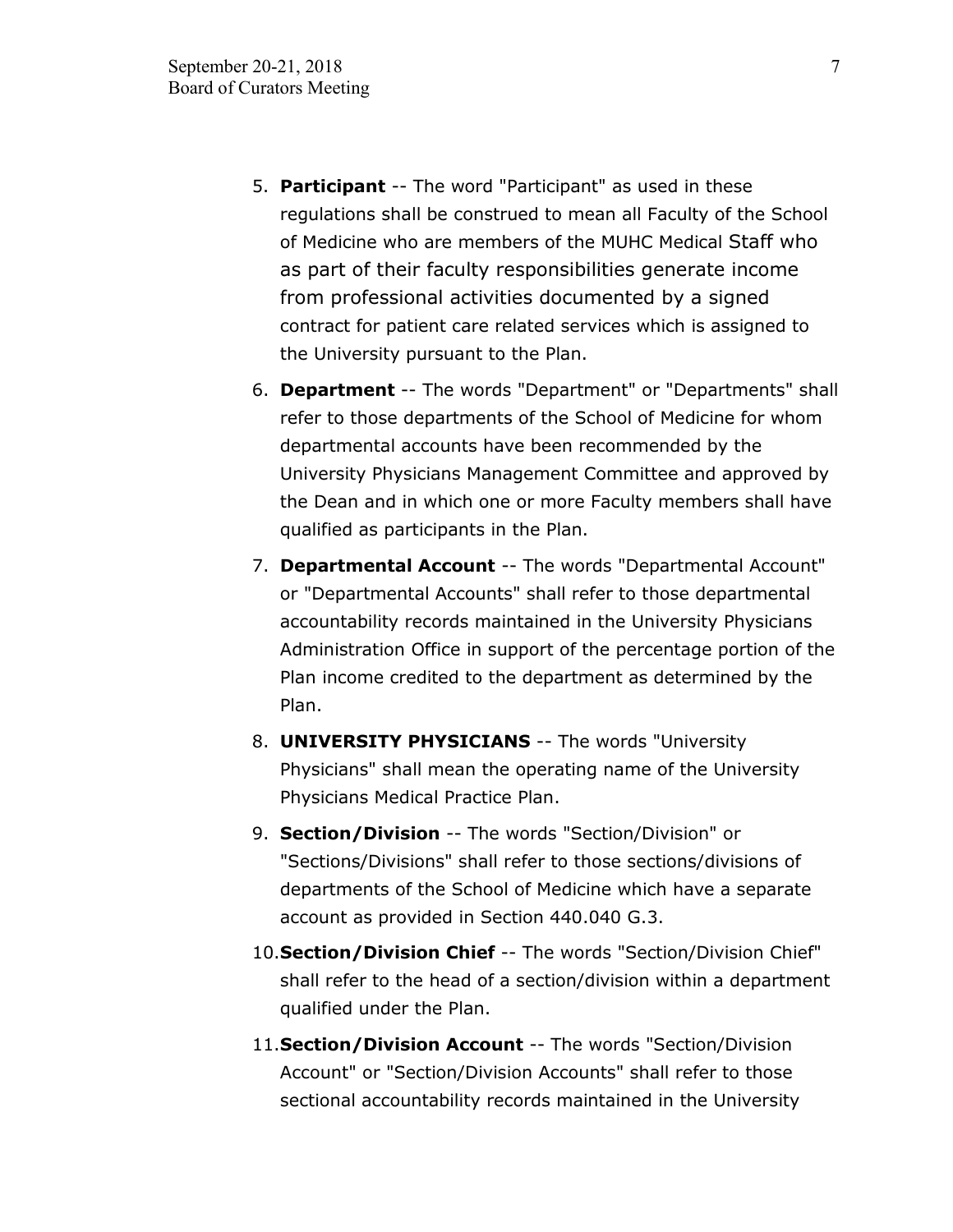Physicians Administration Office in support of the portion of the Plan income credited to the section as determined by the Plan.

- 12. **Dean** -- The word "dean" shall refer to the Dean of the School of Medicine, University of Missouri.
- 13.**Chancellor** -- The word "Chancellor" shall refer to the Chancellor of the University of Missouri.
- 14.**President** -- The word "President" shall refer to the President of the University of Missouri System.
- 15.**Chief of Staff** -- The words "Chief of Staff" shall refer to the Chief of Staff, MU Health Care.
- 16.**School of Medicine** -- The words "School of Medicine" shall refer to the School of Medicine, University of Missouri.
- 17.**University** -- The word "University" shall refer to The Curators of the University of Missouri and University of Missouri System.
- 18.**Hospital** -- The word "Hospital" shall refer to the facilities owned, operated or are affiliates of MU Health Care.
- 19.**Department Chair** -- The words "Department Chair" or "Department Chair" shall refer to the head of a department in which one or more Faculty members shall have qualified as participants in the Plan.
- 20.**Chief Executive Officer of MU Health Care** -- The words "Chief Executive Officer of MU Health Care" shall refer to the Chief Executive Officer of MU Health Care.
- 21.**University Physicians Management Committee** -- The words "University Physicians Management Committee" shall refer to the committee established by the Plan. As an exception to the general regulation providing for the appointment of University committees, there is hereby created a committee to be known as the University Physicians Management Committee.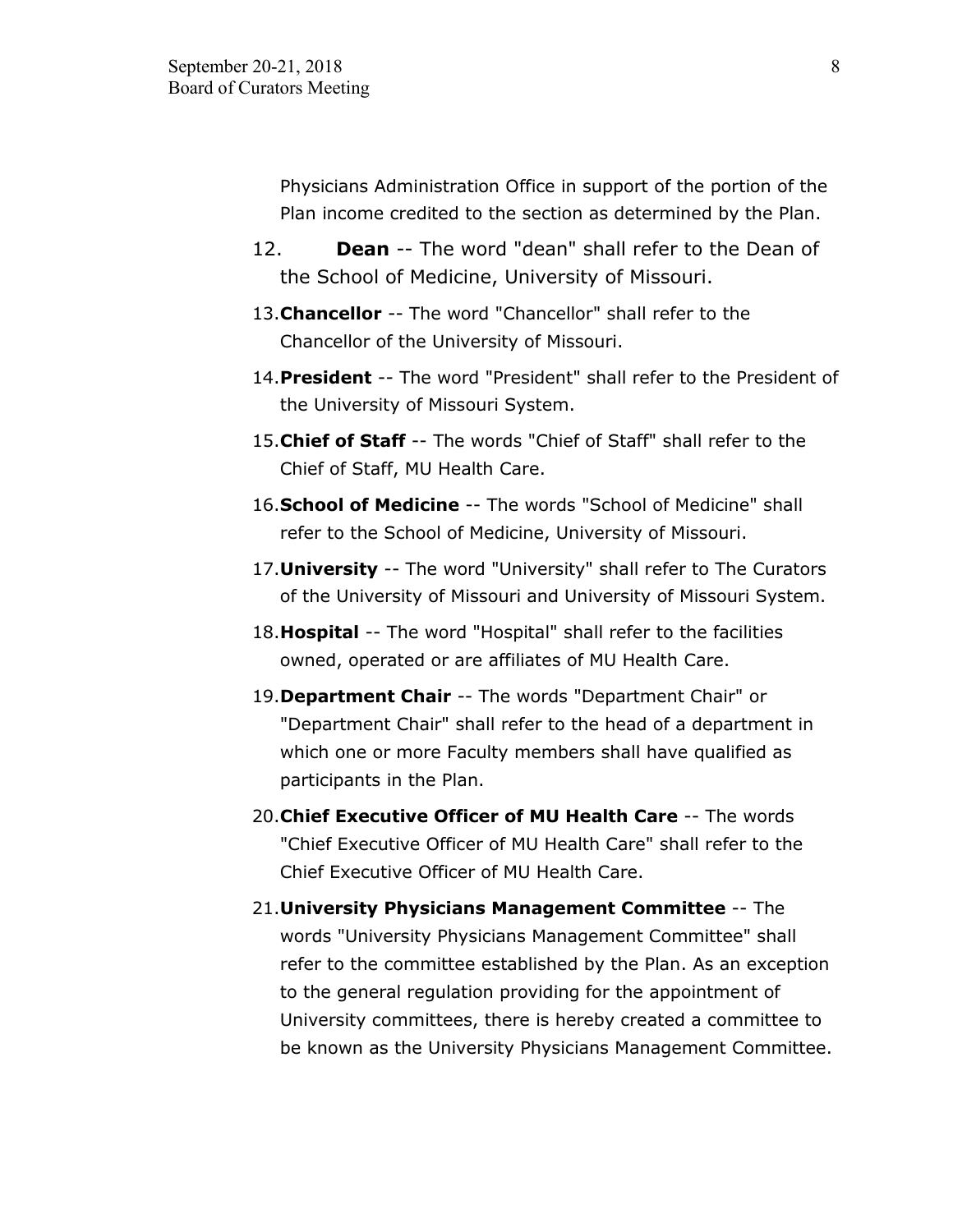- 22. **Executive Director of University Physicians** -- The words "Executive Director of University Physicians" shall refer to the Executive Director of University Physicians.
- 23. **Base Salary Contract** -- The words "Base Salary Contract" shall refer to the regular employment contract approved by the University of Missouri.
- 24.**Participant Body** -- The words "Participant Body" shall refer to the total collective participants in the Plan.
- 25.**Deduction Rate** -- The words "Deduction Rate" or "Deduction Rates" shall refer to the percentage(s) accounted and budgeted annually for the costs of operation of the Plan.
- 26.**Group** -- The word "Group" shall refer to participants within a department and/or section/division who pool their Plan income.
- B. **Purposes of the Plan** -- Faculty members of the School of Medicine of the University of Missouri may be engaged in one or more of the following employment duties: teaching, research and patient care. Patient care is an integral part of the educational mission of the school for it provides to the instructor and the medical student the clinical experience essential to medical education. In the course of rendering patient care services, faculty members may generate income described in this Plan as plan income.

 This plan has been created to provide a means for establishing salary compensation for employment services rendered by plan participants to their employer, the University of Missouri an educational organization. All payments to plan participants made pursuant to the provisions of this plan are salary payments by the employer to the participants as employees and subject to the rules and regulations of the University of Missouri governing the approval and payment of salaries. All plan income referred to in Section 440.040 D. shall be irrevocably assigned to the employer by the plan participants as agents (employees) of the employer; no plan participant shall have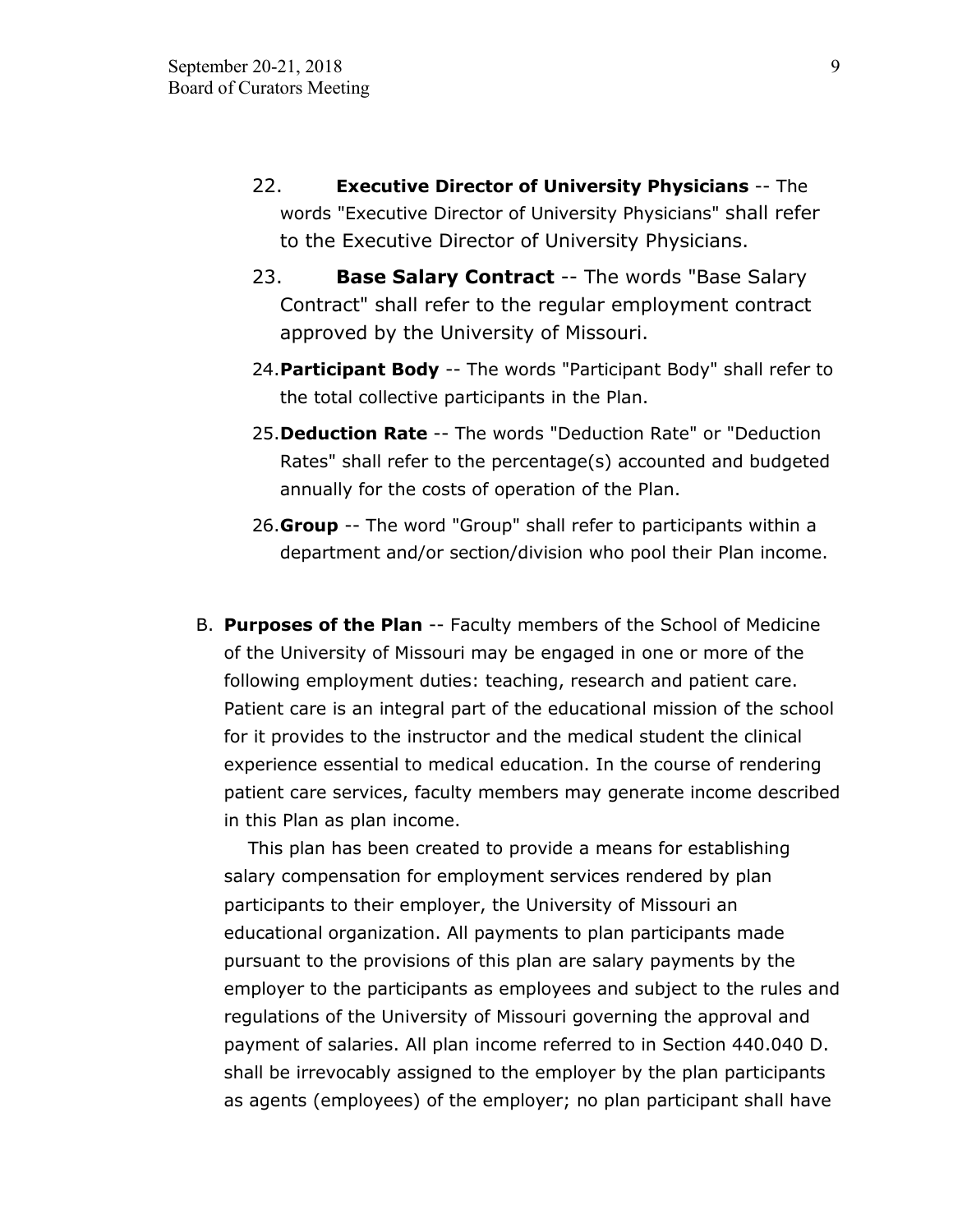any right, title or interest in any such plan income; and the employer shall have the unrestricted right to such income and complete control over its disposition. Provisions in this plan for accounting for plan income and expenses and for recommendations from plan participants are not intended to and shall not be construed to confer on plan participants any right, title or interest in plan income, any right control the disposition of plan income and expenses, or any right to determine salaries. In addition, the plan is created to implement the following purposes:

- 1. To provide a system by which the faculty is enabled to achieve fulfillment of their commitment to high quality patient care.
- 2. To recognize that high quality patient care is related to faculty participation in teaching and research and also that high quality clinical teaching is dependent upon the faculty being engaged in active medical practice, thereby assuring an adequate supply of clinical material for educational purposes.
- 3. To establish incentive mechanisms for faculty compensation which enhance the attainment of the Health Sciences Center goals of patient care, teaching and research.
- 4. To assure a University Physicians Medical Practice Plan which will be competitive with income plans of other academic medical centers in the United States.
- 5. To assist with the retention of qualified faculty by contributing to their total compensation.
- 6. To establish and maintain a set of policies for the management of professional income which is sufficiently flexible to respond to the needs of all participating individuals, sections and departmental differences.
- 7. To provide a mechanism to support programs that benefit the School of Medicine.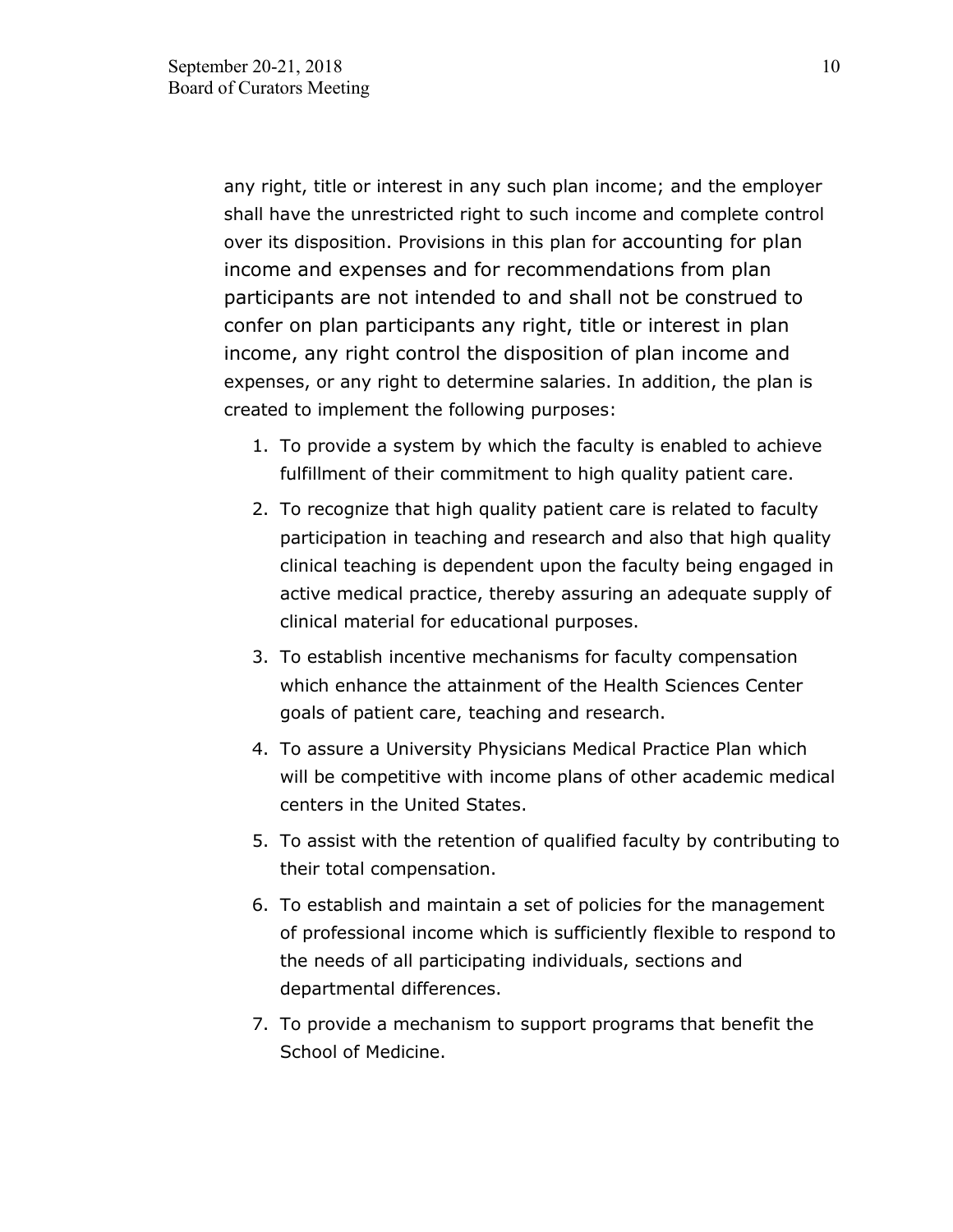- 8. To establish a methodology of professional income generation, distribution and utilization.
- C. **Participants** -- All Faculty of the School of Medicine who are members of the University Hospital Medical Staff who as part of their faculty responsibilities generate income from professional activities for patient care related services which is assigned to the University pursuant to the Plan shall be participants in the Plan.
	- 1. For each participant, a written Agreement shall be executed annually and filed in the Business Office of University Physicians. Each Agreement shall contain a statement that the participant will abide by all provisions of the Plan.
- D. **Plan Income** -- Within the framework of the Plan, Plan income means:

All income derived from patient care and other income derived from patient care provided by a participant in the performance of regularly assigned duties for the University as determined by the appropriate person having supervisory authority of the participant. For participants who are full time employees (0.75 FTE or greater), such participants may not engage in incomegenerating patient care activities outside of their regularly assigned duties for the University unless such outside activity complies with applicable law and University policy and has been approved by the Dean and Department chair.

- 1. As unique instances of patient care occur, the University Physicians Management Committee will recommend whether income derived from these instances constitute Plan income.
- 2. Income of participants not related to patient care shall not be Plan income.
- 3. Section 490.020 of the Collected Rules and Regulations of the University establishes the terms and conditions of coverage for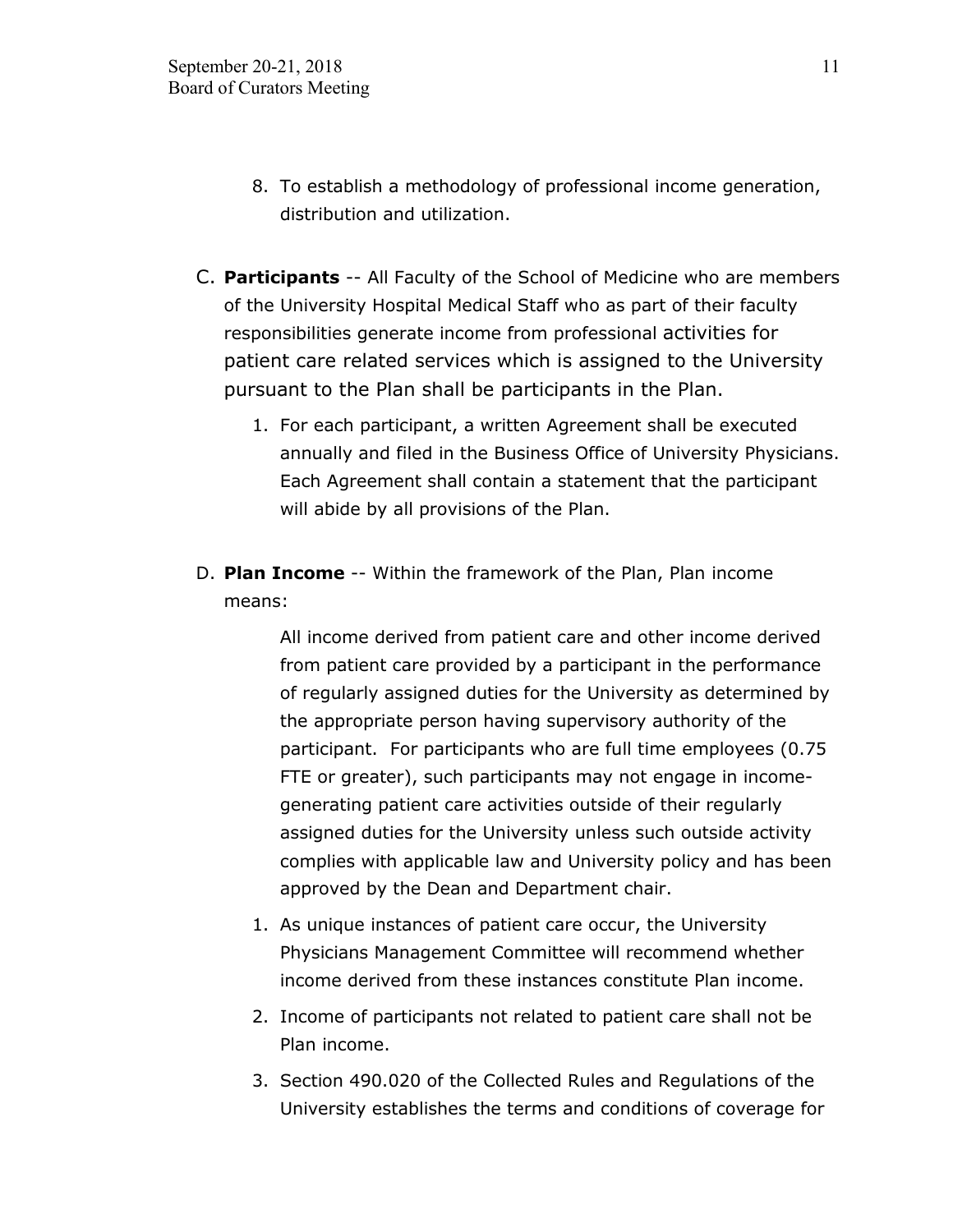Medical, Professional, and Patient General Liability for University employees and should be separately reviewed to determine whether and to what extent coverage exists for activities done outside of regularly assigned duties for the University.

### E. **Distribution of Plan Income**

- 1. **Costs of Operations** -- The costs of operations of the Plan will be funded by applying an approved deduction rate (percent) to Plan Income. The costs of operation of the Plan may include expenditures for the following items an d activities:
	- Billing and Collections Costs
	- Professional Liability Insurance
	- Support personnel, services and facilities
	- Administrative costs
	- Retirement
	- Other items that are deemed necessary in the operation of the Plan

 Annually and as requested by the University Physicians Management Committee, the Executive Director of the University Physicians will report to the University Physicians Management Committee the expenditures to date for the costs of operation of the Plan. A final accounting report will be issued after the close of the accounting period.

 An annual budget will be submitted for the costs of operation of the Plan. Based on the budget that is submitted the University Physicians Committee shall recommend a deduction rate to be proposed for the period covered by the budget. The proposed deduction rate and budget for the next fiscal year must be approved by the Dean.

 Further, for certain types of Plan income, such as contract income and certain other types of "lump sum" income, requiring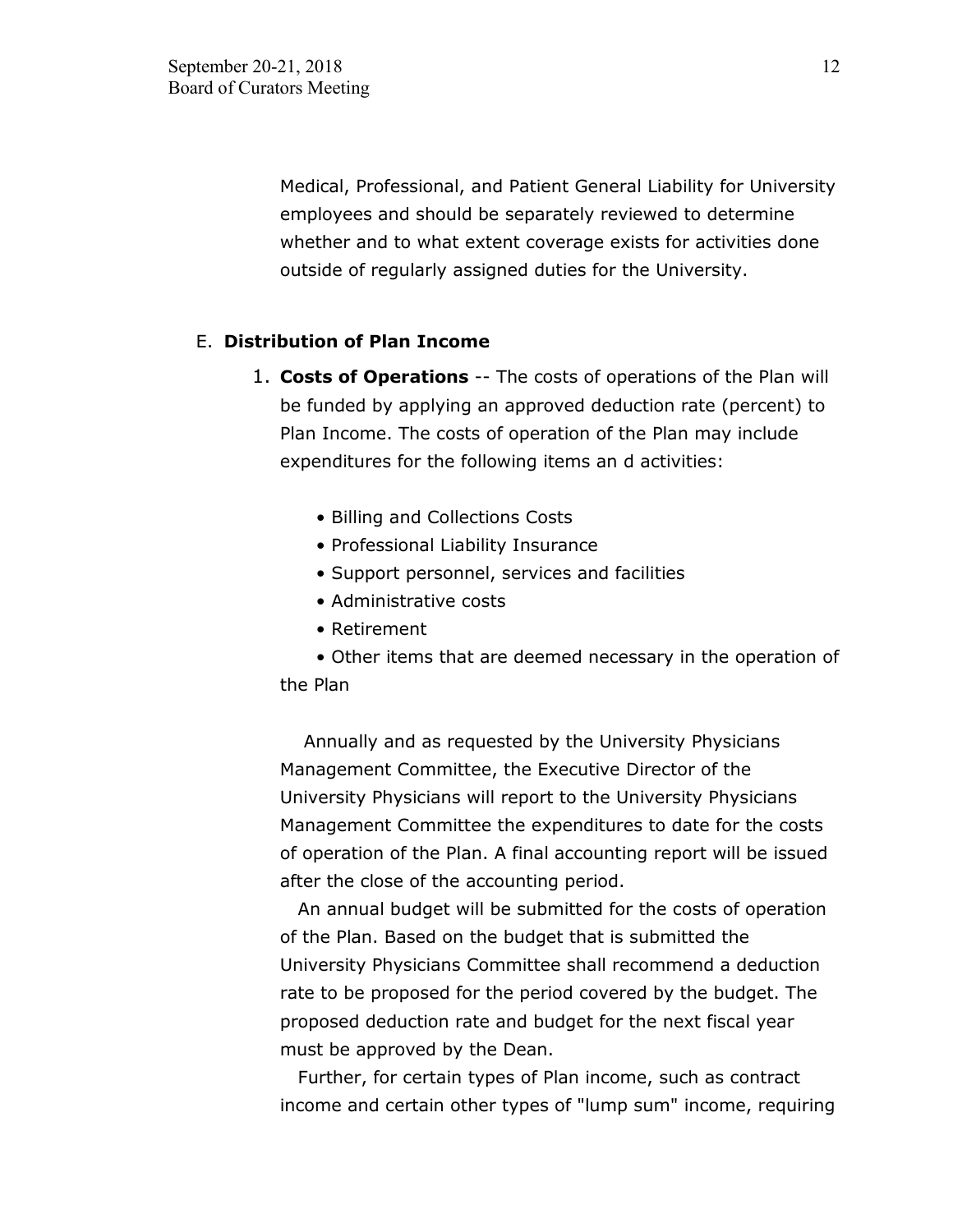a minimum of administrative and business office expense, it may be appropriate to establish a special deduction rate(s) to cover operating costs.

 In exceptional circumstances, it may be necessary to alter the deduction rate during the fiscal year. Such an alteration will be recommended by the University Physicians Management Committee and approved by the Dean.

 Separate accounts will be established for each category of expenditures authorized in this Section 440.040 E.1. Expenditures from these accounts will be in accordance with standard University standards.

 From time to time good accounting practice and effective fiscal management may well indicate a need to revise, expand, contract or otherwise modify the accounting system relative to the Plan. Nothing in this Plan shall be interpreted as preventing such accounting revision, expansion, modification or contraction so long as they adhere to generally accepted accounting principles and University policy.

2. **Dean's Office Account** -- A Dean's office account shall be maintained. The account shall be credited with 6 percent of the Plan income. Any expenditures or transfers from this account must conform to standard University budgeting policy.

 The Dean's Office account is established to support research and development costs, capital improvements, new members of the faculty, renovation, the Health Sciences Library and for such other purposes that are of general benefit to the School of Medicine.

3. **Departmental Accounts** -- A departmental and or Sectional/Divisional account shall be maintained for each department and/or section/division. The departmental accounts shall be credited with 10 percent of the departmental Plan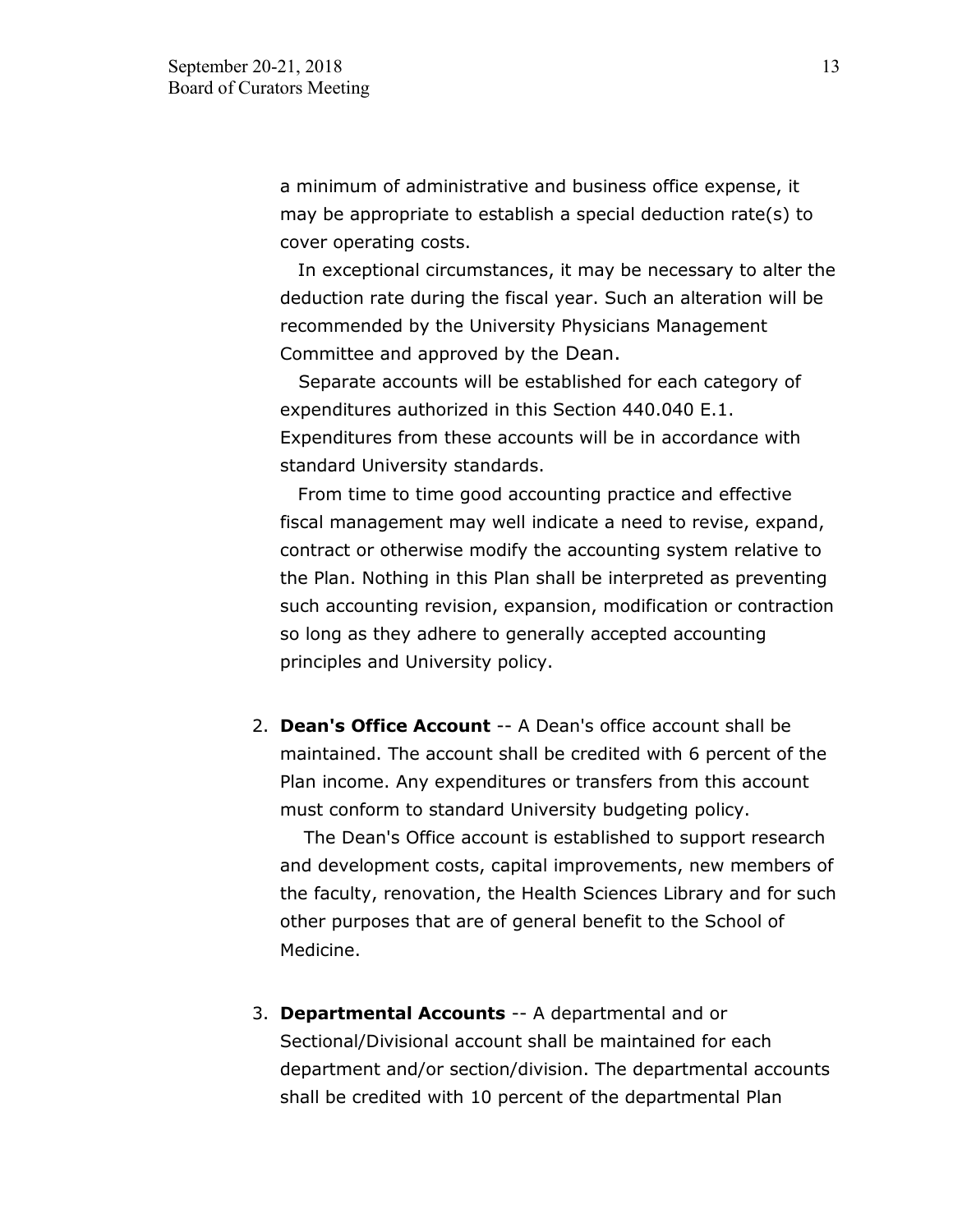income.

 Annually on the date established by the Dean, the department is to submit a comprehensive budget to include the distribution of the department's share of Plan income. This annual budget must be approved by the Chair of the Department and the Dean.

 Expenditure from these accounts shall be in accordance with standard University policy.

 Voluntary contributions to the Dean's Office account may be made annually from each departmental and/or sectional/divisional account. The University Physicians Administration Office shall supply the Dean and the University Physicians Management Committee with a periodic statement of account for each departmental and/or sectional/divisional account. A periodic statement of account shall be furnished to each Department Chair or Section/Division Head for their own departmental or sectional/divisional account.

### F. **Distribution of Net Plan Income**

- 1. **For purpose of this section, the following definition applies:** The words "Net Plan Income" shall be construed to be plan income (Section 440.040 A.3) less the distribution of plan income as outlined in Section 440.040 E. Net Plan Income will be those funds available to meet base salary contract commitments as outlined in Section 440.040 F.2, and incentive income as outlined in Section 440.040 G.
- 2. **Salary Contract -- Base Salary** -- A participant's base salary may be budgeted from plan income and/or from funds derived outside the Plan Recommendation of the individual faculty member's base salary contract from all sources including Plan income shall be made by the appropriate Departmental Chair and approved by the Dean to the appointing authority with this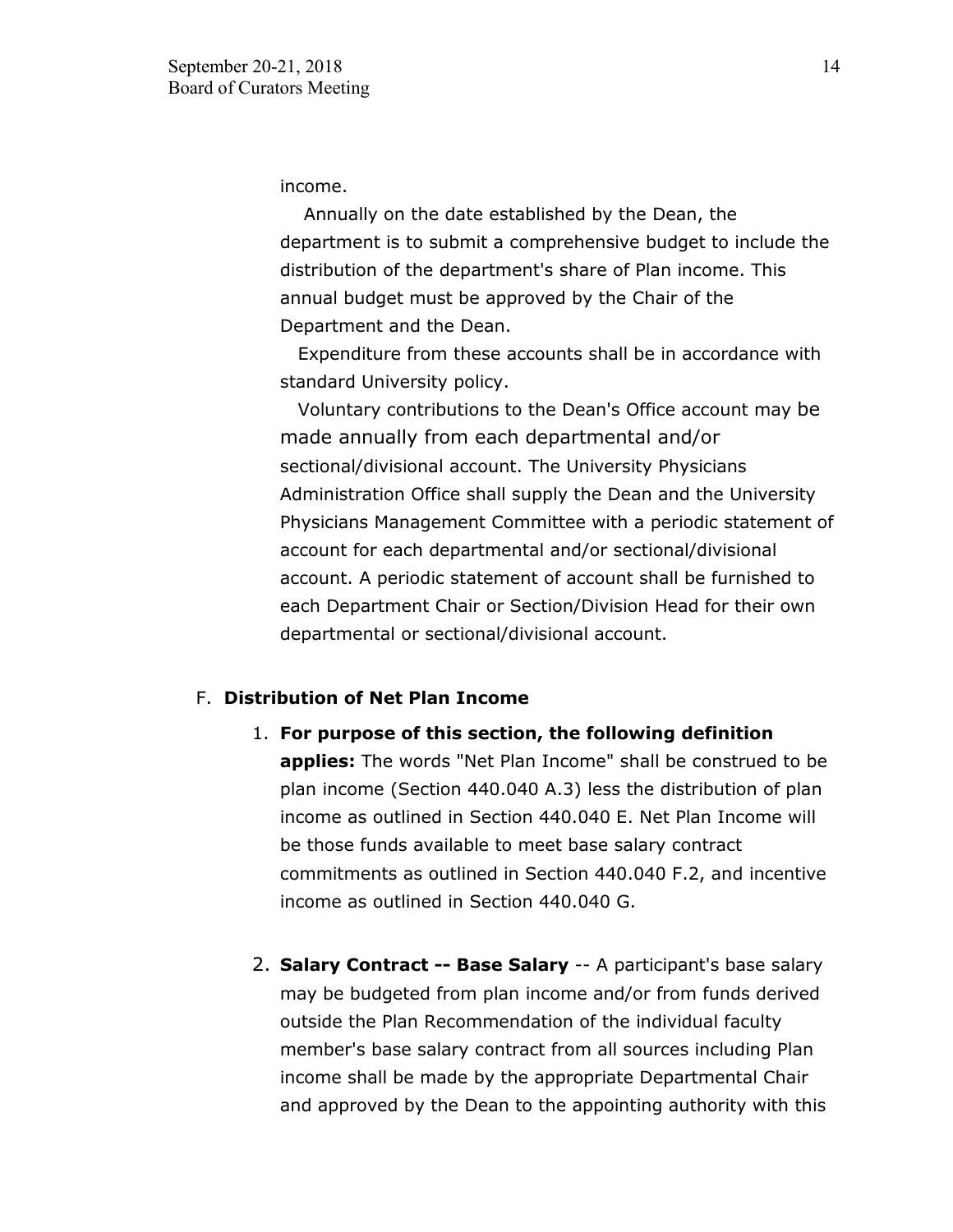determination becoming a part of the recommended School of Medicine budget. That portion of the faculty member's base salary which is budgeted from Plan income shall preferably reflect the extent of their efforts in patient care. The salary contract will be negotiated in the same manner as other School of Medicine faculty contracts.

 The portion of base salary budgeted from plan income is payable only to the extent of departmental net plan income. If Departmental net plan income is not sufficient to meet budgeted base salary, then the individual Department Trust funds or the School of Medicine funds will meet the remainder of the obligation.

 Under normal circumstances the portion of the individual's base salary budgeted from Plan income will be derived through only one Section/Division or Department. Under the special circumstances of interdisciplinary programs individuals with joint appointments may derive salary measured by Plan income from more than one Section/Division or Department with the approval of the participant, the Section/Division Chief or Chiefs, the Department Chair, University Physicians Management Committee and the Dean.

 The faculty contract year for the purposes of the Plan will be the faculty contract year of the University of Missouri. Faculty members who commence employment subsequent to the beginning of the faculty contract year may be a participant for the remainder of the year.

3. **Payment of Base Salary** -- A departmental or divisional/sectional base salary pool shall be established for each department or division/section in which net plan income will be pooled and from which base salaries as outlined above (Section 440.040 F.2) will be paid.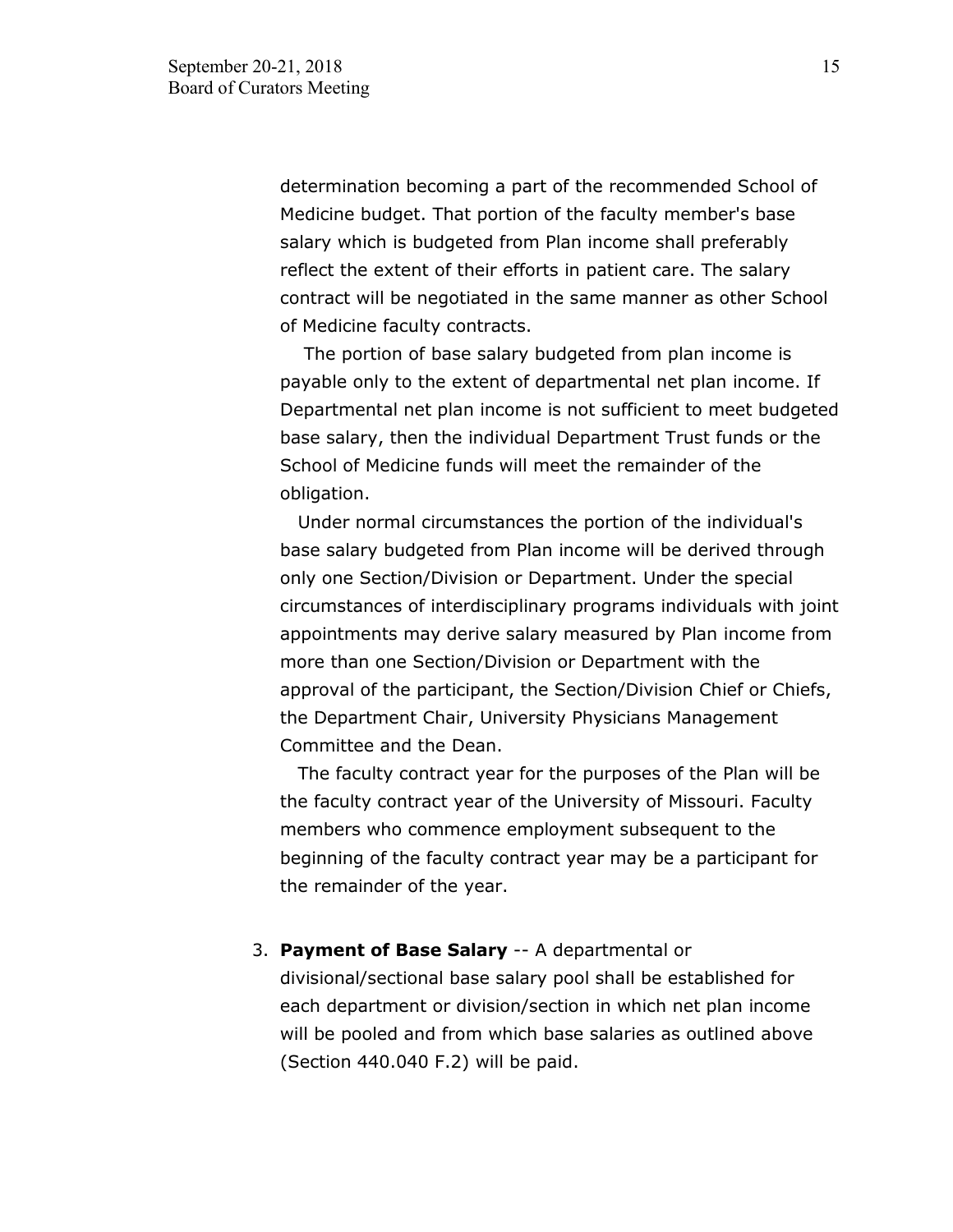## G. **Distribution of Incentive Income**

1. For purposes of this section, the following definition applies: The words "Incentive Income" will refer to net plan income less the costs of base salary contract commitments as outlined in Section 440.040 F.

## 2. **Individual Participant**

a. In addition to base salary (440.040 F. above) a participant may receive available incentive income as incentive salary. A participant can receive incentive salary only if the participant generated net revenue sufficient to meet their portion of base salary as described in Section 440.040 F.2. Individual participants may allow reductions of incentive salary for support of their Department or Section/Division. This amount will be determined by negotiations between the individual and their Department Chair with approval of the Dean. Such arrangements and the allocation of such incentive salary shall be determined prior to the commencement of the salary contract year and agreed to in writing by the participant and approved by the Chief of the Section/Division, the Department Chair and the Dean.

## 3. **Group Participants**

a. In some circumstances it may be appropriate for participants within a department and/or section/division to practice as a group and pool their incentive income. Such arrangements and the allocation of such incentive salary among the participants in the department or section/division shall be determined prior to the commencement of the salary contract year and agreed to in writing by each participant and approved by the chief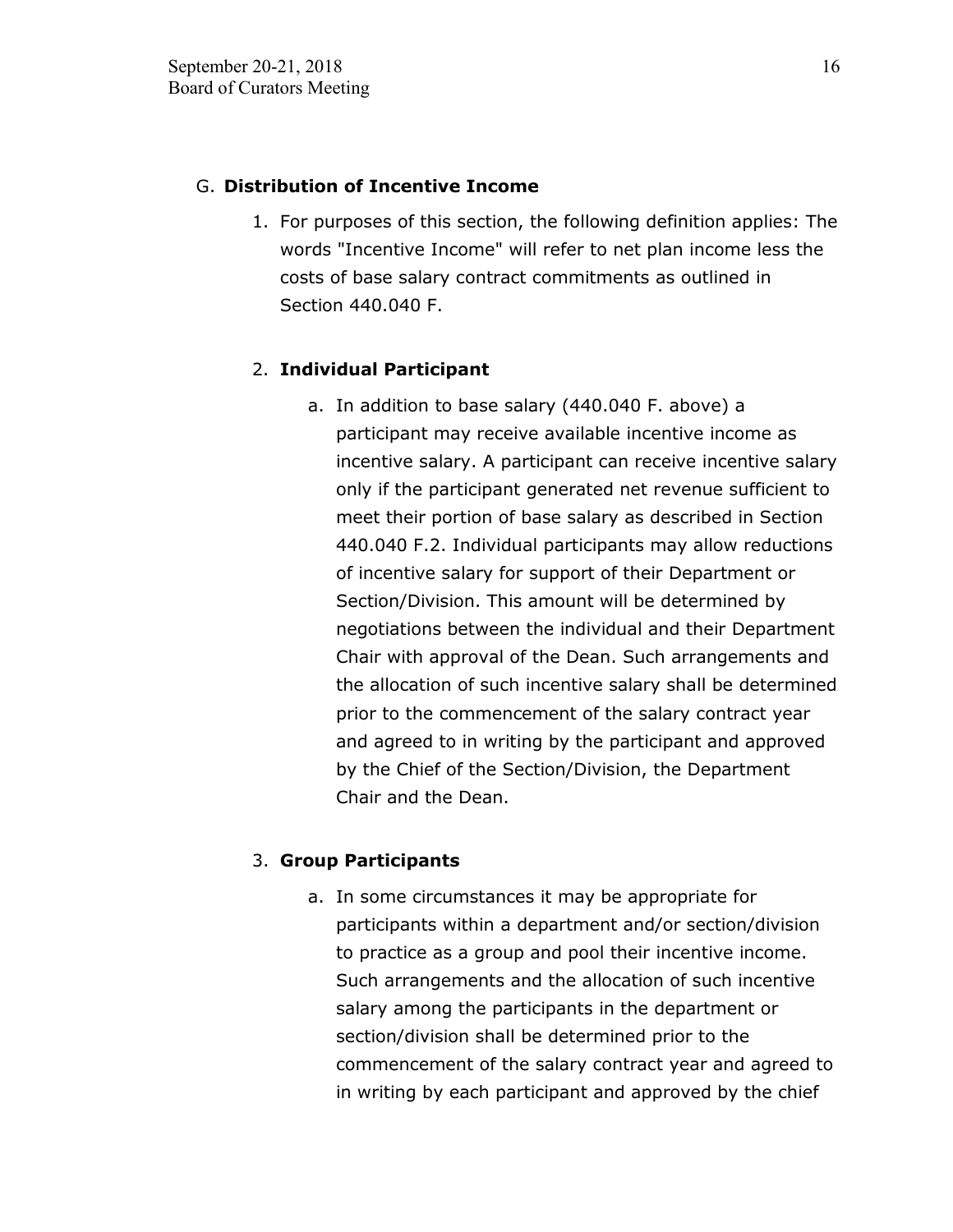of the section/division, the Department Chair and the Dean.

- b. Annually on the date established by the Dean the appropriate Departments will submit proposals to practice as departmental or sectional/divisional groups to pool their Plan income under Section 440.040 G.3.a.
- 4. **Participant's Account** -- An account shall be established for each Participant which shall be credited with the participant's portion of the Plan income as determined by the University Physicians Medical Practice Plan base salary contract and the incentive income distribution schedule. All expenditures or transfers from this account will conform with the participant's plan contract provisions relating to the participant's share of any incentive income.

## H. **Administration of the Plan**

1. **University Physicians Management Committee** -- The membership of the University Physicians Management Committee will include all Department Chairs or approved alternates, six members from the participants at large or their elected alternate. The Dean of the School of Medicine, the Executive Director of University Physicians, the Chief of Staff of University Hospital and Clinics and the Executive Director of University Hospital and Clinics shall be ex-officio members without vote. The Department Chair will appoint the individuals to serve as their alternate. The members at large and their alternates will be elected by the participant body for three year terms but may not serve for more than two consecutive terms. In the first year of the Plan, the six members at large and their alternates will be elected for staggered terms; two members and two alternates for three years, two members and two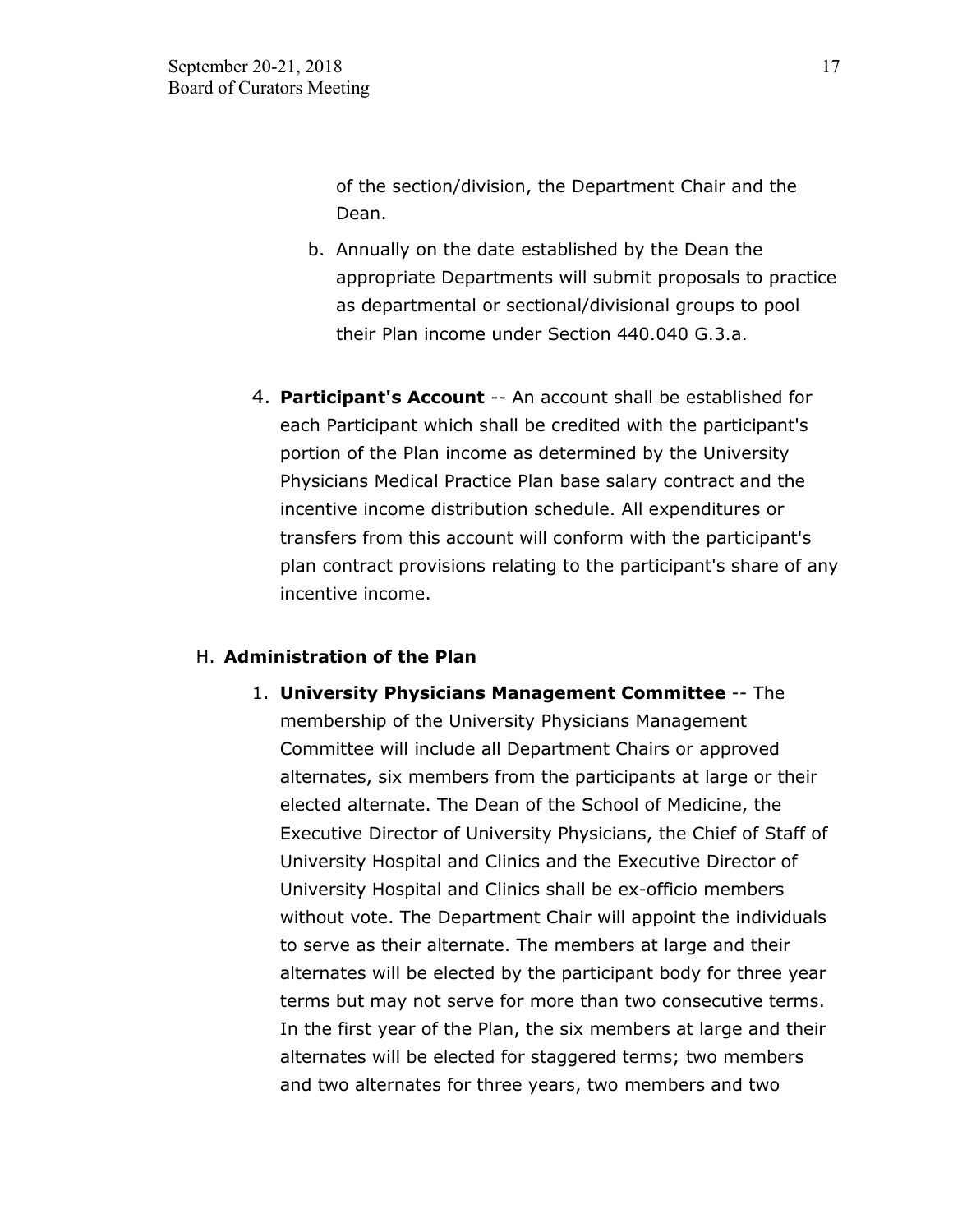alternates for two years, and two members and two alternates for one year. Thereafter an annual election will be held for the purpose of electing two members at large and their alternates to serve three year terms.

 The Committee shall organize by electing from the membership of the Plan a Chair and a Secretary. The term of office for the Chair and the Secretary will be two years. The Secretary shall function as the Vice Chair. In the first year of the Plan the Chair will be elected for a two year term and the Secretary for a one year term. Thereafter, annually the Committee will elect either a Chair or the Secretary to serve a two year term.

 In the event the Chair or Secretary is unable to complete the term of office and more than six months of the term remains, a special election will be held to elect a replacement to complete the term of office.

 The Committee shall meet at least quarterly. Additional Committee meetings may be called by the Chair of the Committee or at the request of a majority of the members of the Committee.

# 2. **Functions of the University Physicians Management Committee**

a. To establish an Executive Committee consisting of the Chair of the Plan and seven members of the University Physicians Management Committee. The seven members of the Committee shall be selected in the following manner. Four members shall first be elected by the University Physicians Management Committee from its voting membership. These members shall be elected to a two year term of office and may not serve more than two consecutive terms. In the first year of the Plan the four members will be elected for staggered terms; two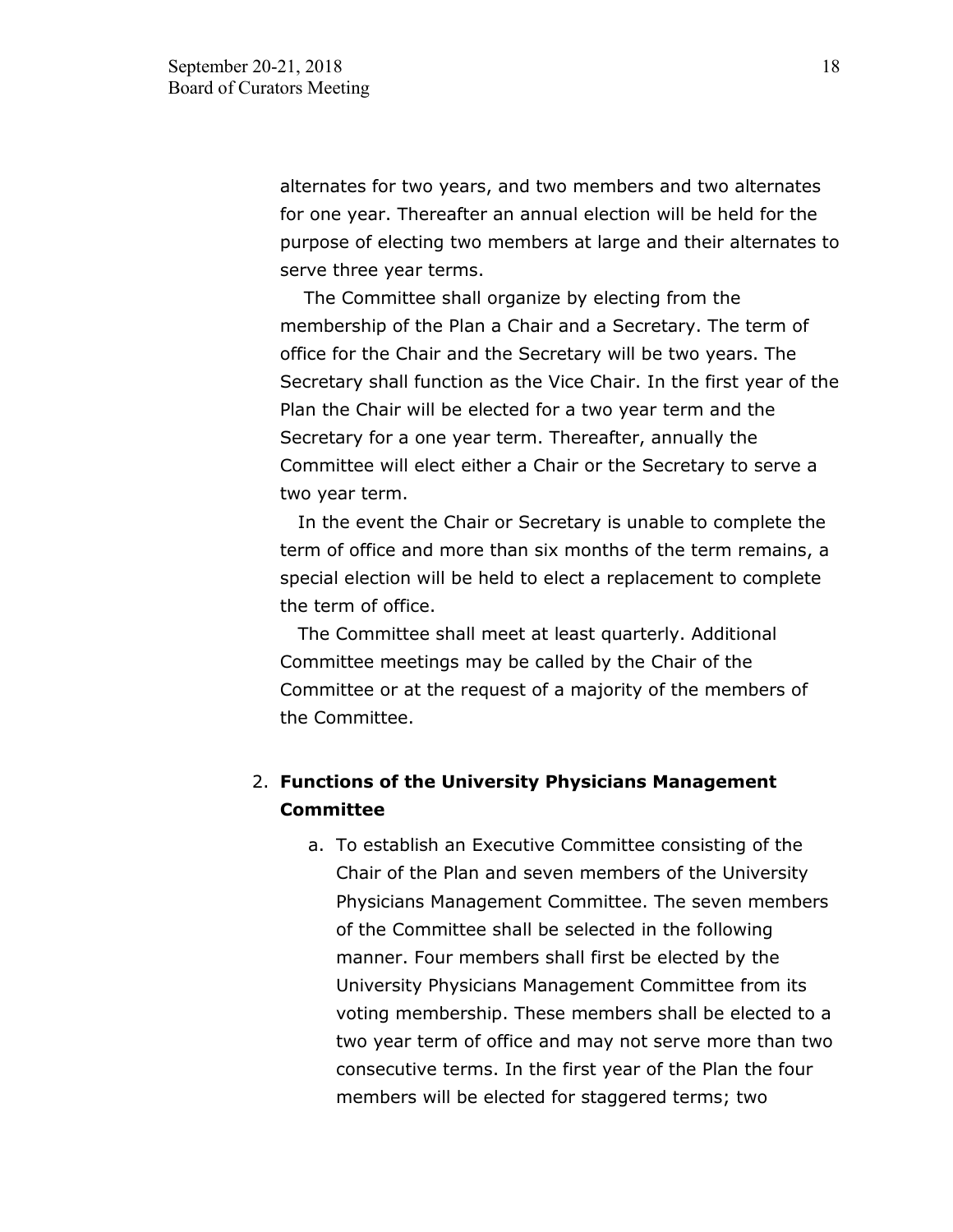members for one year and two members for two years. Thereafter an annual election will be held for the purpose of electing two members for the Committee. After the election of these members the Chair of the Plan shall appoint an additional three members from the voting membership of the University Physicians Management Committee to the Executive Committee. The Chair shall appoint three members annually at the date of the election of the other Committee members. There shall be no restrictions on the number of terms an appointee of the Chair may serve.

 The Executive Committee is to review and recommend items for the agenda of the University Physicians Management Committee and to review other items as deemed necessary by the Chair or the University Physicians Management Committee.

- b. To review the functioning of the Plan to assure it is meeting the objective of the Plan.
- c. To annually review the operating costs of the Plan and the appropriateness of individual expenditures. It shall make any appropriate recommendations for changes in the operation of the Plan to the University.
- d. To recommend the hiring and be responsible for the administrative direction of the Executive Director of University Physicians in accordance with University Policy and Personnel guidelines.
- e. To develop and recommend such detailed policies and procedures as necessary to assure the effective implementation and operation of the Plan to the University.
- f. To make recommendations for revision of the Plan to the Participants.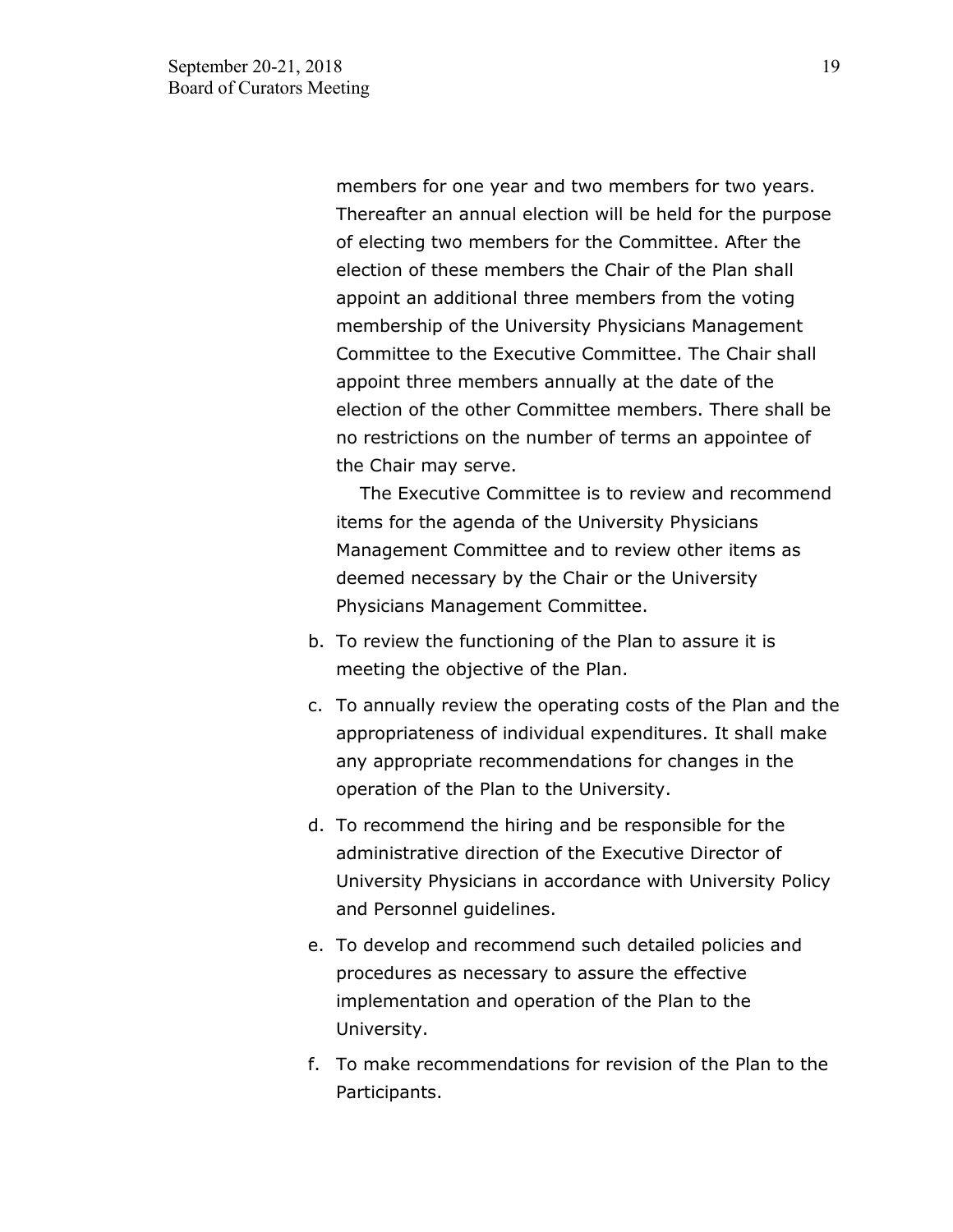- g. To recommend the budget for the costs of operation of the Plan including the amount of the Deduction Rate or Rates to the University.
- h. To initiate and approve professional fees schedules of the participants with the advice of the Clinical Department Chair.
- i. To discharge such other duties necessary to the efficient operation of the Plan and Committee.
- 3. **Participant Body** -- The participant body will consist of all Plan participants, each with one vote, and will meet for the following reasons:
	- a. To elect the University Physicians Management Committee members at large and their alternates.
	- b. To vote on recommended revisions of the Plan.
	- c. For business as called by the Chair of the Committee.
	- d. As petitioned by 20% of the voting body to consider issues and develop recommendations for the Committee.
	- e. To consider business referred by 2/3 vote of the Committee. The Participant Body shall meet annually, as provided below, and at such other times as appropriate. Written notices giving the date, hour and place of all meetings shall be given to all participants in the Plan by the Committee Chair at least 15 days prior to the meeting date. The Committee Chair will preside and in their absence the Vice-Chair. Fifty percent (50%) of the Plan Participants shall constitute a quorum and a majority vote of those present and voting shall be required to conduct business, except voting to approve recommendations for revisions of the Plan shall follow Section 440.040 I. of the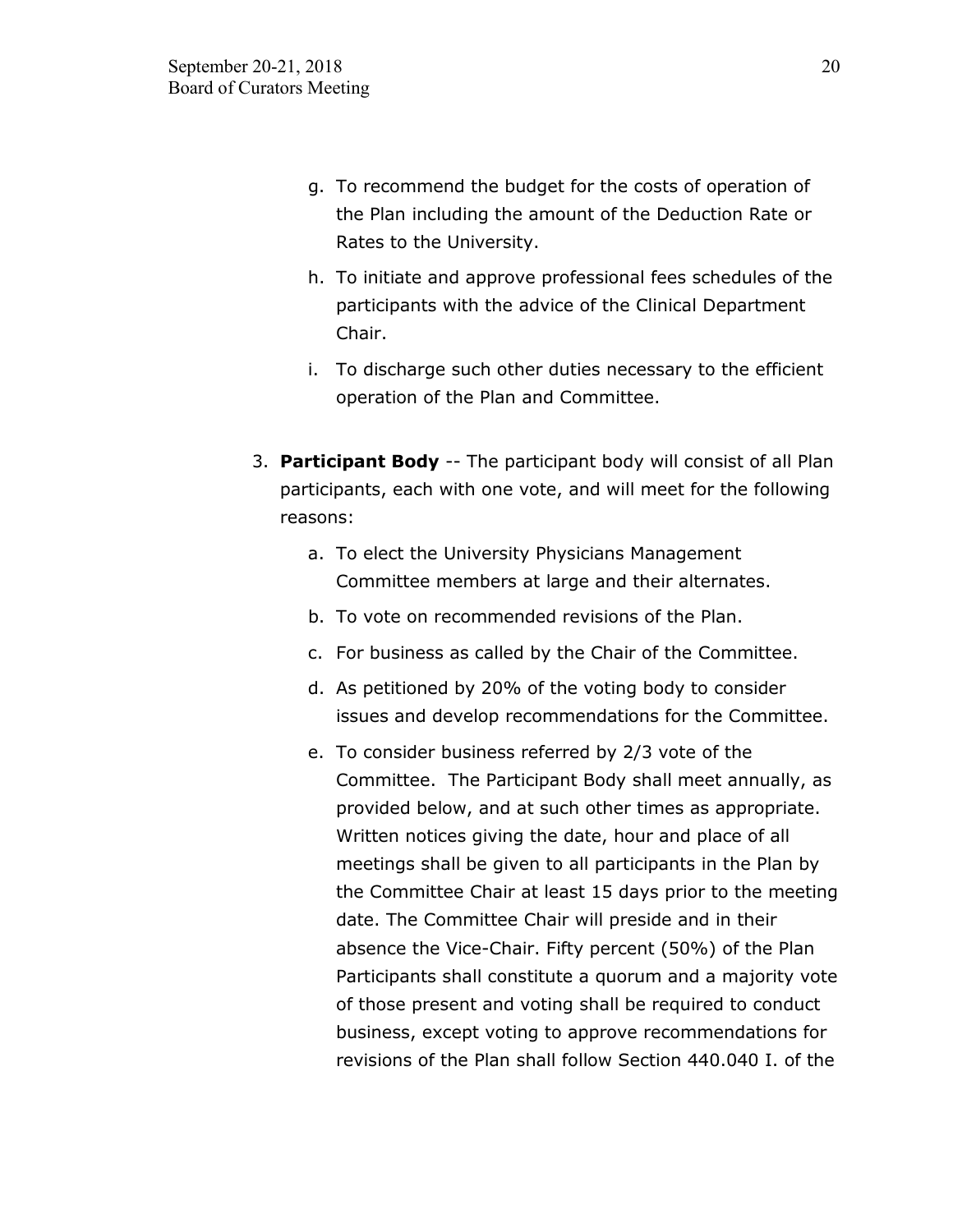document.

- 4. **Annual Meeting** -- In May of each year, the Chair of the Committee shall call a meeting of all participants in the Plan for the purpose of electing two committee representatives from the membership at large and conducting other business as appropriate. Nominations shall be made from the floor. Voting for the Committee shall be by secret ballot. No more than two members at large may be from the same Department. In the event a quorum is not present the Chair shall reschedule the meeting to a definite date and hour, but not more than ten days hence and written notice of such meeting shall be given to all participants in the Plan; or the Chair may, at their discretion, direct that the election be held by mail or electronic ballot, in which event a ballot shall be sent to each participant of the Plan and the participants receiving the highest number of votes cast shall be elected the representative of the Committee.
- I. **Revision of the Plan** -- The University Physicians Management Committee shall take all recommendations for revision of the Plan to the Plan participants. The Chair of the Committee shall call a meeting of all participants and the Plan for the purpose of voting on the proposed revisions of the Plan. A two-thirds affirmative vote of a 50% quorum shall be required for revisions to the Plan. Voting for the revisions shall be by secret ballot. In the event a quorum is not present the Chair shall reschedule the meeting to a definite date and hour, but not more than ten days hence, and written notices of such meeting shall be given to all participants in the Plan; or the Chair may at their discretion direct that the revision be voted on by mail or electronic ballot in which even a ballot shall be sent to each participant in the Plan. If approved the proposed revisions shall be forwarded through the Dean, Chancellor, and President, to the Board of Curators,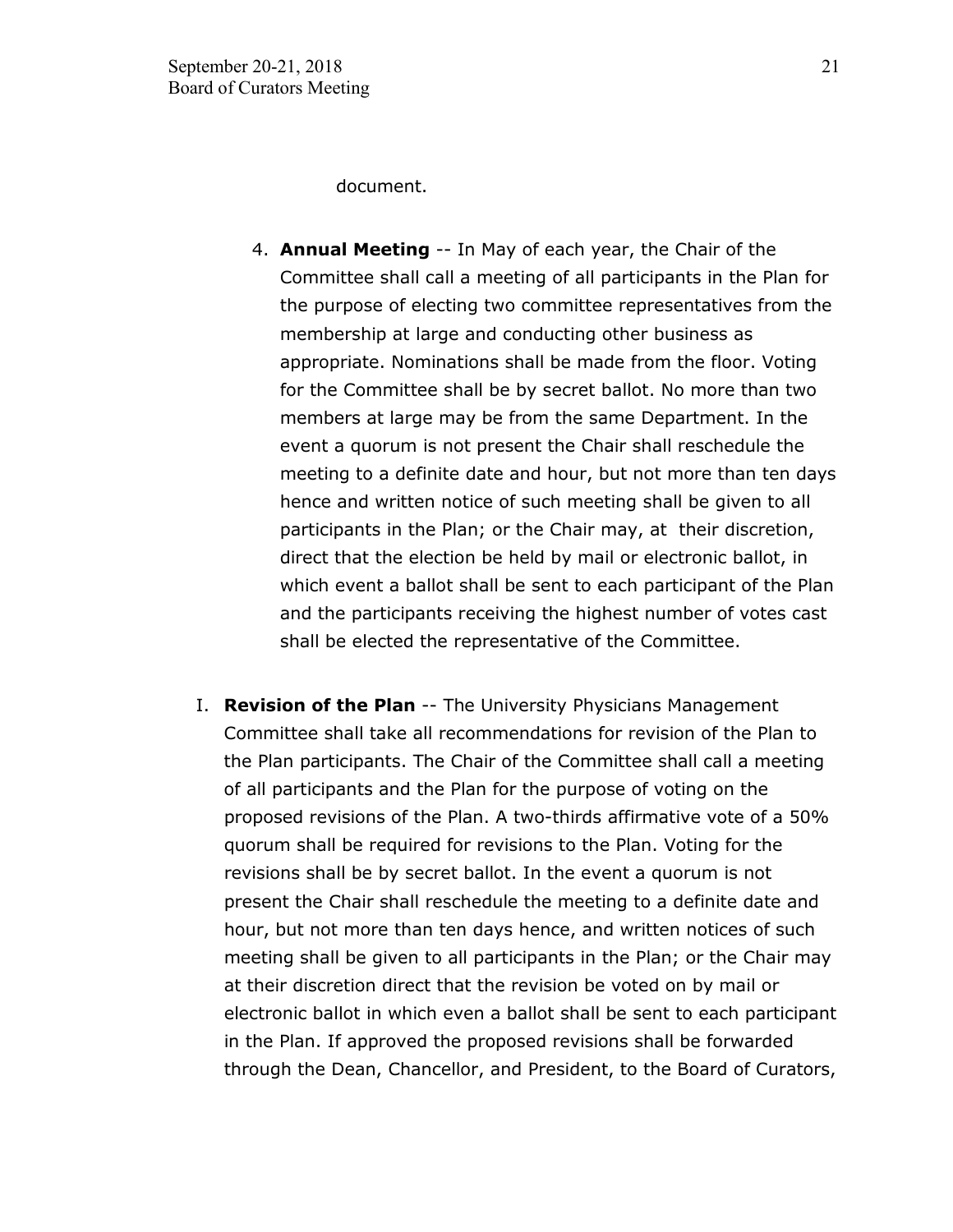University of Missouri for their approval.

- J. **Appeal Process for the Individual** -- Any participant(s) perceiving unfair treatment under the provisions of the Plan may request a hearing before the university Physicians Management Committee. The request must be in writing to the Chair of the Committee. The Chair will call a special meeting of the Committee in not less than ten days nor more than thirty days following receipt of the request. The participant(s) and the Committee may be represented by legal counsel at the hearing. A report of the hearing along with recommendations for action will be prepared by the University Physicians Management Committee for the Chancellor. Copies of the report and recommendation will be provided the participant, their Department Chair, and the Dean, all of whom will offer their comments directly to the Chancellor who shall make the final decision.
- K. **Professional Charges** -- Each participant may review their schedule of fees and recommend any changes to the Section/Division Chief, Departmental Chair and the Committee. It shall be the responsibility of the Committee to recommend general operating policies under which professional fees will not be billed to the patient or third party.
- L. **Billing and Collection of Professional Fees** -- All professional charges will be initiated and signed by the provider of the service and submitted to the University Physicians Business Office for processing. Billing for professional charges will be distinct from other services and will indicate the name of a participant or group of participants of the Plan. Fees collected shall be credited to the account of the participant or participants rendering the services for which the fee is collected as otherwise provided for in the Plan.

 When it is clearly the intent of the payor to satisfy a specific portion of the patient's obligation to the Health Sciences Center, the monies received will be deposited in the account or accounts corresponding to the payor intent. In those instances where the intent of the payor is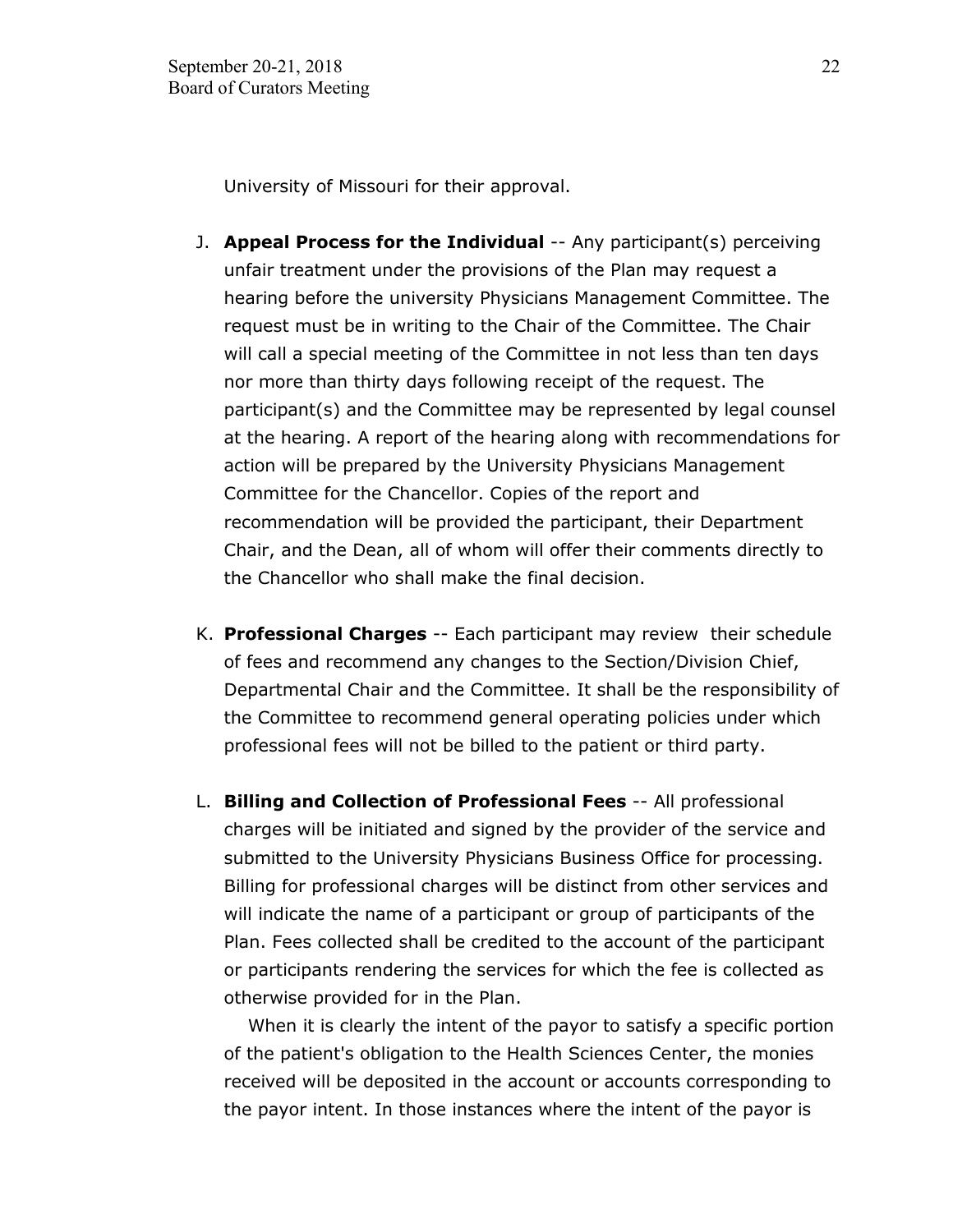unclear, University Physicians Management Committee procedures for the allocation of monies received to the proper account shall apply. In the instance of contractual agreements, special billing arrangements may be accomplished through other mechanisms as provided for in the contractual agreement.

- M. **Retirement and Other Staff Benefits** -- For the purposes of determining average regular annual salary of a plan participant under the University of Missouri Retirement Disability and Death Benefit Plan and for purposes of determining regular salary of a plan participant for other staff benefits such as life insurance and disability insurance the base salary as provided in 440.040 F. of this plan shall be used and incentive salary under 440.040 G. of this plan shall be excluded.
- N. **Special Situations** -- All fees for professional services rendered by a plan participant are assigned to The Curators of the University of Missouri, and a plan participant shall at no time have any ownership interest in uncollected fees. For situations described below the disposition of uncollected fees and payments to a plan participant shall be made in accordance with this section.
	- 1. **Termination of Employment Voluntary or Involuntary** -- Upon termination or resignation of employment a plan participant shall be entitled to receive salary payments in accordance with their current salary contract for services rendered to the effective date of termination or resignation. Incentive salary, if any, will be based upon fees earned and collected at the effective date of termination or resignation; provided that, if the plan participant resigns, the plan participant shall provide written notice to the participant's Department Chair sixty (60) days before the effective date of the resignation to receive incentive salary for the final incentive period during the participant's employment. If the plan participant provides less than 60 days advance written notice of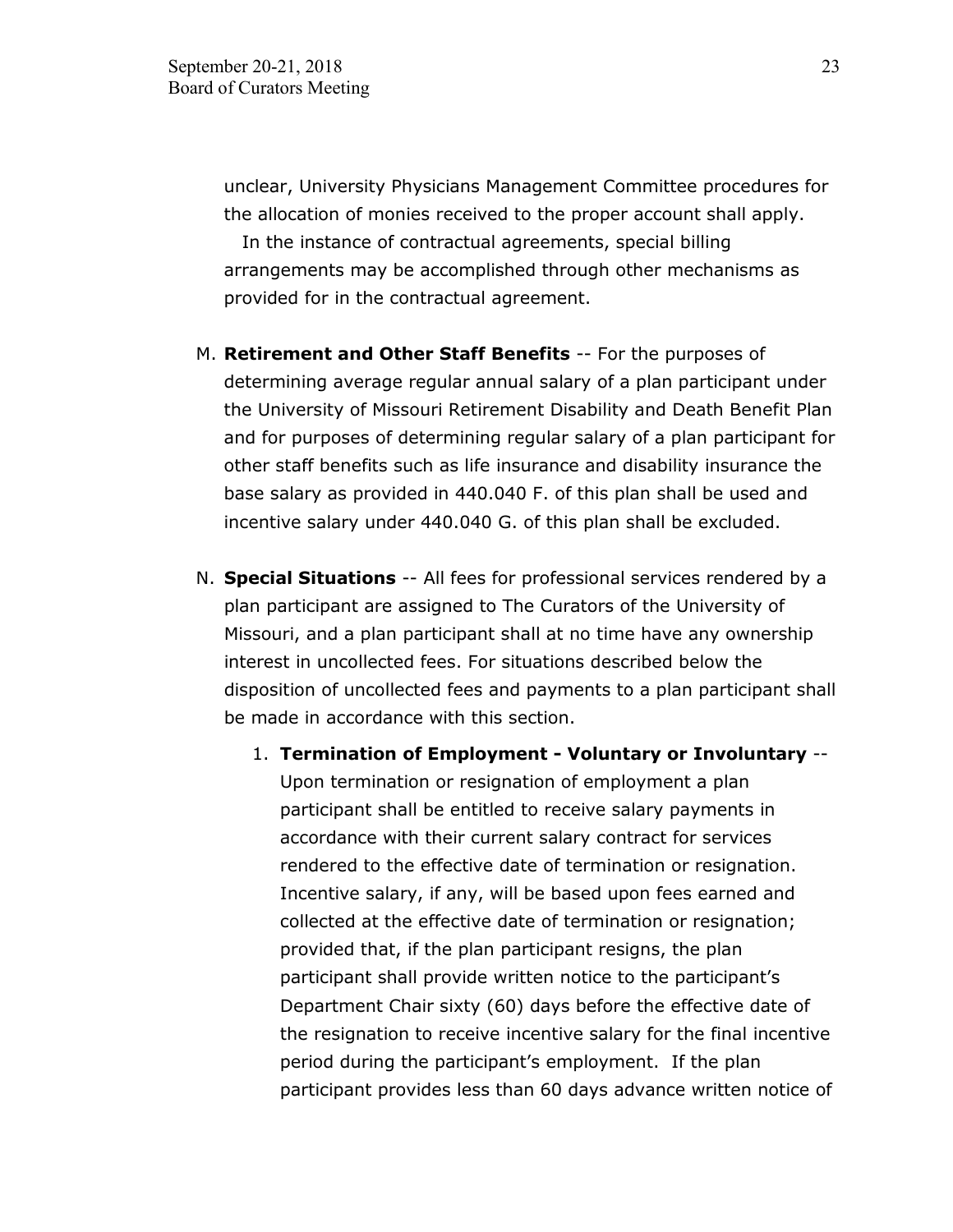resignation to the Department Chair, the plan participant shall not receive incentive salary for the final incentive period during the participant's employment unless the Department Chair for the plan participant waives the 60 day notice requirement. Uncollected fees at the effective date of termination or resignation which are subsequently collected shall be allocated to the departmental base salary pool (Section 440.040 F.3) after deductions for the cost of operation of the plan (Section 440.040 E.1) School of Medicine Account (Section 440.040 E.2), and Departmental Account (Section 440.040 E.3).

- 2. **Death or Disability of a Plan Participant** -- Upon the death or disability of a plan participant there shall be paid to the participant or the participant's estate all salary payments then due in accordance with their current salary contract for services rendered to the date of death or disability. Incentive salary, if any, will be based upon fees earned and collected at the date of death or disability. In addition there shall be paid to the participant or the deceased participant's estate an amount equal to the participant's incentive salary based on uncollected fees at the time of their death or disability, reduced by the amount of such fees that are not in disability. Reasonable efforts shall be taken to collect all such accounts within the six month period. This additional payment shall be made to the participant or the estate of the deceased participant as soon after the end of the six month period as is practicable. Income from any fees uncollected at the end of the six month period which are subsequently collected shall be allocated to the departmental base salary pool (Section 440.040 F.3), School of Medicine Account (Section 440.040 E.2), and Departmental Account (Section 440.040 E.3).
- 3. **Termination of Plan Participation** -- If the plan participant ceases to generate income from professional fees he will no longer be a participant in the plan. The effective day off the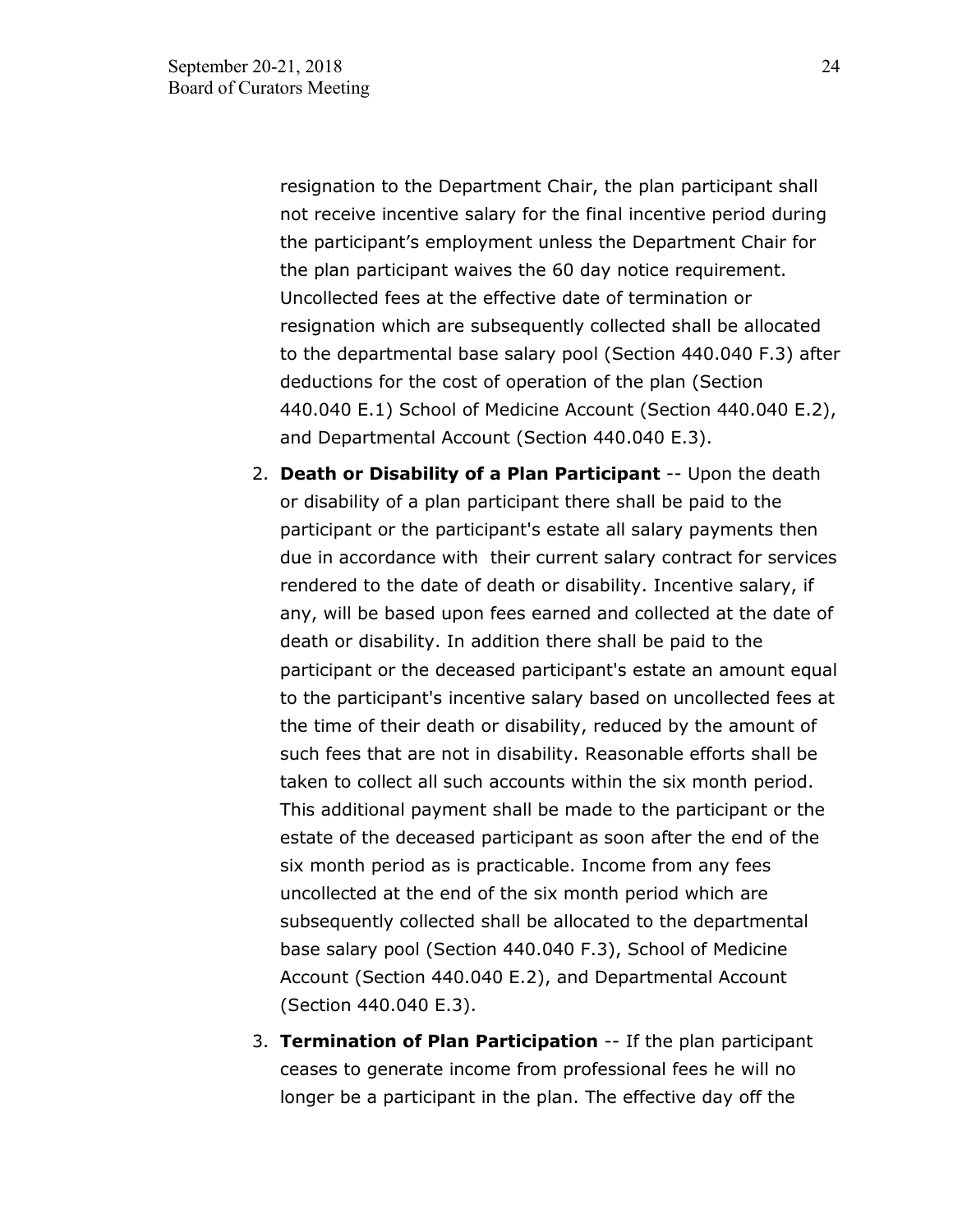termination of their participation shall be recommended by the Department Chair subject to review by the Committee, and determined by the Dean. On termination of their participation, income from any uncollected fees which are subsequently collected shall be allocated to the departmental base salary pool (Section 440.040 F.3), School of Medicine Account (Section 440.040 E.2), and Departmental Account (Section 440.040 E.3).

O. **Fiscal Year and Transition** -- The fiscal year of the Plan shall be the fiscal year of the University of Missouri. Unencumbered balances in all accounts shall be carried forward to the succeeding year.

 Upon implementation of this Plan, current departmental and Dean's Office accounts will become part of the new departmental, sectional/divisional, or School of Medicine Dean's Office account as appropriate or as otherwise specified in this Plan.

P. **Assignment of Fees** -- Each Participant shall annually execute an assignment in a form to be approved by the Executive Committee of the University Physicians Management Committee. For fiscal year 2018, the assignment form shall be substantially similar to the following form:

## **ASSIGNMENT 09/01/20\_\_ through 08/31/20\_\_**

In consideration of my employment by The Curators of the University of Missouri and the salary payments described in this Plan, I hereby assign to The Curators of the University of Missouri all Plan Income, as defined by the University Physicians Medical Practice Plan. This assignment shall be an absolute assignment, subject only to the conditions that the fees charged by me shall not be altered, except as provided in the rules and regulations establishing said Plan.

I further agree that all monies received by me for such services shall be promptly turned over to the Business Office of University Physicians and all checks made payable to me for such fees shall be promptly endorsed and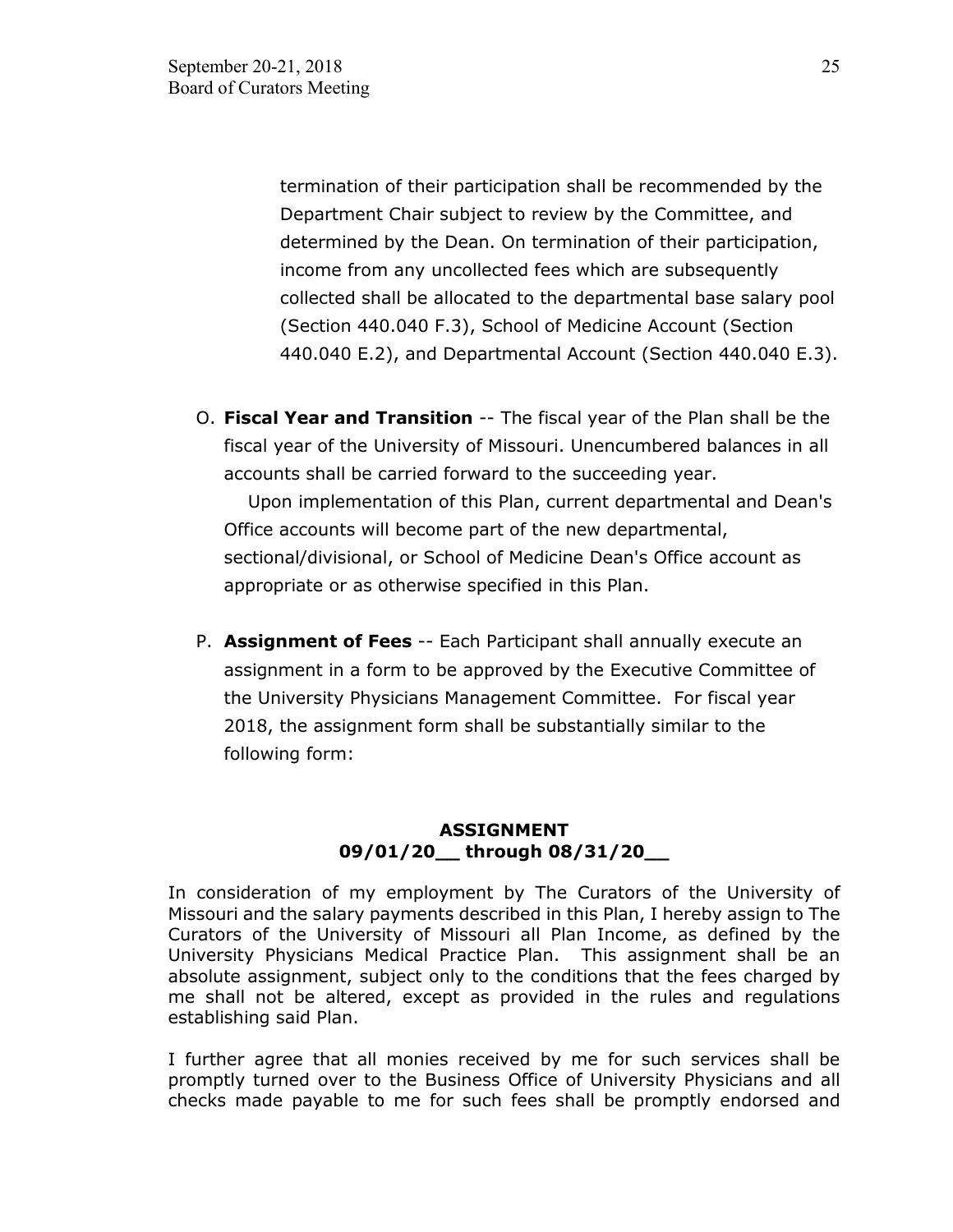delivered to said Business Office. It is distinctly understood that this assignment applies only to the income specifically identified in the University Physicians Medical Practice Plan.

In consideration of my being permitted to participate in the University Physicians Practice Plan, I agree to fully cooperate therein and comply with all the rules and regulations of the Plan and my Department**.** I acknowledge receipt of the attached materials regarding billing, documentation, and compliance policies for rendering professional services.

I agree that I will comply with all applicable billing and documentation policies, including but not limited to those outlined in the Teaching Physician Regulations of the Centers for Medicare and Medicaid Services (CMS). Further, I agree to participate in the mandatory education programs on billing and documentation that are provided by the University Physicians Medical Practice Plan. These education programs will include regular and periodic reviews of billing and documentation practices and focused education with follow-up billing and documentation audit for any deficiencies identified. I understand that if deficiencies in compliance are identified after my participation in focused education, a comprehensive audit of my billing and documentation will be conducted at my expense and I may be subject to loss of eligibility for incentive income and other corrective actions specified in the University Physicians policies. I understand that failure to comply with these requirements may result in suspension of billing privileges, and may include disciplinary action by The Curators of the University of Missouri.

Department

Participant's Signature **Division** 

Date

**Attachments:** Introduction, Policy Statement, Definitions

\_\_\_\_\_\_\_\_\_\_\_\_\_\_\_\_\_\_\_\_\_\_\_\_\_\_\_\_\_\_\_\_\_\_\_

\_\_\_\_\_\_\_\_\_\_\_\_\_\_\_\_\_\_\_\_\_\_\_\_\_ \_\_\_\_\_\_\_\_\_\_\_\_\_\_\_\_\_\_\_\_\_\_\_\_\_\_

\_\_\_\_\_\_\_\_\_\_\_\_\_\_\_\_\_\_\_\_\_\_\_\_\_ \_\_\_\_\_\_\_\_\_\_\_\_\_\_\_\_\_\_\_\_\_\_\_\_\_\_

**Medicare Claims Processing Manual Chapter 12 Physicians/Nonphysician Practitioners CMS Carrier Manual**  [http://www.cms.gov/Regulations-and-](http://www.cms.gov/Regulations-and-Guidance/Guidance/Manuals/downloads/clm104c12.pdf)[Guidance/Guidance/Manuals/downloads/clm104c12.pdf](http://www.cms.gov/Regulations-and-Guidance/Guidance/Manuals/downloads/clm104c12.pdf)

**The University of Missouri Health System's [Integrity and Compliance](https://mymuhealth.org/workfiles/Corporate%20Compliance/MUHS%20Integrity%20and%20Compliance%20Program%20Final.pdf)  [Program](https://mymuhealth.org/workfiles/Corporate%20Compliance/MUHS%20Integrity%20and%20Compliance%20Program%20Final.pdf) and [Code of Conduct:](https://mymuhealth.org/workfiles/Corporate%20Compliance/Code%20of%20Conduct%20Manual%202015.pdf)**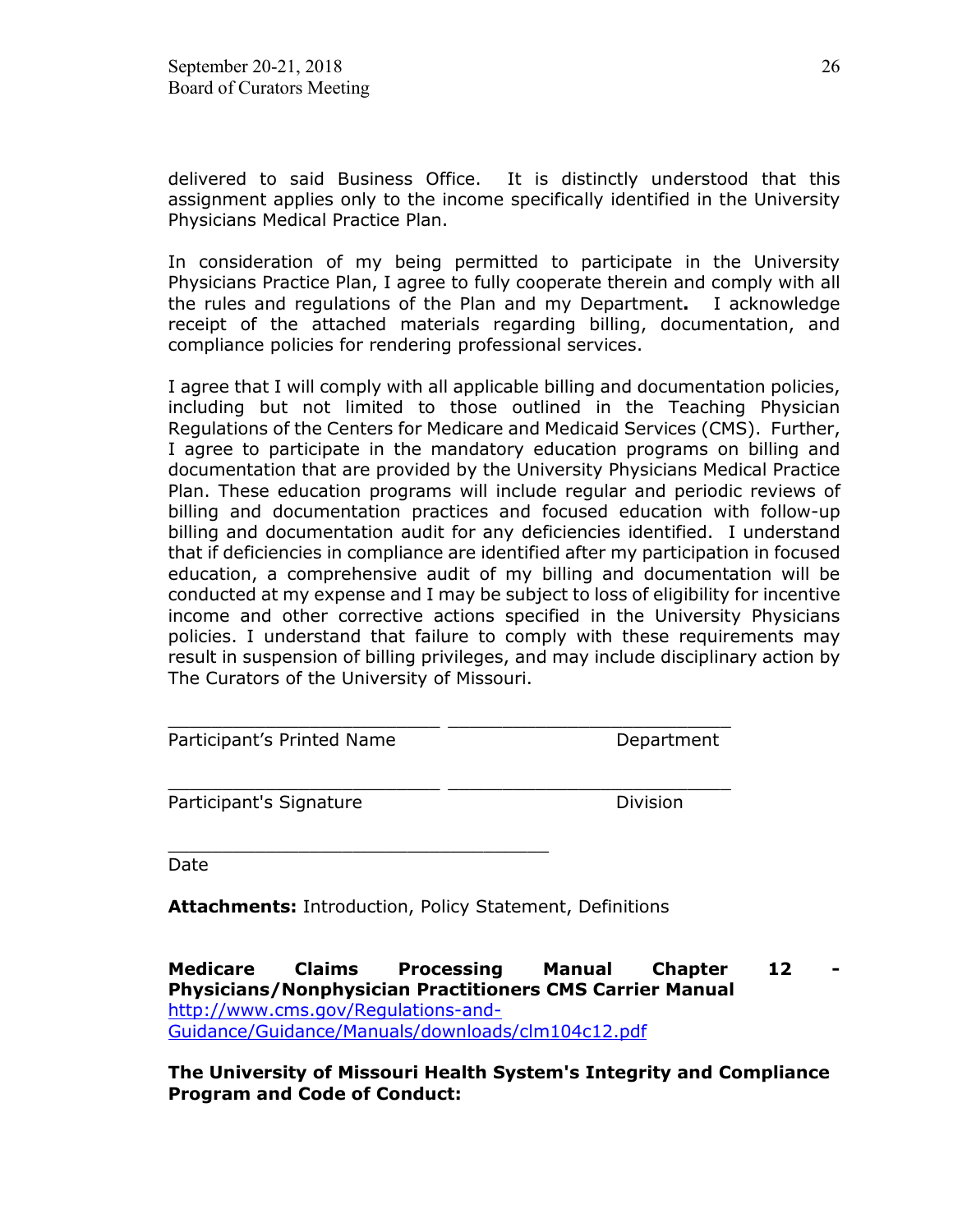[https://mymuhealth.org/body\\_sub.cfm?id=3123&fr=true](https://mymuhealth.org/body_sub.cfm?id=3123&fr=true) 

### **Guidelines for Teaching Physicians, Interns, and Residents**

http://www.cms.gov/Outreach-and-Education/Medicare-Learning-Network-MLN/MLNProducts/Downloads/Teaching-Physicians-Fact-Sheet-ICN006437.pdf

# **HIPAA Confidentiality:**

http://www.ama-assn.org/ama/pub/physician-resources/solutionsmanaging-your-practice/coding-billing-insurance/hipaahealth-insuranceportability-accountability-act.page

The motion carried unanimously (9-0) by voice vote with no abstentions.

Minutes, June 11, June 21 and August 21, 2018 Health Affairs Committee Meetings – approved as presented to the Committee.

## **General Business**

Review Consent Agenda – No discussion.

## **Consent Agenda**

It was endorsed by President Choi, moved by Curator Phillips and seconded by

Curator Graham, that the following items be approved by consent agenda:

# **Consent Agenda**

- 1. Minutes, June 21-22, 2018 Board of Curators Meeting
- 2. Minutes, June 21-22, 2018 Board of Curators Committee Meetings
- 3. Minutes, July 26-27, 2018 Board Development Session Meeting
- 4. Degrees, Fall Semester 2018 for all campuses
- 5. Investment Consultant Annual Approval UM
- 6. Sole Source, Clinical Research Management System for MU School of Medicine
- 7. Sole Source, Specialized Health Care Transaction Consulting Services for MU Health Care
- 8. Naming Opportunity, MU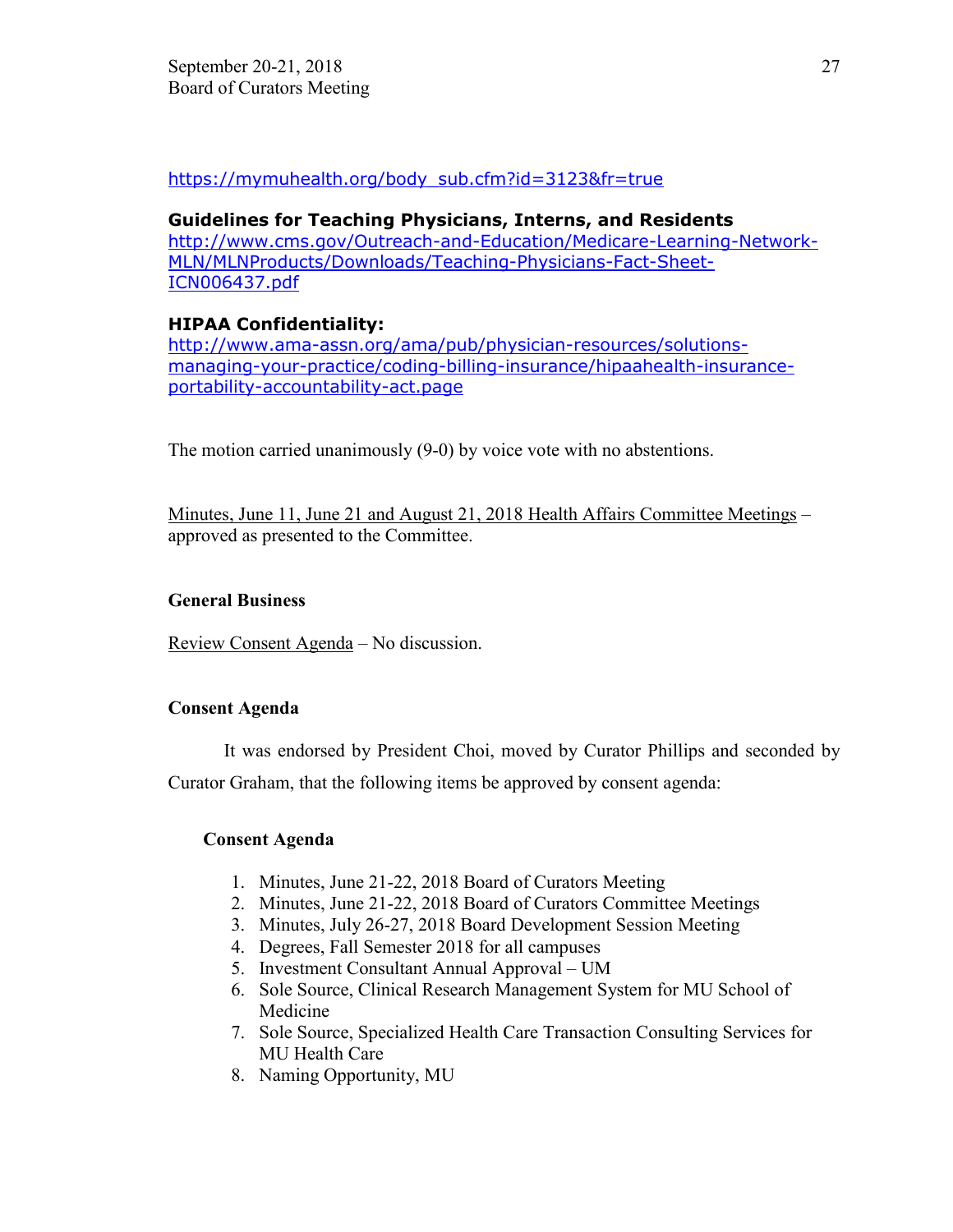- 1. Minutes, June 21-22, 2018 Board of Curators Meeting as provided to the curators for review and approval.
- 2. Minutes, June 21-22, 2018 Board of Curators Committee Meetings as provided to the curators for review and approval.
- 3. Minutes, July 26-27, 2018 Board Development Session as provided to the curators for review and approval.
- 4. Degrees, Fall Semester 2018 for all campuses –

that the action of the President of the University of Missouri System in awarding degrees and certificates to candidates recommended by the various faculties and committees of the four University of Missouri System campuses who fulfill the requirements for such degrees and certificates at the end of the Fall Semester 2018, shall be approved, and that the lists of said students who have been awarded degrees and certificates be included in the records of the meeting.

5. Investment Consultant Annual Approval – UM

That the investment consulting firm, Verus, be retained for one year.

6. Sole Source, Clinical Research Management System for MU School of Medicine –

that MU School of Medicine be authorized to purchase Clinical Research Management System from Forte Research Systems, Inc., Madison, Wisconsin, at a total cost of \$1,966,632 over a five year term.

Funding is as follows: MU School of Medicine Funds DS203-777200

7. Sole Source, Specialized Health Care Transaction Consulting Services for MU Health Care –

that MU Health Care be authorized to purchase Specialized Health Care Transaction Consulting Services from Huron Transaction Advisory LLC, Chicago, Illinois, at a total cost of \$1,785,000 plus travel expenses.

Funding is as follows: MU Health Care CEO Corporate Operating Fund H2766- 750000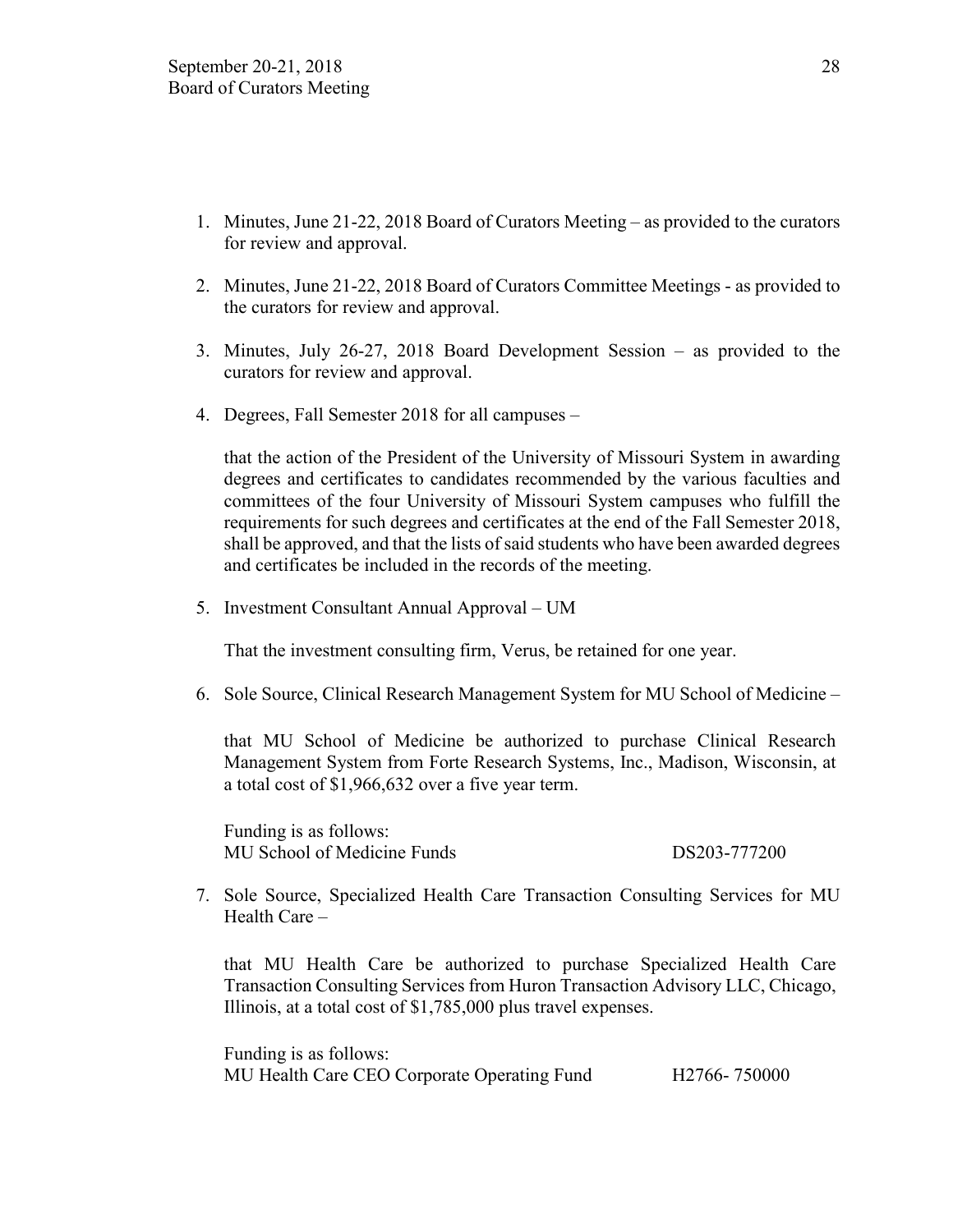8. Naming Opportunity, MU –

that the East Side Columns Club located in the interior of the east side of Memorial Stadium be named Waslworth Family Columns Club. With the name appearing on the outside of the stadium among other places.

The motion carried unanimously (9-0) by voice vote with no abstentions.

Board of Curators standing committee meetings were convened at 10:18 A.M. and recessed at 11:51 A.M. on Thursday, September 20, 2018. Committee actions were presented to the full Board for action following each Committee vote.

### **Governance, Resources and Planning Committee**

Curator Layman provided time for discussion of committee business.

University of Missouri System Strategic Plan – presented by President Choi, Chancellor Agrawal, Chancellor Cartwright, Chancellor George and Interim Chancellor Maples (slides and information on file)

It was recommended by Chancellor Agrawal, Chancellor Cartwright, Chancellor George and Interim Chancellor Maples, endorsed by President Choi, recommended by the Governance, Resources and Planning Committee, moved by Curator Layman and seconded by Curator Brncic that the following action be approved:

 The vision of the University of Missouri System, consisting of four universities, is to "advance the opportunities for success and well-being for Missouri, our nation and the world through transformative teaching, research innovation engagement and inclusion"; and

In pursuit of this vision, the UM System has established Missouri Compacts for:

Excellence in Student Success Excellence in Research and Creative works Excellence and Outreach Excellence in Planning Operations and Stewardship, and Inclusive Excellence; and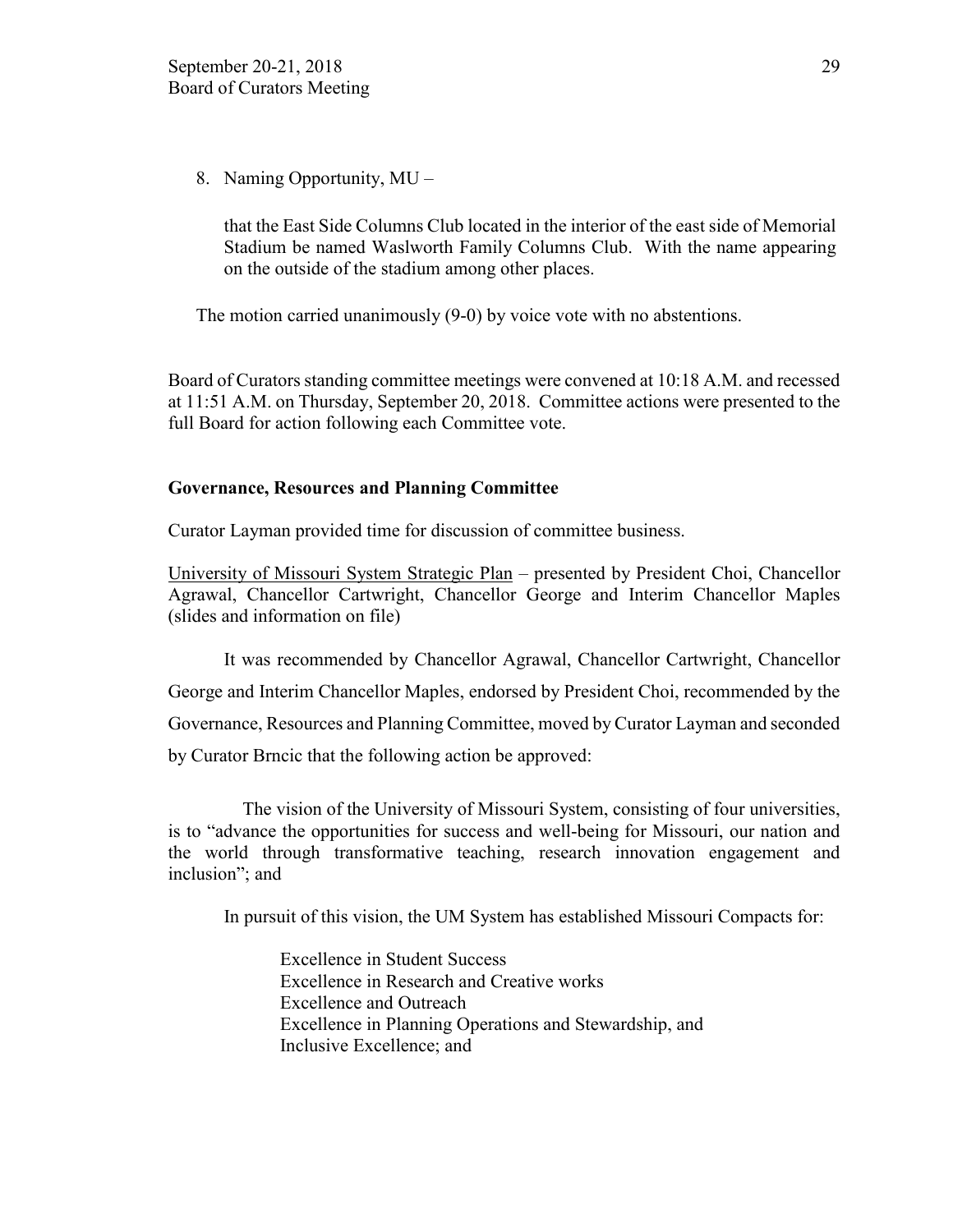The Board reviewed each university's strategic plan for fulfilling the Compacts during its meeting on September 20-21, 2018; and

The Board finds it is not necessary to approve the specific wording of each strategic plan; but it does approve the general goals and strategies offered by each university for fulfilling the Compacts, as reflected in each university's strategic planning documents.

The motion carried unanimously (9-0) by voice vote with no abstentions.

#### **Academic, Student Affairs and Research and Economic Development Committee**

Curator Snowden provided time for discussion of committee business.

New Degree Program, Bachelors of Science in Microbiology, MU – presented by Dr. George Stewart and Senior Associate Vice President Graham (information on file)

It was recommended by Sr. Associate Vice President Steve Graham, endorsed by President Mun Choi, recommended by the Academic, Student Affairs, & Research and Economic Development Committee, moved by Curator Snowden, seconded by Curator Sundvold, that the following action be approved:

that the University of Missouri, Columbia be authorized to submit the attached proposal (and as on file with the minutes of this meeting) for a BS Microbiology to the Coordinating Board for Higher Education for approval.

The motion carried unanimously (9-0) by voice vote with no abstentions.

New Degree Program, PhD Health and Rehabilitation Science, MU – presented by Dr. Stephanie Reid-Arndt and Senior Associate Vice President Graham (information on file)

It was recommended by Sr. Associate Vice President Steve Graham, endorsed by President Mun Choi, recommended by the Academic, Student Affairs, & Research and Economic Development Committee, moved by Curator Snowden, seconded by Curator Phillips, that the following action be approved:

that the University of Missouri, Columbia be authorized to submit the attached proposal (and as on file with the minutes of this meeting) for a PhD Health  $\&$ Rehabilitation Science to the Coordinating Board for Higher Education for approval.

The motion carried unanimously (9-0) by voice vote with no abstentions.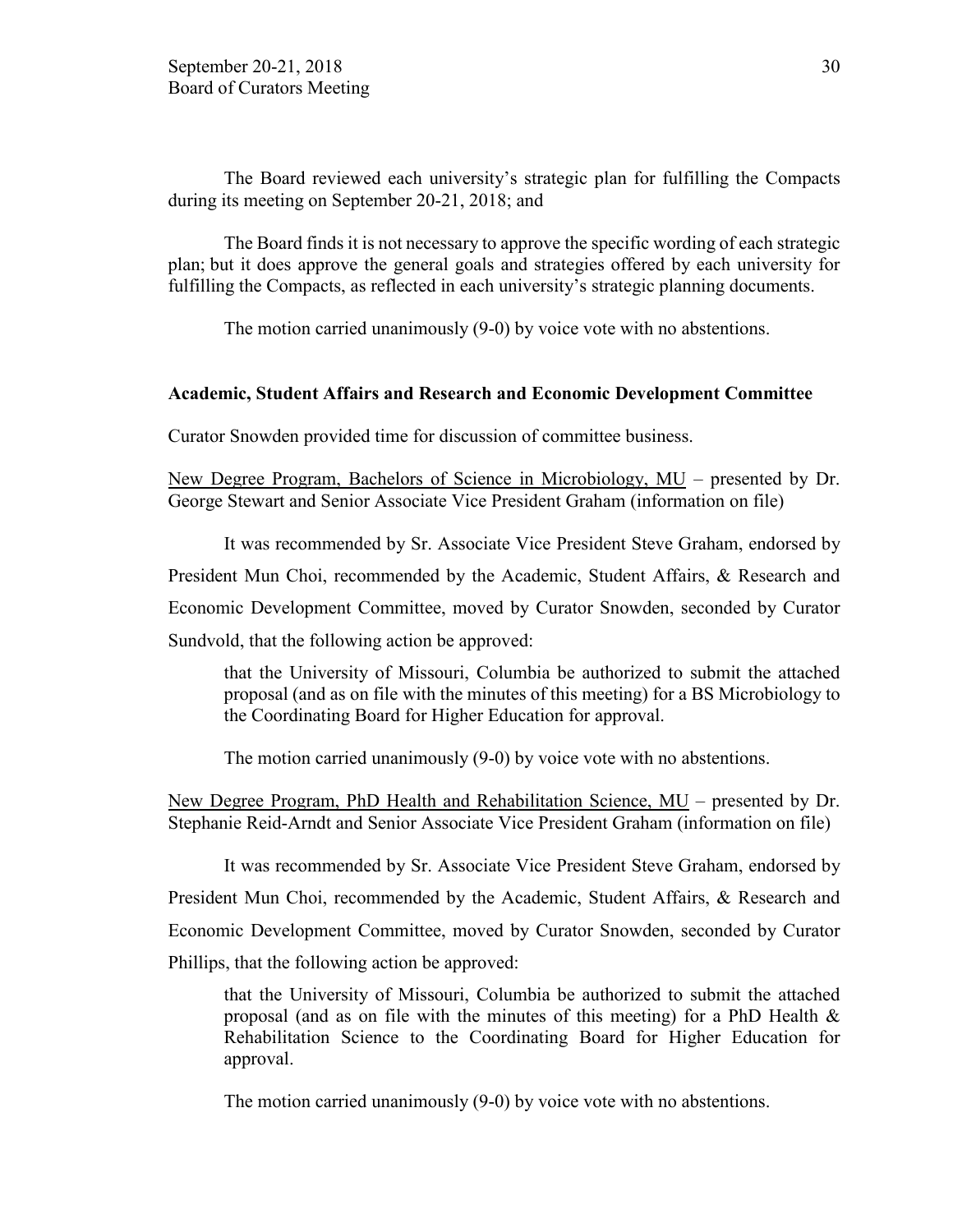### **Audit Committee**

Curator Graham provided time for discussion of committee business.

Internal Audit Quarterly Report, UM – presented by Interim Chief Audit Executive Piranio (slides on file for this information item)

The Board of Curators standing committee meetings recessed at 11:53 A.M. on Thursday, September 20, 2018.

### **12:15 P.M. Luncheon by invitation for the Board of Curators, President, University Leaders and University of Missouri-Kansas City Student Leaders** Room 401 B&C, Student Union

## **1:15 P.M. Reconvened Public Session**

A meeting of the University of Missouri Board of Curators was reconvened in public session at 1:15 P.M., on Thursday, September 20, 2018, in the Multipurpose Room 401 A&D of the Student Union on the University of Missouri – Kansas City campus, Kansas City, Missouri, pursuant to public notice given of said meeting. Curator David L. Steelman, Chair of the Board of Curators, presided over the meeting.

Present

The Honorable Julia G. Brncic The Honorable Darryl M. Chatman The Honorable Jamie L. Farmer The Honorable Maurice B. Graham The Honorable Jeffrey L. Layman The Honorable John R. Phillips The Honorable Phillip H. Snowden The Honorable David L. Steelman The Honorable Jon T. Sundvold

Also Present Dr. Mun Y. Choi, President Mr. Stephen J. Owens, General Counsel Ms. Cindy Harmon, Secretary of the Board of Curators Mr. Avery Welker, Student Representative to the Board of Curators Dr. C. Mauli Agrawal, Chancellor, University of Missouri – Kansas City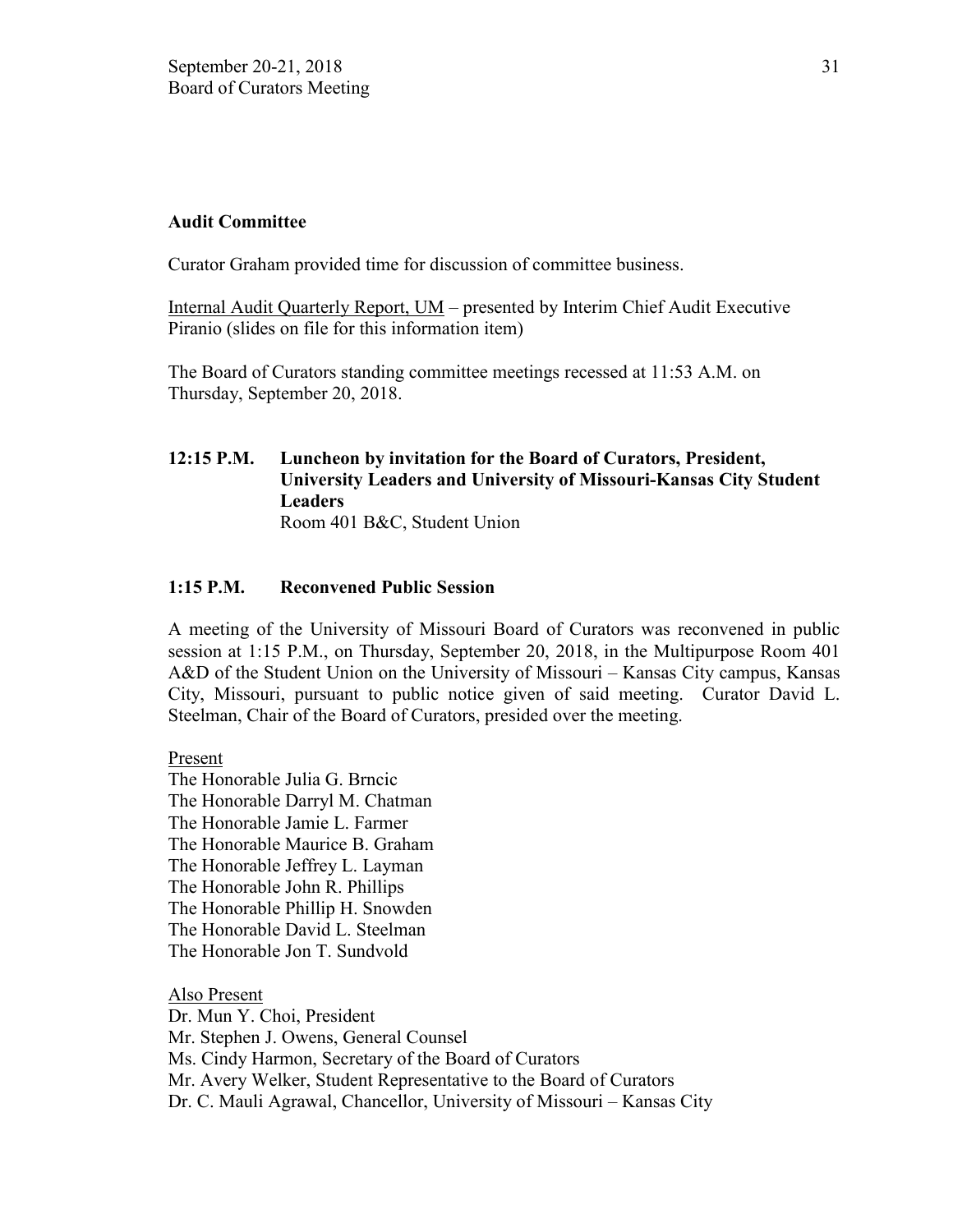Dr. Gary K. Allen, Vice President for Information Technology Dr. Alexander Cartwright, Chancellor for University of Missouri-Columbia Mr. Jonathan Curtright, Chief Executive Officer, MU Health Ms. Kamrhan Farwell, Chief Marketing and Communications Officer Ms. Marsha Fischer, Chief Human Resources Officer Dr. Thomas F. George, Chancellor for University of Missouri-St. Louis Dr. Steven W. Graham, Senior Associate Vice President for Academic Affairs Dr. Chris Maples, Interim Chancellor for Missouri University of Science and Technology Dr. Mark McIntosh, Vice President for Research and Economic Development Dr. Kevin G. McDonald, Chief Diversity Officer Ms. Michelle M. Piranio, Interim Chief Audit Executive Mr. Ryan D. Rapp, Vice President for Finance Dr. Marshall Stewart, Vice Chancellor, Extension and Engagement Ms. Christine Holt, Chief of Staff, UM System Mr. Christian Basi, Director of Media Relations Media representatives

## **General Business**

University of Missouri – Kansas City Campus Highlights – presented by Chancellor Agrawal (slides on file for this information item)

Board of Curators standing committee meetings were reconvened at 1:43 P.M. and recessed at 3:50 P.M. on Thursday, September 20, 2018. Committee actions were presented to the full Board for action following each Committee vote.

### **Finance Committee**

Curator Brncic provided time for discussion of committee business.

Fiscal Year 2018 Investment Performance Review, UM – presented by Treasurer Richards (slides and information on file)

No action taken by the Board.

Fiscal Year 2018 Financial Status Report, UM – presented by Vice President Rapp (slides and information on file)

No action taken by the Board.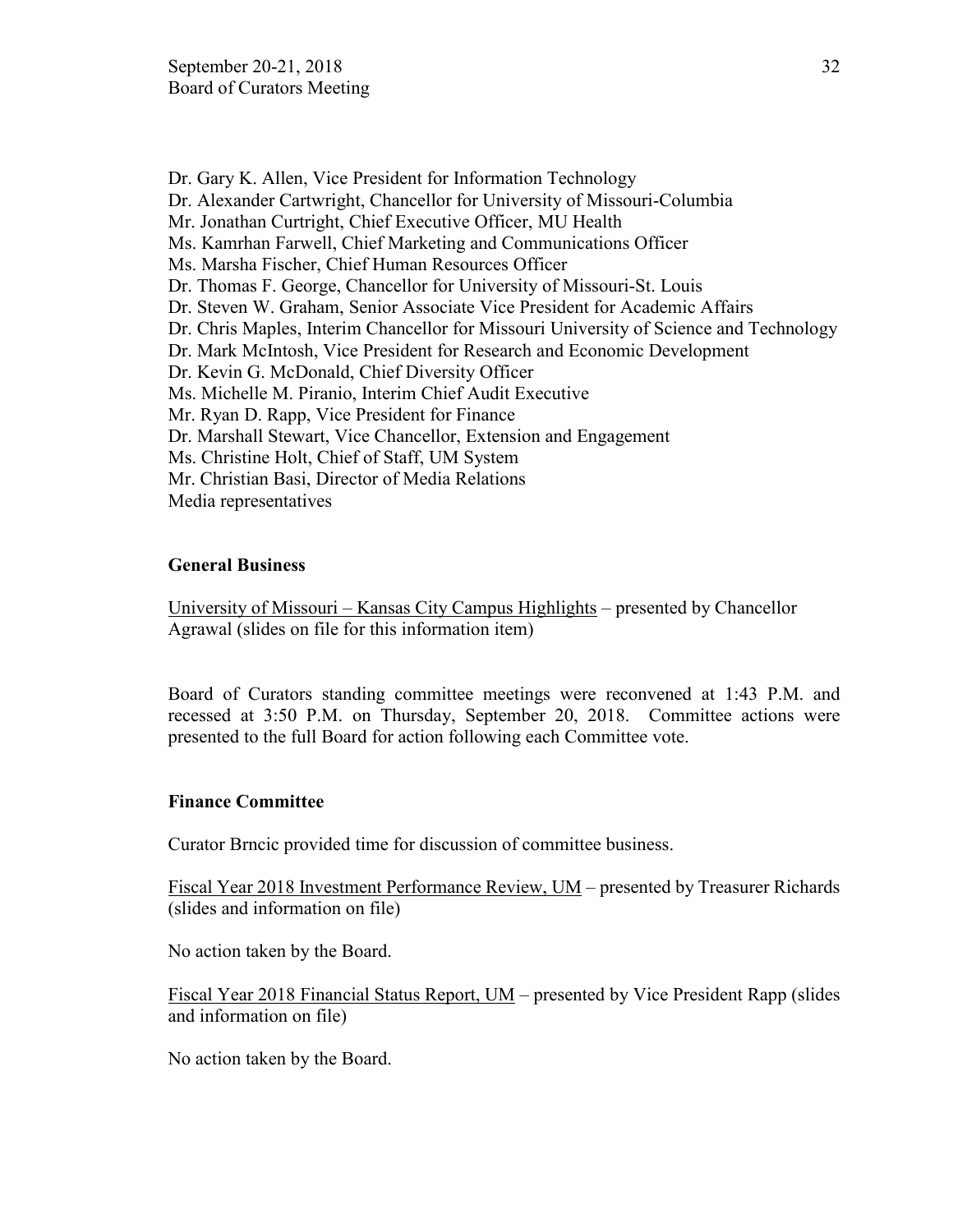Project Approval, Student Classroom Learning Center, Missouri S&T – presented by Vice President Rapp (information on file)

It was recommended by Interim Chancellor Maples, endorsed by President Choi, recommended by the Finance Committee, moved by Curator Brncic and seconded by Curator Sundvold, that the following action be approved:

the project approval for the Student Classroom Learning Center, Missouri S&T

| Funding of the project budget is from: |             |
|----------------------------------------|-------------|
| Gifts                                  | \$1,000,000 |
| Maintenance & Repair Funds             | \$1,000,000 |
| <b>Campus Reserves</b>                 | \$5,657,675 |
| Total Funding                          | \$7,657,675 |

The motion carried unanimously (9-0) by voice vote with no abstentions.

Architect/Engineer Hire, Translational Precision Medicine Complex, MU – presented by Vice President Rapp (information on file)

It was recommended by Chancellor Cartwright, endorsed by President Choi, recommended by the Finance Committee, moved by Curator Brncic and seconded by Curator Snowden, that the following action be approved:

the project approval for Translational Precision Medicine Complex, MU

Funding of the project budget is TBD.

The motion carried unanimously (9-0) by voice vote with no abstentions.

### **External Affairs, Marketing and Advancement Committee**

Chair Farmer provided time for discussion of committee business.

Marketing and Communications Report – Missouri University of Science and Technology – presented by Mr. Andy Careaga (slides on file for this information item)

Marketing and Communications Report – University of Missouri – Columbia – presented by Ms. Kamrhan Farwell (slides on file for this information item)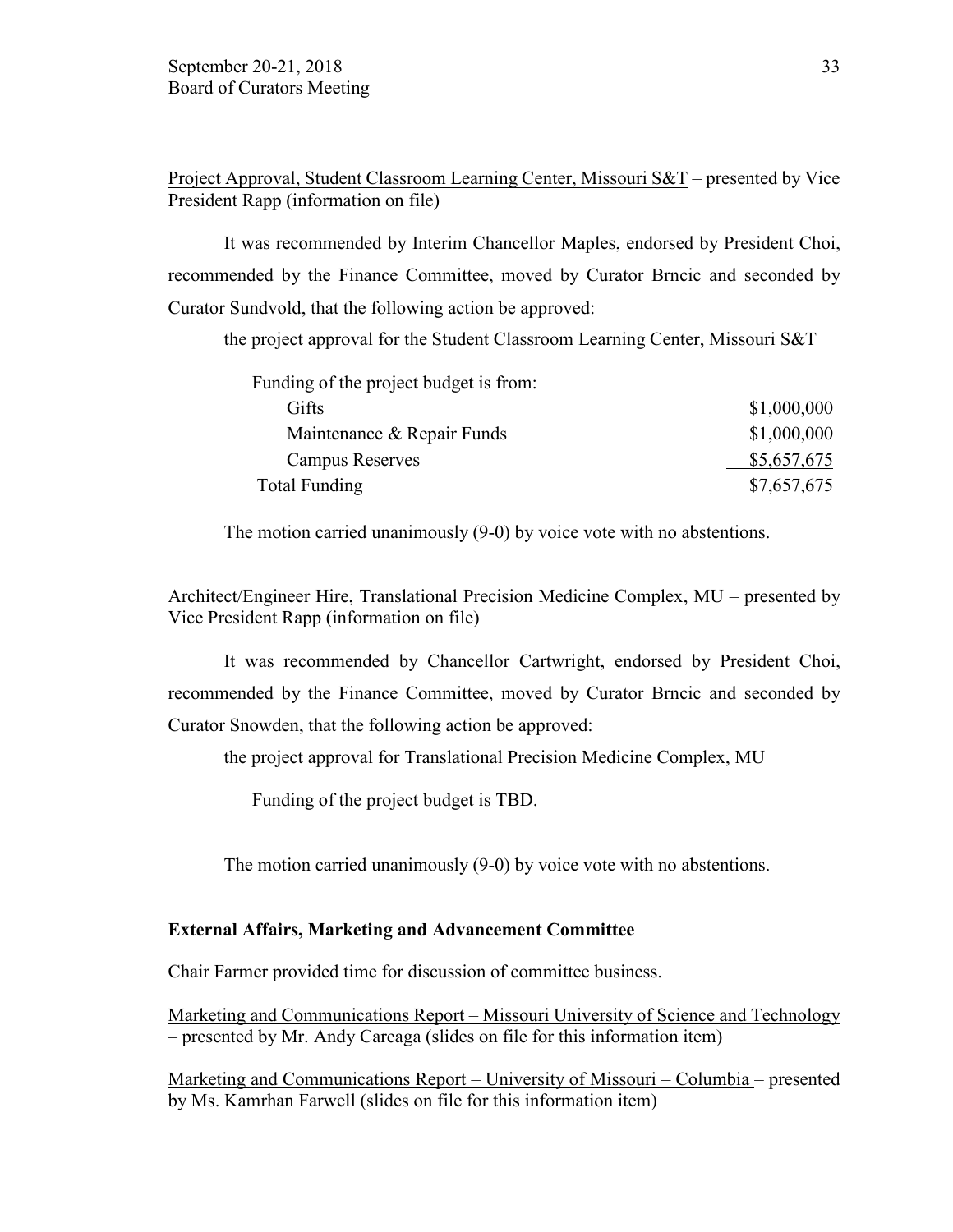Execution of High-Profile Strategic Fundraising Opportunities/philosophy on Advancement – presented by President Choi (slides on file for this information item)

External Affairs, Marketing and Advancement Dashboard – presented by Curator Farmer and Ms. Farwell (information on file)

### **Compensation and Human Resources Committee**

Curator Phillips provided time for discussion of committee business.

A resolution for an executive session of this committee was the only public business.

The public session of the Board of Curators meeting recessed at 3:50 P.M.

### **Board of Curators Meeting – Executive Session**

A meeting of the University of Missouri Board of Curators was reconvened in executive session at 4:00 P.M., on Thursday, September 20, 2018, in Room 402 of the Student Union on the University of Missouri – Kansas City campus, Kansas City, Missouri, pursuant to public notice given of said meeting. Curator David L. Steelman, Chair of the Board of Curators, presided over the meeting.

Present

The Honorable Julia G. Brncic The Honorable Darryl M. Chatman The Honorable Jamie L. Farmer The Honorable Maurice B. Graham The Honorable Jeffrey L. Layman The Honorable John R. Phillips The Honorable Phillip H. Snowden The Honorable David L. Steelman The Honorable Jon T. Sundvold

Also Present Dr. Mun Y. Choi, President Mr. Stephen J. Owens, General Counsel Ms. Cindy Harmon, Secretary of the Board of Curators Mr. Avery Welker, Student Representative to the Board of Curators Ms. Marsha Fischer, Chief Human Resources Officer Mr. Ryan Rapp, Vice President for Finance and Chief Financial Officer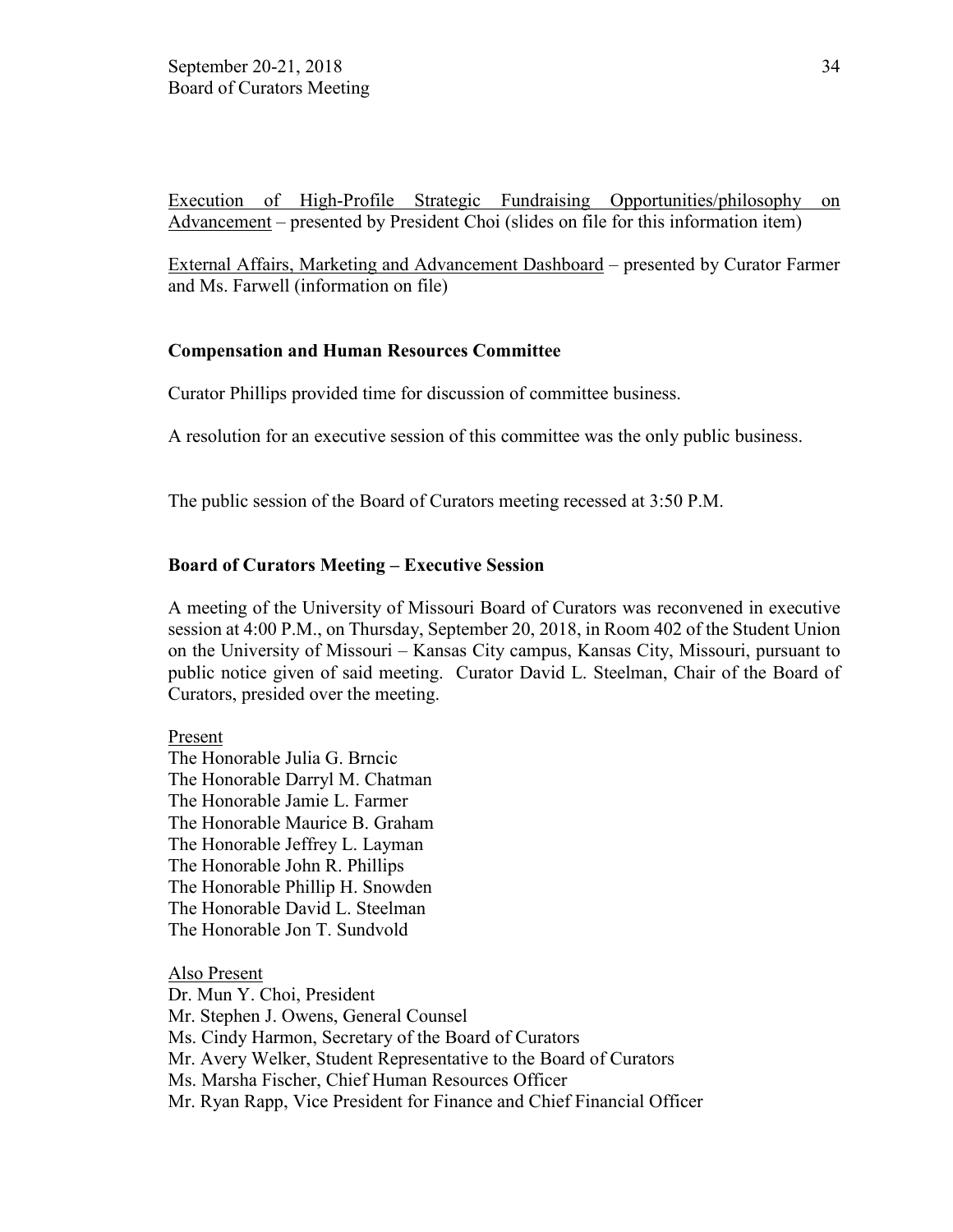### **General Business**

Review of Consent Agenda – Executive Session – No discussion.

#### **Consent Agenda – Executive Session**

It was endorsed by President Choi, moved by Curator Phillips and seconded by Curator Graham, that the following items be approved by consent agenda:

#### **Consent Agenda**

#### Action

- 1. Curators' Distinguished Professor, Cheryl Black, MU
- 2. Curators' Distinguished Professor, Shi-Jie Chen, MU
- 3. Curators' Distinguished Professor, Michael Davis, MU
- 4. Curators' Distinguished Teaching Professor, Wendy Sims MU
- 5. Curators' Distinguished Professor, Thomas Spencer, MU
- 6. Curators' Distinguished Teaching Professor Emeritus, James Wall, MU
- 7. Curators' Distinguished Professor Emeritus, Mark Pope, UMSL
- 8. Curators' Distinguished Teaching Professor Emeritus, Yinfa Ma, S&T
- 9. Curators' Distinguished Professor, Jeff Hornsby, UMKC
- 10. Curators' Distinguished Professor, Joseph Parisi, UMKC
- 11. <sup>298</sup>Property Easement, MU
- 12. Contract Approval, MU Softball Coach, Larissa Anderson
- 13. Curators' Distinguished Teaching Professor Emeritus, David C. Van Aken, S&T
- 1. Curators' Distinguished Professor, Cheryl Black, MU –

that upon the recommendation of Chancellor Cartwright, the Provost, and the Senior Associate Vice President for Academic Affairs, it is recommended that Professor Cheryl Black be named to the position University of Missouri Curators' Distinguished Professor, effective 09/01/2018. Professor Black will receive a \$10,000 annual stipend as long as she holds this position. \$5,000 will go to increased compensation (salary and benefits less applicable taxes) with the remaining \$5,000 available for professional expenses associated with her teaching, research, or creative activities. In accordance with Collected Rules and Regulations, 320.070, this appointment is for a period of five years which may be renewed at the discretion of the Chancellor.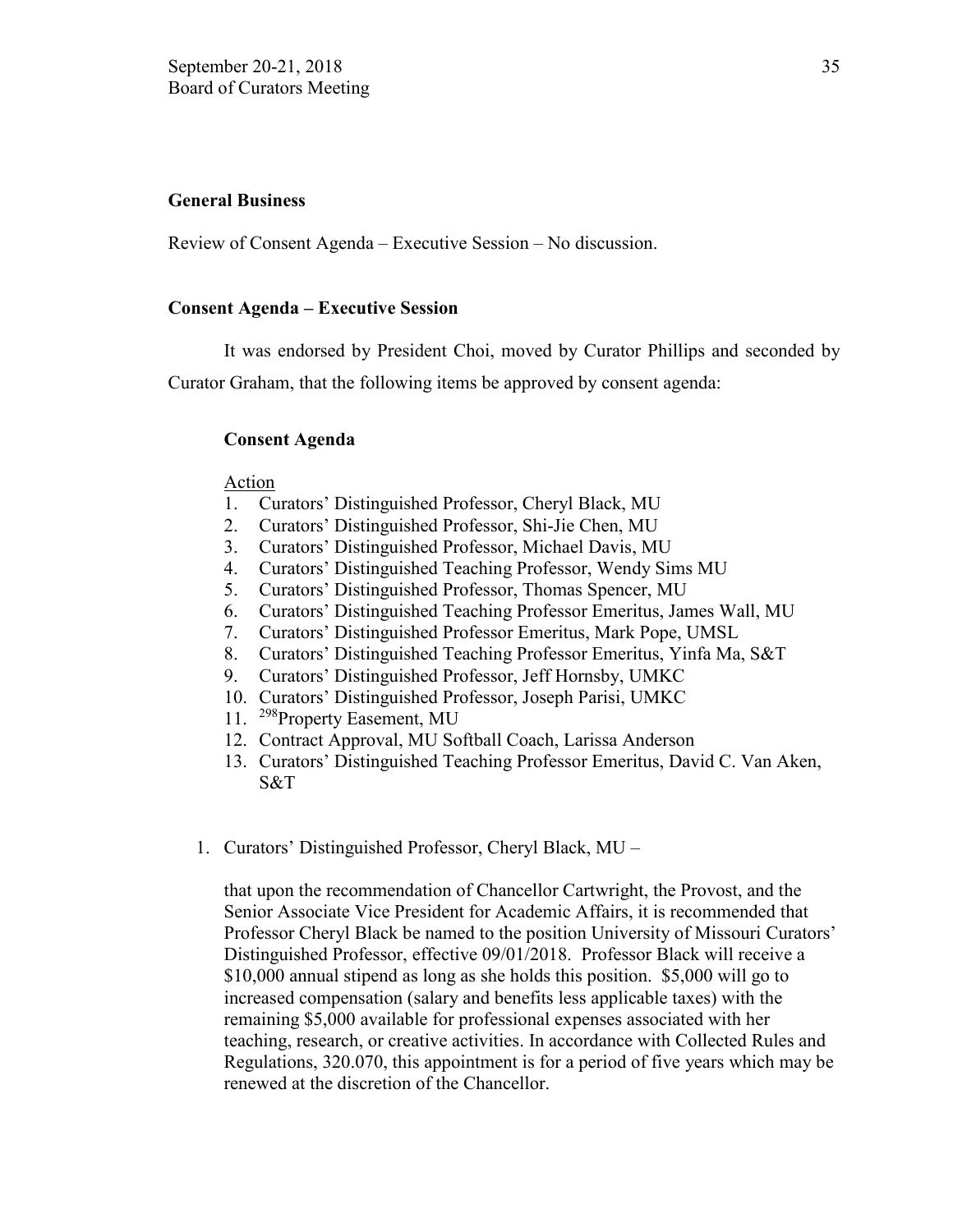2. Curators' Distinguished Professor, Shi-Jie Chen, MU –

that upon the recommendation of Chancellor Cartwright, the Provost, and the Senior Associate Vice President for Academic Affairs, it is recommended that Professor Shi-Jie Chen be named to the position University of Missouri Curators' Distinguished Professor, effective 09/01/2018. Professor Chen will receive a \$10,000 annual stipend as long as he holds this position. \$5,000 will go to increased compensation (salary and benefits less applicable taxes) with the remaining \$5,000 available for professional expenses associated with his teaching, research, or creative activities. In accordance with Collected Rules and Regulations, 320.070, this appointment is for a period of five years which may be renewed at the discretion of the Chancellor.

3. Curators' Distinguished Professor, Michael Davis, MU –

that upon the recommendation of Chancellor Cartwright, the Provost, and the Senior Associate Vice President for Academic Affairs, it is recommended that Professor Michael J. Davis be named to the position University of Missouri Curators' Distinguished Professor, effective 09/01/2018. Professor Davis will receive a \$10,000 annual stipend as long as he holds this position. \$5,000 will go to increased compensation (salary and benefits less applicable taxes) with the remaining \$5,000 available for professional expenses associated with his teaching, research, or creative activities. In accordance with Collected Rules and Regulations, 320.070, this appointment is for a period of five years which may be renewed at the discretion of the Chancellor.

4. Curators' Distinguished Teaching Professor, Wendy Sims, MU –

that upon the recommendation of Chancellor Cartwright, the Provost, and the Senior Associate Vice President for Academic Affairs, it is recommended that Professor Wendy Sims be named to the position University of Missouri Curators' Distinguished Teaching Professor, effective 09/01/2018. Professor Sims will receive a \$10,000 annual stipend as long as she holds this position. \$5,000 will go to increased compensation (salary and benefits less applicable taxes) with the remaining \$5,000 available for professional expenses associated with her teaching, research, or creative activities. In accordance with Collected Rules and Regulations, 320.070, this appointment is for a period of five years which may be renewed at the discretion of the Chancellor.

5. Curators' Distinguished Professor, Thomas Spencer, MU –

that upon the recommendation of Chancellor Cartwright, the Provost, and the Senior Associate Vice President for Academic Affairs, it is recommended that Professor Thomas Spencer be named to the position University of Missouri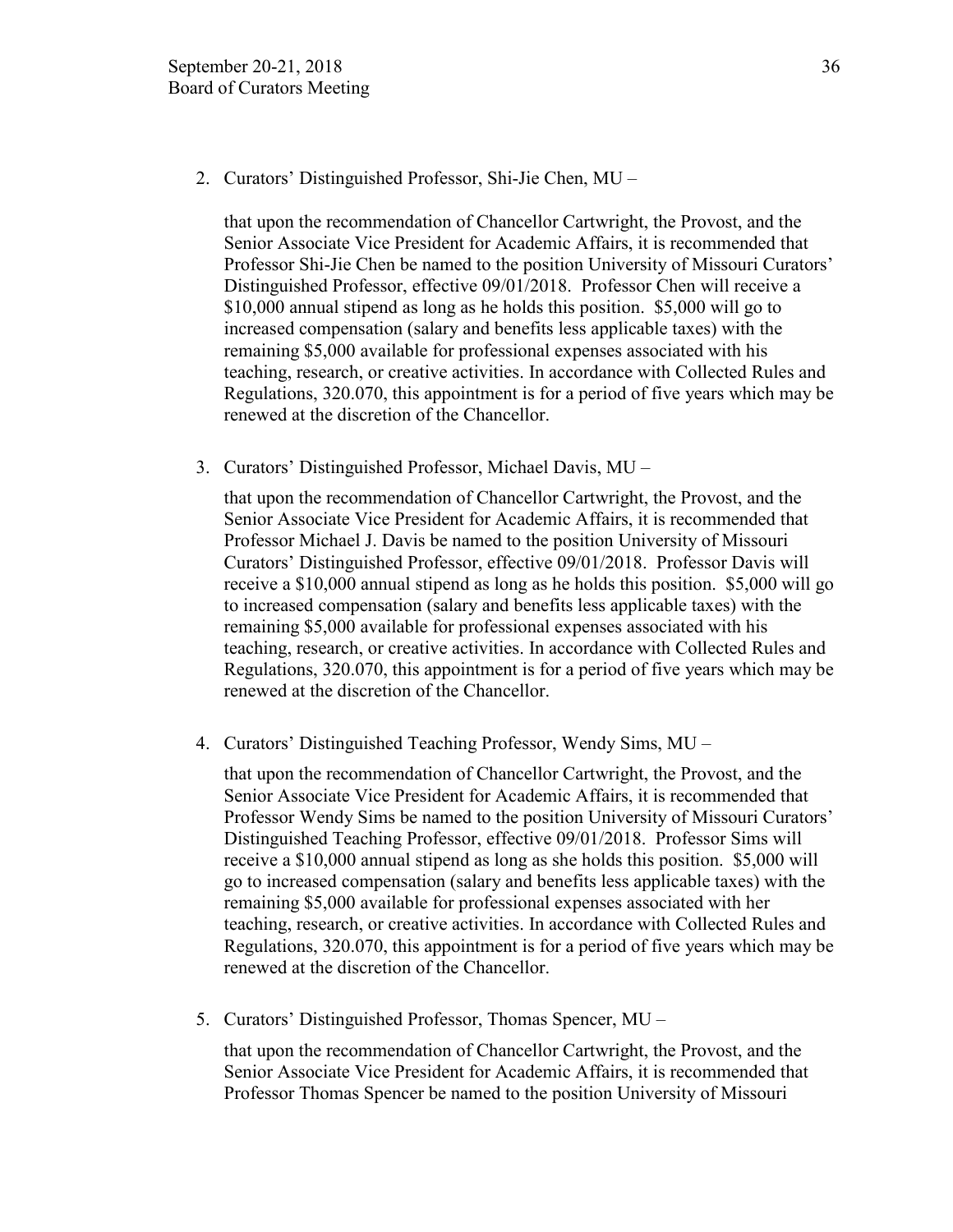Curators' Distinguished Professor, effective 09/01/2018. Professor Spencer will receive a \$10,000 annual stipend as long as he holds this position. \$5,000 will go to increased compensation (salary and benefits less applicable taxes) with the remaining \$5,000 available for professional expenses associated with his teaching, research, or creative activities. In accordance with Collected Rules and Regulations, 320.070, this appointment is for a period of five years which may be renewed at the discretion of the Chancellor.

6. Curators' Distinguished Teaching Professor Emeritus, James Wall, MU –

that upon the recommendation of Chancellor Cartwright it is recommended that Professor James Wall be named to the position University of Missouri Distinguished Teaching Professor Emeritus, effective 09/01/2018.

7. Curators' Distinguished Professor Emeritus, Mark Pope, UMSL –

that upon the recommendation of Chancellor George it is recommended that Professor Mark Pope be named to the position University of Missouri Distinguished Professor Emeritus, effective 09/01/2018.

8. Curators' Distinguished Teaching Professor Emeritus, Yinfa Ma, S&T –

that upon the recommendation of Interim Chancellor Maples it is recommended that Professor Yinfa Ma be named to the position Missouri University of Science and Technology Distinguished Teaching Professor Emeritus, effective 09/01/2018.

9. Curators' Distinguished Professor, Jeff Hornsby, UMKC –

that upon the recommendation of Chancellor Agrawal it is recommended that Professor Jeff Hornsby be named to the position University of Missouri Curators' Distinguished Professor, effective 10/01/2018.

10. Curators' Distinguished Professor, Joseph Parisi, UMKC –

that upon the recommendation of Chancellor Agrawal it is recommended that Professor Joseph Parisi be named to the position University of Missouri Curators' Distinguished Professor, effective 10/01/2018.

11. 298Property Easement, MU –

This item is closed and may be given public notice upon completion.

12. Contract Approval, MU Head Softball Coach, Larissa Anderson –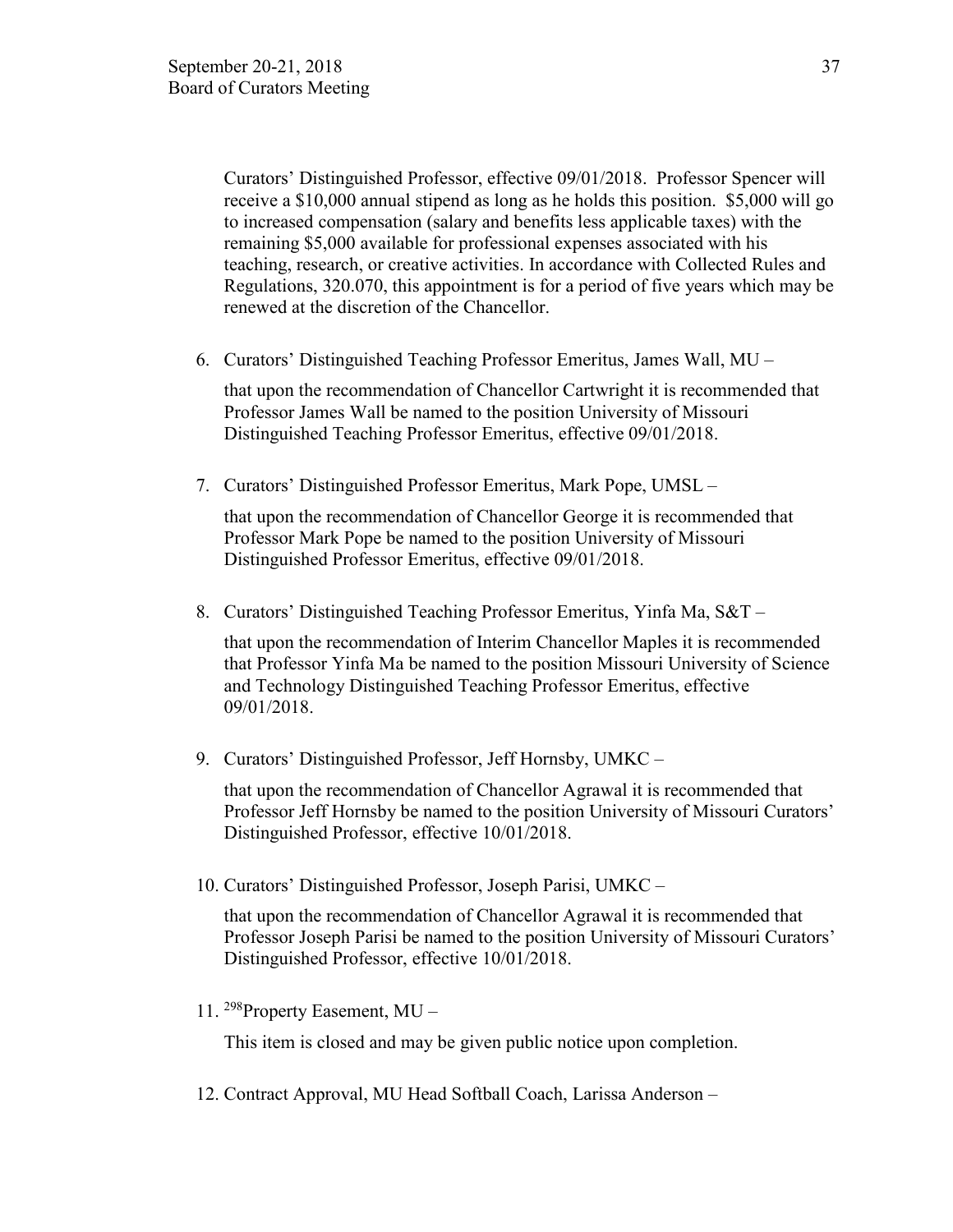That President Choi and Chancellor Cartwright are authorized to enter into a Contract for Employment with Larissa Anderson for the position of Head Softball Coach for the University of Missouri-Columbia under the same or substantially similar terms as the MOU dated as of May 26, 2018. The contract shall be subject to approval of General Counsel as to legal form.

13. Curators' Distinguished Teaching Professor Emeritus, David C. Van Aken, S&T –

that upon the recommendation of Interim Chancellor Maples it is recommended that Professor David Van Aken be named to the position Missouri University of Science and Technology Distinguished Teaching Professor Emeritus, effective 09/01/2018.

Roll Call Vote of the Full Board:

Curator Brncic voted yes. Curator Chatman voted yes. Curator Farmer was absent for vote. Curator Graham voted yes. Curator Layman voted yes. Curator Phillips voted yes. Curator Snowden voted yes. Curator Steelman voted yes. Curator Sundvold voted yes.

The motion carried.

#### **Compensation and Human Resources Committee – Executive Session**

#### Compensation Approval, Thomas F. Richards, Treasurer for UM System

It was moved by Curator Phillips and seconded by Curator Farmer, that based on the review of the performance of Treasurer for the University of Missouri System, Tom Richards for the period July 1, 2017 through June 30, 2018, the Board of Curators approves that the base salary of Tom Richards be set at \$325,000, effective September 1, 2018.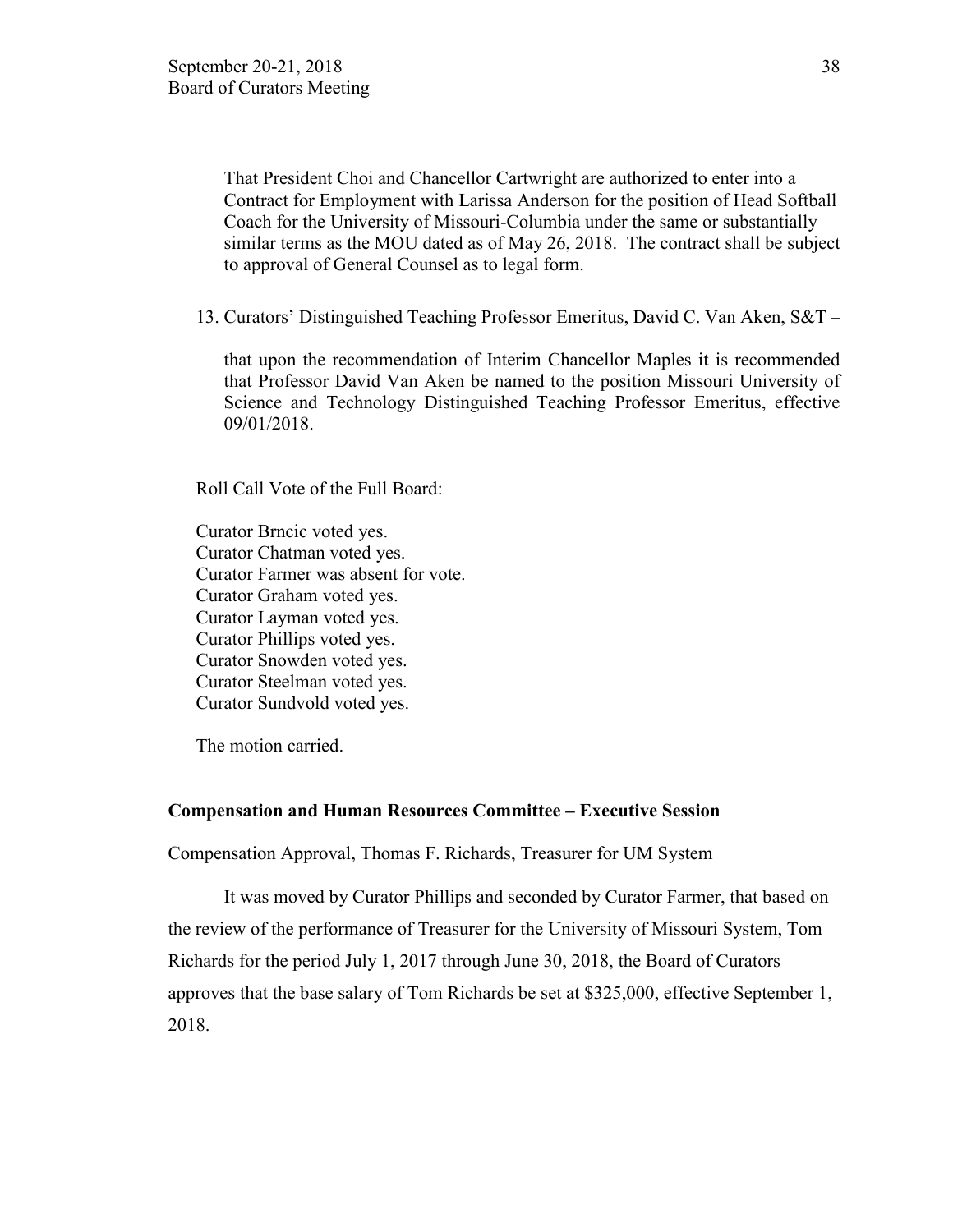Additionally, if Richards serves as Treasurer continuously and without interruption from September 1, 2018 through August 31, 2021, he will be eligible to receive the following continuity based compensation:

 On or before August 31 of each year of 2019 through and including 2021, the University shall pay \$25,000 into an account, established in accordance with the provisions of Section 457(f) of the Internal Revenue Code; provided, however, that there shall be a substantial risk of forfeiture in that he will forfeit any entitlement in/to such account in the event that (1) he voluntarily terminates his position as Treasurer prior to August 31, 2021; or (2) the University dismisses his appointment as Treasurer with cause prior to August 31, 2021.

Unless forfeited in accordance with the foregoing provisions, the balance in the account shall vest in him on August 31, 2021 or earlier in the event he becomes disabled and cannot continue as Treasurer prior to August 31, 2021 or shall vest in his designated beneficiary in the event of his death prior to August 31, 2021. The account balance (or its equivalent) shall be paid to him within 30 days of vesting and is subject to applicable taxes.

Roll call vote of Board of Curators:

Curator Brncic voted yes. Curator Chatman voted yes. Curator Farmer voted yes. Curator Graham voted yes. Curator Layman voted yes. Curator Phillips voted yes. Curator Snowden was absent for vote. Curator Steelman voted yes. Curator Sundvold voted yes.

The motion carried.

#### Annual Performance Review, Board Secretary Cindy Harmon

It was recommended by the Compensation and Human Resources Committee, moved by Curator Phillips and seconded by Curator Snowden, that based on the review of the performance of Secretary of the Board of Curators, Cindy S. Harmon for the period July 1, 2017 through June 30, 2018, the Board of Curators approves that the base salary of Cindy S. Harmon be increased to \$91,500, effective September 1, 2018.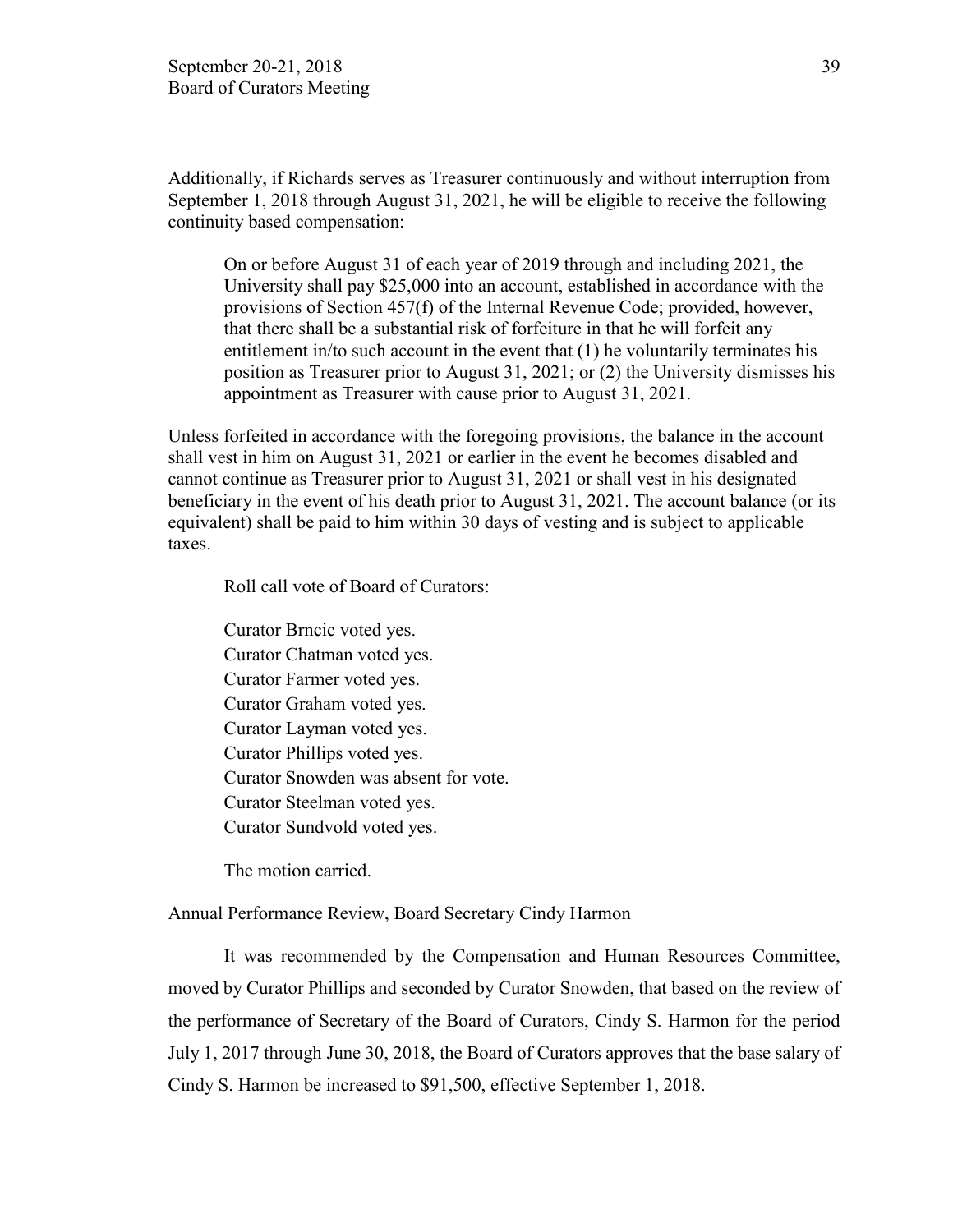Roll call vote of Board of Curators:

Curator Brncic voted yes. Curator Chatman voted yes. Curator Farmer voted yes. Curator Graham voted yes. Curator Layman voted yes. Curator Phillips voted yes. Curator Snowden voted yes. Curator Steelman voted yes. Curator Sundvold voted yes.

The motion carried.

### **General Business**

Chancellors Cartwright, Agrawal, George and Maples, Provosts Ramchand and Sobolik, Vice President McIntosh, Dean Delafontaine and Mr. Curtright joined the meeting.

Personnel Performance - Research – presented by President Choi

No action taken by the Board.

The Board of Curators meeting recessed at 5:55 P.M. on Thursday, September 20, 2018.

**6:00 P.M.** Virtual Groundbreaking, UMKC School of Computing and Engineering Student Union Theatre

### **Reception and Dinner by Invitation for the Board of Curators and University Leaders**

 $7:00 - 8:30$  P.M. Thursday, September 20, 2018 Hosted by: Chancellor C. Mauli Agrawal Location: Kaufman Foundation Conference Center, Town Square, 4801 Rockhill Road, Kansas City, MO 64110

### **BOARD OF CURATORS MEETING**

**7:30 – 8:15 A.M. UMKC Faculty Senate Breakfast with the Board of Curators**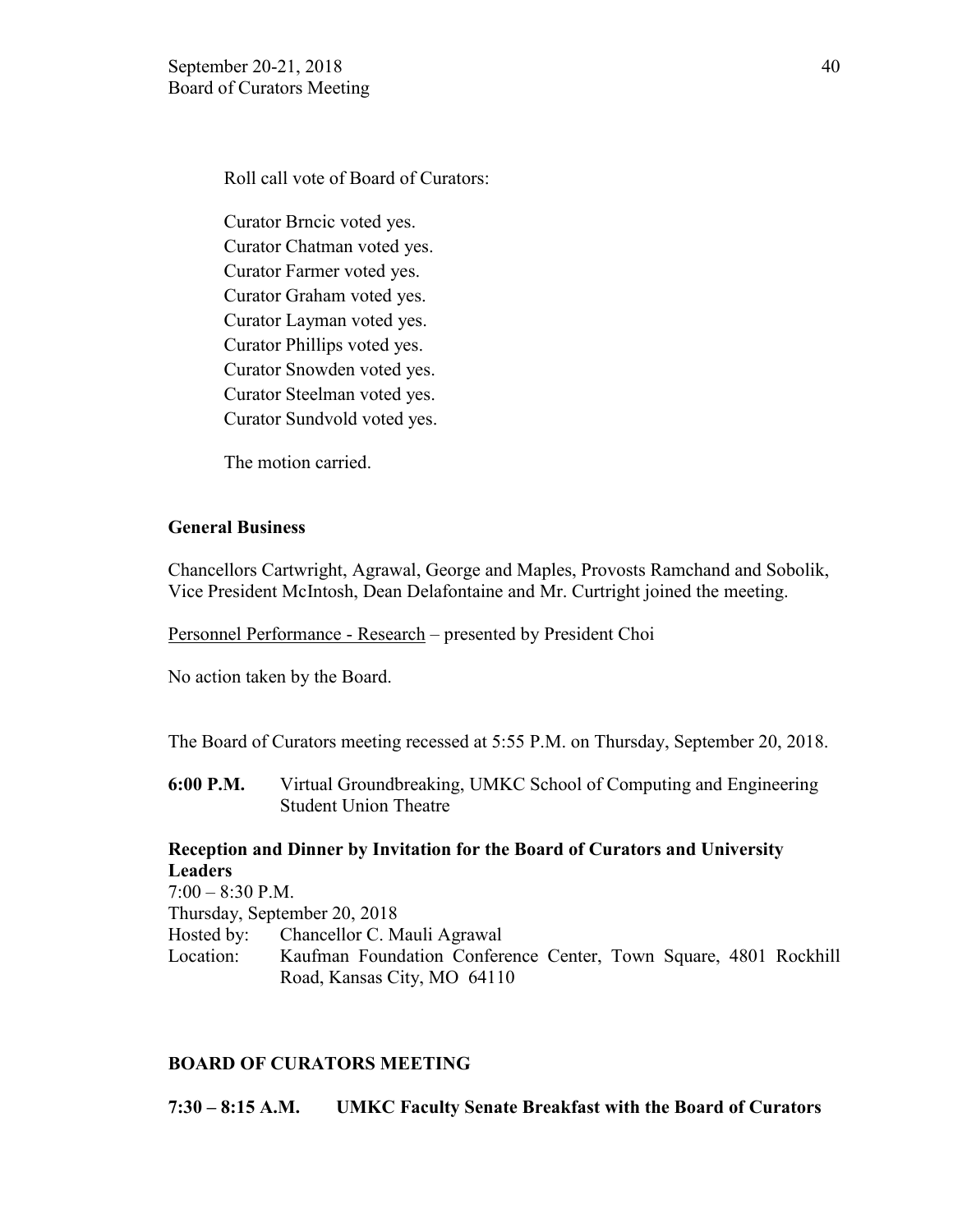Topic: The Human in the Digital Age at UMKC Location: Student Union, Multipurpose Room 401 B&C

#### **RECONVENED PUBLIC SESSION**

A meeting of the University of Missouri Board of Curators reconvened in public session at 8:30 A.M., on Friday, September 21, 2018, in the Multipurpose Room A&D of the Student Union on the University of Missouri – Kansas City campus, Kansas City, Missouri, pursuant to public notice given of said meeting. Curator David L. Steelman, Chair of the Board of Curators, presided over the meeting.

Present

The Honorable Julia G. Brncic The Honorable Darryl M. Chatman The Honorable Jamie L. Farmer The Honorable Maurice B. Graham The Honorable Jeffrey L. Layman The Honorable John R. Phillips The Honorable Phillip H. Snowden The Honorable David L. Steelman The Honorable Jon T. Sundvold

Also Present Also Present

Dr. Mun Y. Choi, President Mr. Stephen J. Owens, General Counsel Ms. Cindy Harmon, Secretary of the Board of Curators Mr. Avery Welker, Student Representative to the Board of Curators Dr. C. Mauli Agrawal, Chancellor, University of Missouri – Kansas City Dr. Gary K. Allen, Vice President for Information Technology Dr. Alexander Cartwright, Chancellor for University of Missouri-Columbia Mr. Jonathan Curtright, Chief Executive Officer, MU Health Ms. Kamrhan Farwell, Chief Marketing and Communications Officer Ms. Marsha Fischer, Chief Human Resources Officer Dr. Thomas F. George, Chancellor for University of Missouri-St. Louis Dr. Steven W. Graham, Senior Associate Vice President for Academic Affairs Dr. Chris Maples, Interim Chancellor for Missouri University of Science and Technology Dr. Mark McIntosh, Vice President for Research and Economic Development Dr. Kevin G. McDonald, Chief Diversity Officer Ms. Michelle M. Piranio, Interim Chief Audit Executive Mr. Ryan D. Rapp, Vice President for Finance Dr. Marshall Stewart, Vice Chancellor, Extension and Engagement Ms. Christine Holt, Chief of Staff, UM System Mr. Christian Basi, Director of Media Relations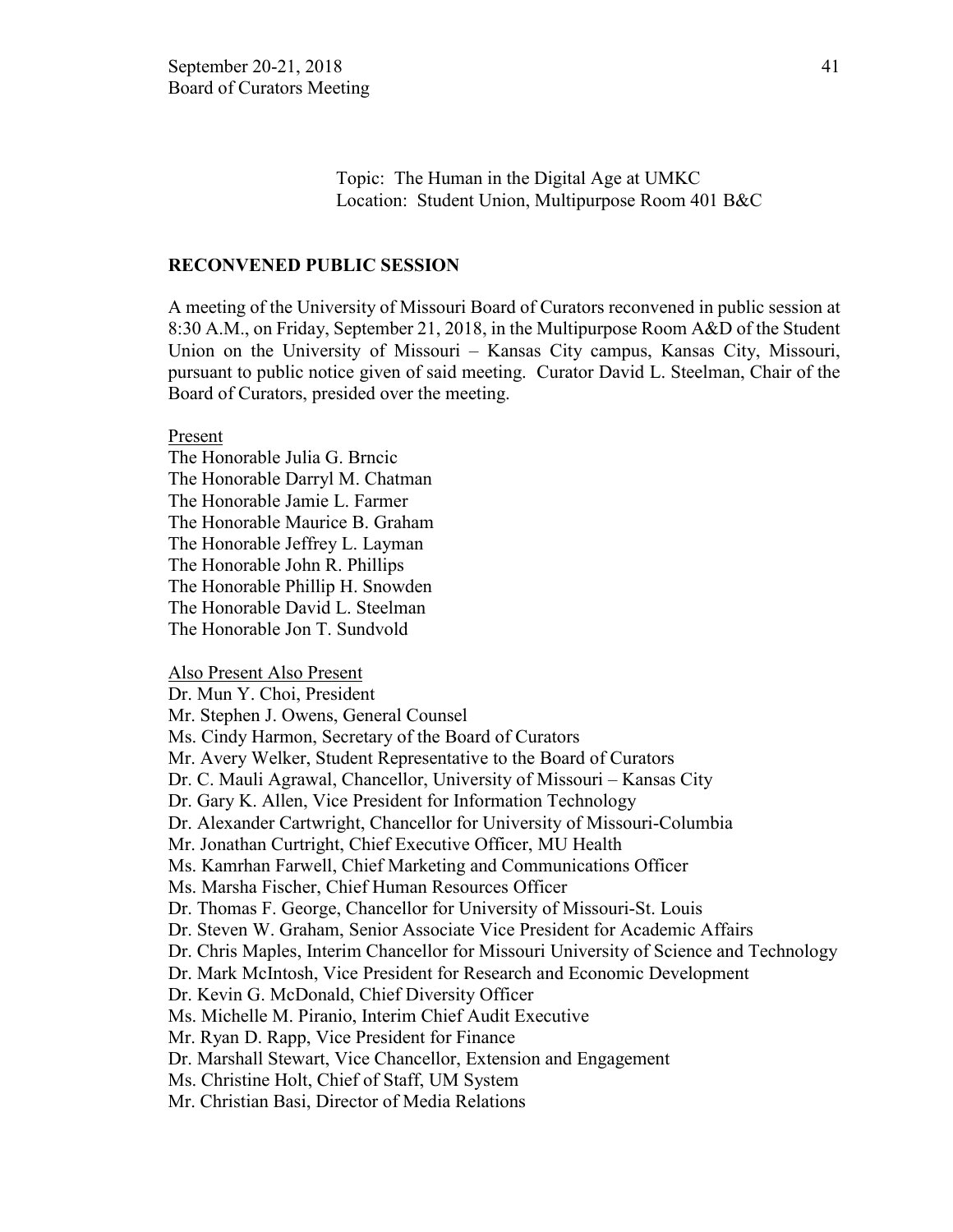Media representatives

## **General Business**

University of Missouri Board Chair and President's Report – presented by Chair Steelman and President Choi (slides on file)

Board Chair Steelman and President Choi spoke about the importance of increasing research and helping faculty reach their full potential as researchers.

Critical Issue Discussion – Focus on Research and Scholarly Excellence – presented by Chancellor Cartwright, Dr. McIntosh and Dean Delafontaine (slides on file)

No action taken by the Board.

## Board of Curators Resolution: Reaffirming Commitment to Excellence in Research

It was moved by Curator Graham and seconded by Curator Phillips, that the

attached Resolution on reaffirming a commitment to excellence in research be approved.

## **UNIVERSITY OF MISSOURI BOARD OF CURATORS RESOLUTION: SYSTEM GOVERNANCE**

The University of Missouri Board of Curators, meeting in Springfield on this 27<sup>th</sup> day of July, 2018, resolves as follows:

**WHEREAS,** the University of Missouri System was formed in 1963 and consists of system administration and four universities: the University of Missouri-Columbia, the University of Missouri-Kansas City, the Missouri University of Science and Technology, the University of Missouri-St. Louis, and all of their component parts, including, but not limited to, MU Health, MU Extension and UM Engagement ("University" or "UM System"); and

**WHEREAS,** the University is organized as a university system in order to achieve more collectively than its component parts could achieve individually; and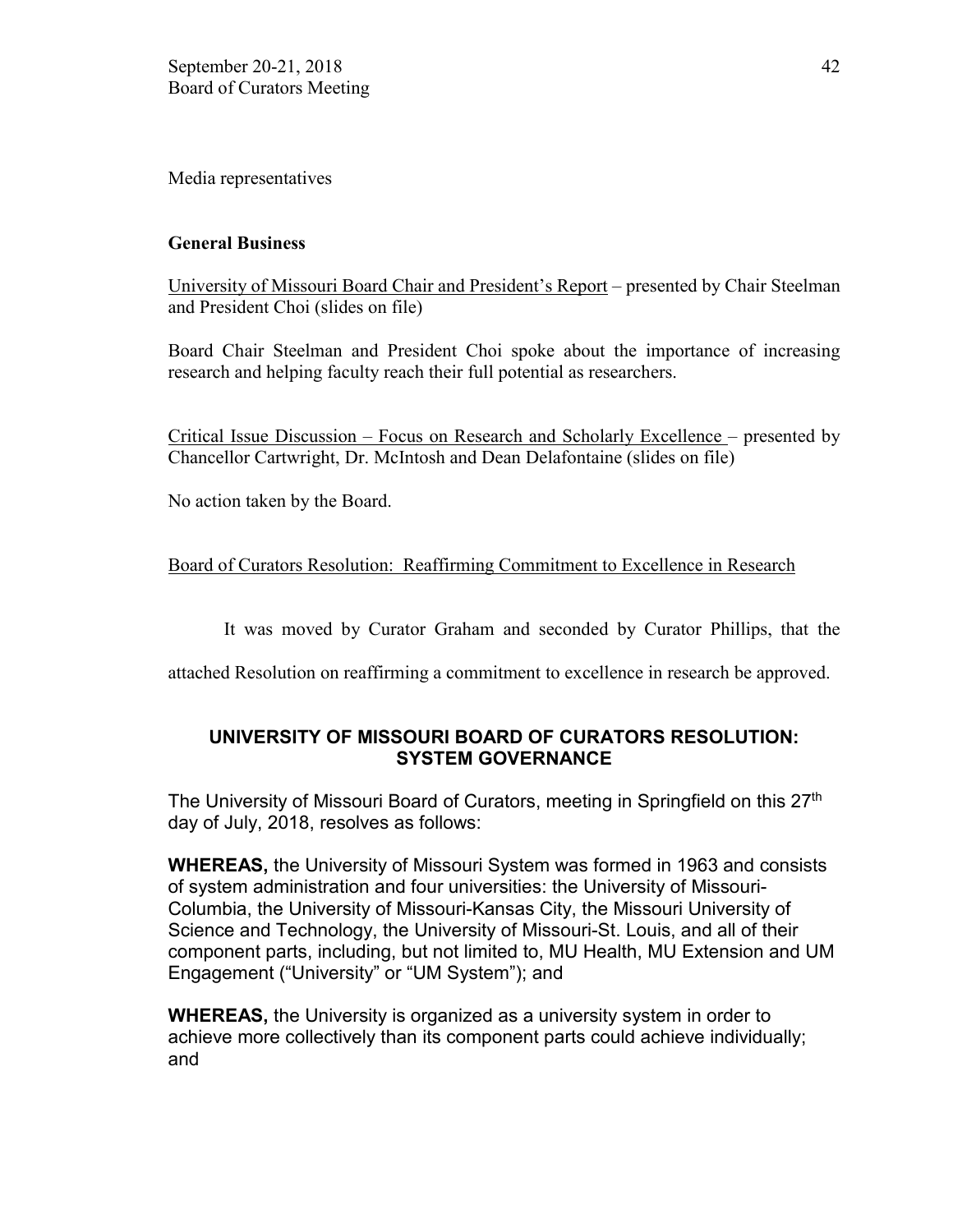**WHEREAS,** the Constitution of Missouri vests the Board of Curators ("Board") with authority to govern the University; the Board delegates to the President the general power to act on behalf of the Board, subject to specified limitations; and the President appoints, subject to approval by the Board, Chancellors for each of the four universities of the UM System who report to the President; and

**WHEREAS,** in January 2018, the Board Chair appointed a task force to review, among other things, the UM System's patterns of governance, leadership and operations ("Task Force"); and

**WHEREAS,** the Task Force reviewed the history of the UM System and its formation, other public university system structures, and sought and received input from chancellors, provosts, vice presidents, faculty, staff, students and other concerned stakeholders through a variety of media, including a university community input session at the Board meeting on June 22, 2018; and

**WHEREAS,** after due deliberation and study, the Task Force issued a thoughtful report to the Board ("Task Force Report") which the Board discussed over two days during meetings on July 26-27, 2018.

## **NOW THEREFORE, BE IT RESOLVED** that:

- 1. The Board reaffirms the value and importance of being organized as one university system and that the Board is the governing board for the UM System and each of its universities and their component parts; and
- 2. The Board reaffirms the authority delegated to the President to act on behalf of the Board, subject only to specified limitations, and to act as the chief academic and administrative officer of the UM System and each of its universities and their component parts including, but not limited to, all faculty, staff and students; all academic, public, business, financial and related affairs; and all advancement programs; and
- 3. The Board approves and adopts the Vision Statement and the Guiding Principles and Recommendations for Proactive Leadership and Governance set forth in the Task Force Report, as they may have been modified by the Board's discussion; and
- 4. The Board acknowledges the UM System's existing Mission Statement set forth in the Task Force Report and directs the President to review it for possible revision in the near future; and
- 5. The Board, through its actions during this meeting, amends Collected Rule and Regulation (CRR) 20.010, General Organization, and CRR 20.030,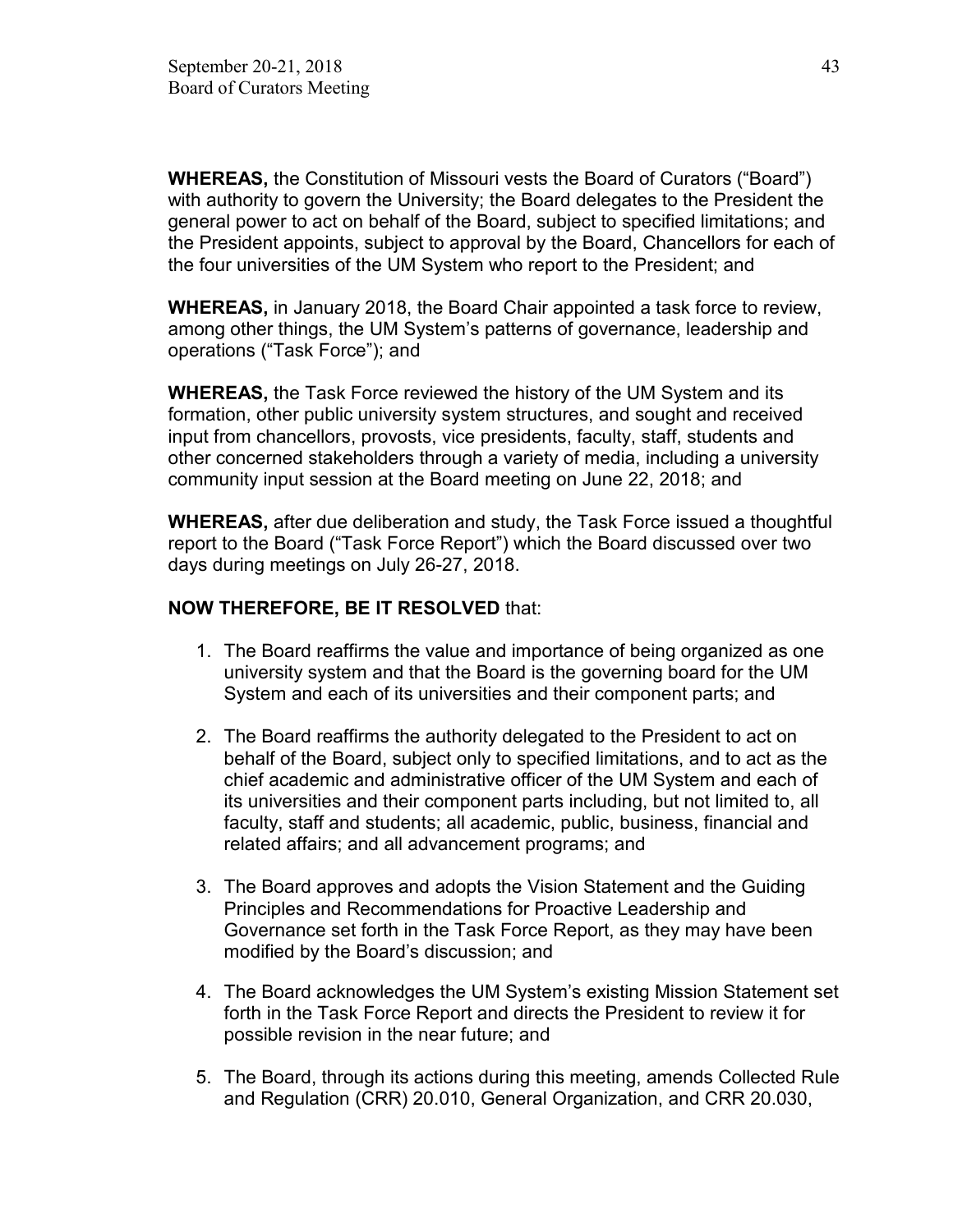Executive Authority, in order to make them consistent with the governance structure set forth in the Task Force Report and the Board intends to update and amend other CRRs to assure they are consistent with such a governance structure and the Task Force Report; and

- 6. The Board recognizes sound leadership and positive culture as integral to the success of the UM System and directs the President or his designee to design and promote orientation programs for new leaders and on-going training for existing leaders, including the chancellors, vice-presidents, provosts, deans and department chairs, and that such orientation and training programs include, among other things, this Resolution and the Task Force Report, as it may have been modified by the Board; and
- 7. The Board expresses its appreciation to the Task Force and its members Curator Darryl Chatman (Chair), Curator Julia Brncic, Curator John Phillips, President Mun Choi, Chancellor Mauli Agrawal, Interim Chancellor and Provost Barbara Bichelmeyer, Chancellor Alex Cartwright, Chancellor Tom George, Interim Chancellor Chris Maples, Vice President Ryan Rapp, General Counsel Steve Owens, and for the assistance of AGB Consultant Terry MacTaggart, Board Secretary Cindy Harmon and UM Counsel Nick Beydler.

**BE IT FURTHER RESOLVED**, that the Secretary of the Board of Curators cause this Resolution to be spread upon the minutes of this meeting.

| Julia G. Brncic   | Jeffrey L. Layman  |
|-------------------|--------------------|
| Darryl M. Chatman | John R. Phillips   |
| Jamie L. Farmer   | Phillip H. Snowden |
| Maurice B. Graham | David L. Steelman  |

Jon T. Sundvold

The motion carried unanimously (9-0) by voice vote with no abstentions.

Resolution, Student Representative to the Board of Curators, Courtney Lauer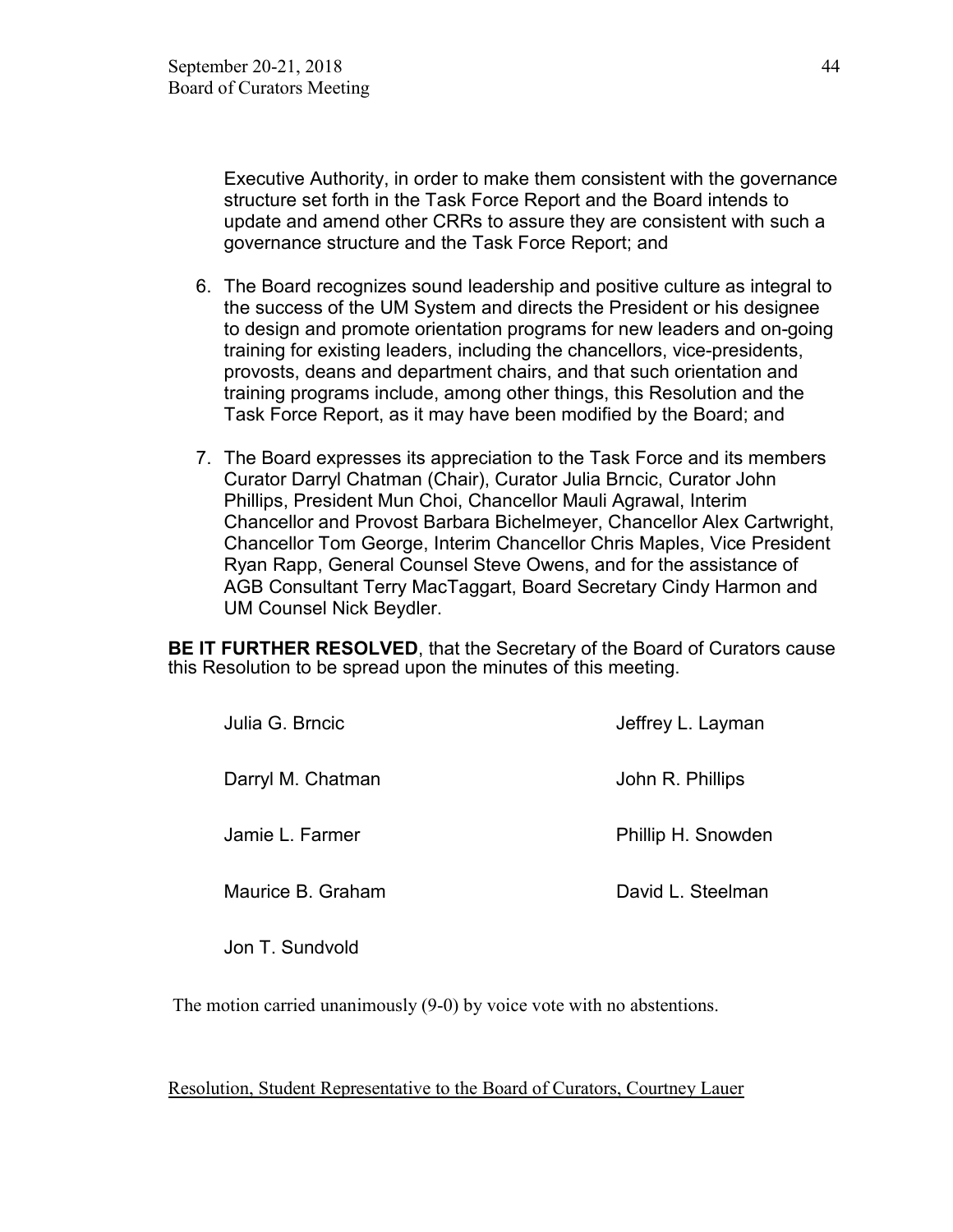It was endorsed by President Choi, moved by Curator Graham and seconded by Curator Farmer, that the following resolution recognizing the dedicated service of Courtney N. Lauer, Student Representative, be approved:

#### RESOLUTION

**WHEREAS**, Courtney N. Lauer served with distinction as the Student Representative to the Board of Curators from July 28, 2017 until July 27, 2018; and

**WHEREAS**, during her term, she effectively and professionally represented the diverse interests and priorities of students from all four universities of the University of Missouri System; and

**WHEREAS**, she was committed and engaged while working with the Board as she advocated for students, constantly maintaining a positive attitude, actively listening and offering incisive opinions; and

**WHEREAS**, while addressing the Committees or the Board of Curators as a whole, she was an eloquent and articulate spokesperson who called attention to student issues and perspectives; and

**WHEREAS**, the Board held Courtney in very high esteem, as witnessed by Curator Maurice Graham, who stated: "Courtney's incredible preparation and dedication to the interest of our students helped us make the right decision countless times. Our Board was more informed and better prepared because of her presence and contributions." And, Chair David Steelman stated: "Courtney was also dogged in her determination to present the student perspective, and that made her insights invaluable. The Board was fortunate to have her at the table, and I am grateful to know her."; and

**WHEREAS**, during her service on the Board of Curators, Courtney completed her master of laws degree in dispute resolution. During this time she also worked in the Missouri Attorney General's Office and later accepted a position as an Associate with Husch Blackwell, LLP in the Commercial Litigation and Labor & Employment departments in Kansas City; and

**WHEREAS**, one of Courtney's key accomplishments was facilitating the Intercampus Student Council's efforts to increase awareness and prevention efforts surrounding sexual violence on college campuses, culminating in the Board's pledging its support for the efforts of It's On Us and It's on Us Mizzou; and

**WHEREAS**, while diligently working for all UM System students, she provided leadership by engaging student body presidents and vice presidents from the four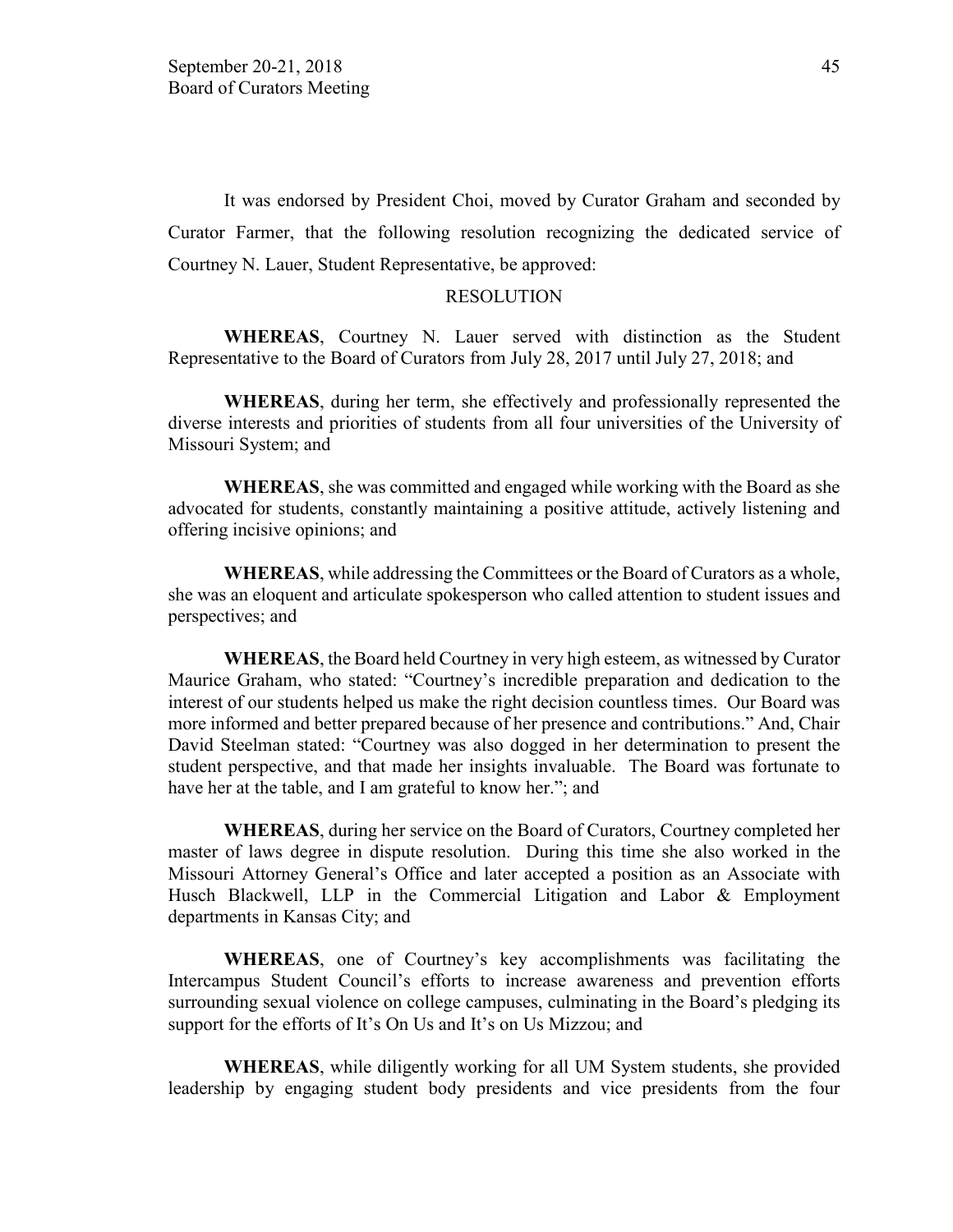universities to increase participation in the Intercampus Student Council (ISC). As Chair of ISC, Courtney made a concerted effort to ensure that the ideas and efforts of the group and student governments were discussed and clearly presented to leadership and the Board; and

**WHEREAS**, Courtney was the first Student Representative to deliver a report to the Board at each regular meeting regarding student matters and highlights from each university:

**NOW, THEREFORE, BE IT RESOLVED**, that the Board of Curators, on behalf of the students, faculty, staff and alumni of the University of Missouri System, and on behalf of the citizens of the State of Missouri, does hereby adopt this resolution in appreciation of the dedicated and devoted service of Courtney N. Lauer; and

**BE IT FURTHER RESOLVED**, that the Secretary of the Board of Curators cause this resolution to be spread upon the minutes of this meeting and a duly inscribed copy thereof be furnished to Courtney N. Lauer.

The motion carried unanimously (9-0) by voice vote with no abstentions.

#### Good and Welfare

Draft November 15-16, 2018 Board of Curators meeting agenda – no discussion (on file)

#### **Reconvened Finance Committee**

Curator Brncic provided time for discussion of items. As the capital plans presented are preliminary, votes were taken for the Committee only.

Preliminary 5-Year Capital Plan for Missouri University of Science and Technology – presented by Interim Chancellor Maples (slides and information on file)

It was recommended by Interim Chancellor Maples, endorsed by President Choi,

moved by Curator Chatman and seconded by Curator Snowden, that the:

Preliminary Capital Plans:

Schrenk Hall Addition and Renovation - Phase III Engineering Research Lab Addition and Renovation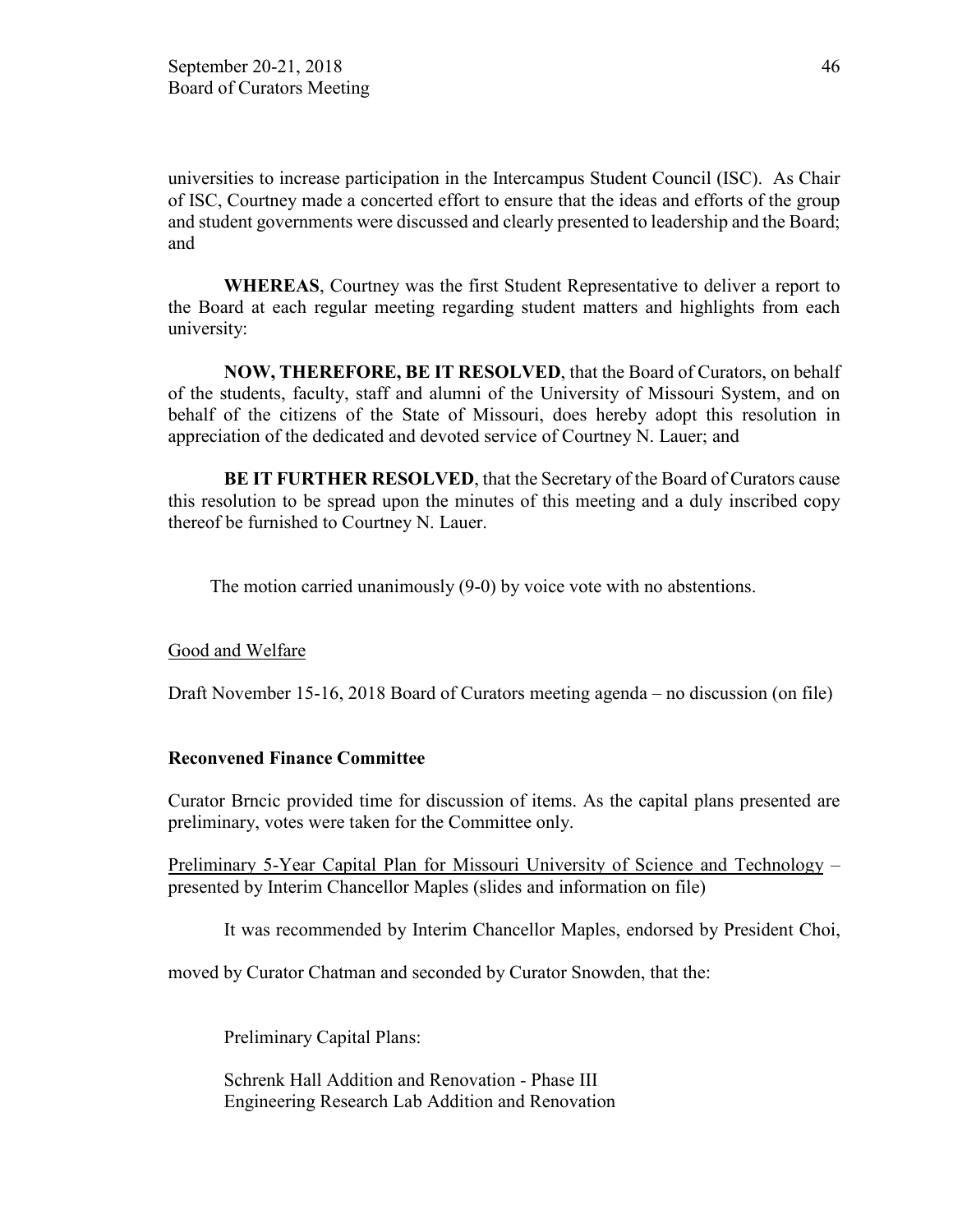Library/Learning Commons McNutt Hall Addition

be approved for further planning and development.

The motion carried unanimously (5-0) by voice vote of the committee with no abstentions.

Preliminary 5-Year Capital Plan for University of Missouri – St. Louis –presented by Chancellor George (slides and information on file)

It was recommended by Chancellor George, endorsed by President Choi, moved by

Curator Chatman and seconded by Curator Snowden, that the:

Preliminary Capital Plans:

Space Consolidation & Infrastructure Social Science Building Renovation Stadler Hall Renovation

be approved for further planning and development.

The motion carried unanimously (5-0) by voice vote of the committee with no abstentions.

Preliminary 5-Year Capital Plan for University of Missouri – Columbia – presented by Chancellor Cartwright (slides and information on file)

It was recommended by Chancellor Cartwright, endorsed by President Choi,

moved by Curator Chatman and seconded by Curator Snowden, that the:

Preliminary Capital Plans:

Satellite Boiler Plant – Research Commons District Cooling Capacity Addition Veterinary Medical Diagnostic Laboratory Replacement Center for Student Health & Well-Being Ellis Library – Student Experience Center Facilitated by the Library Depository Expansion New Journalism Building – Replace and Redevelop Neff Hall & Addition Site Manor House – Renovate for Community Style Living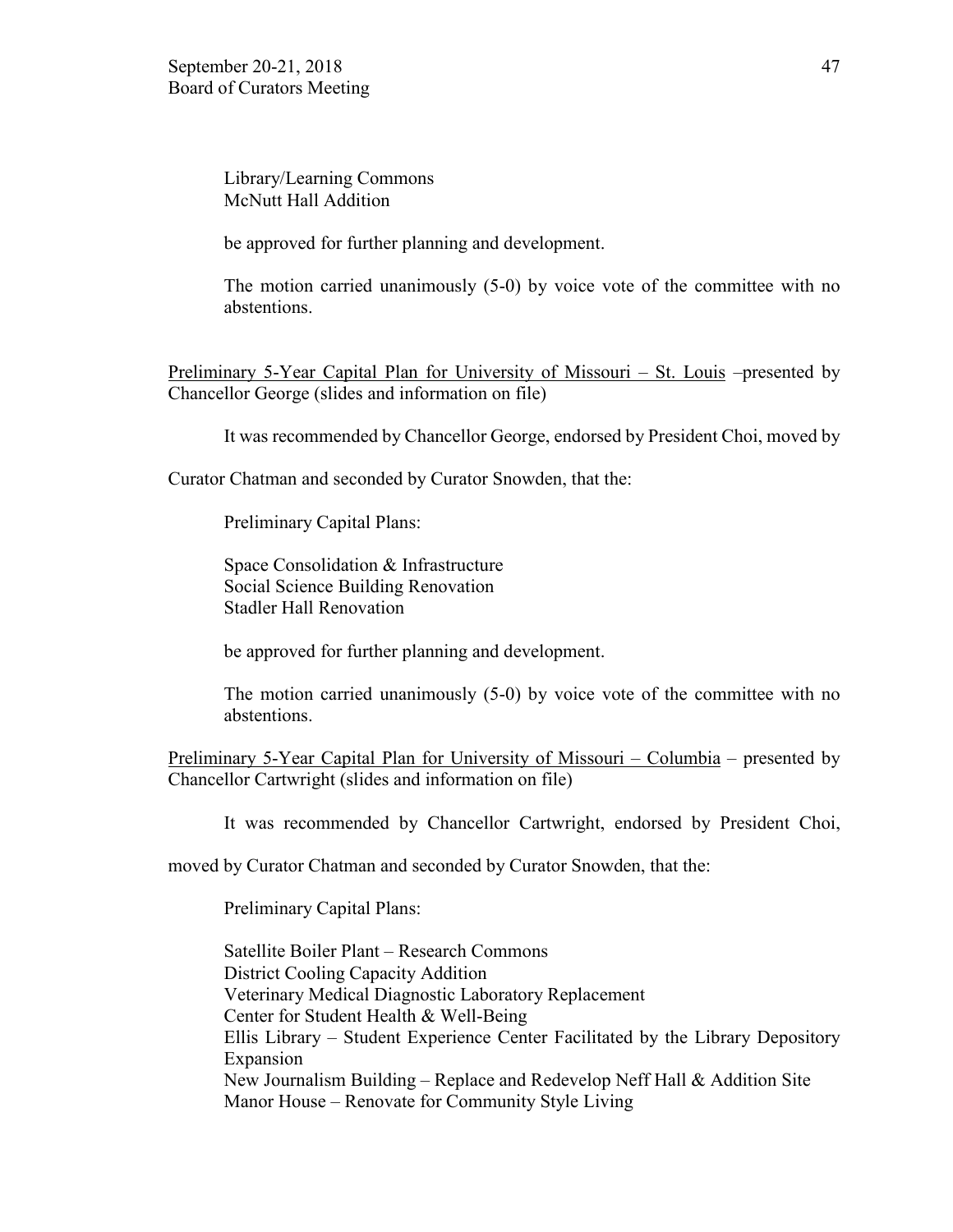Honors College – New Building

be approved for further planning and development.

The motion carried unanimously (5-0) by voice vote of the committee with no abstentions.

Preliminary 5-Year Capital Plan for University of Missouri – Kansas City – presented by Chancellor Agrawal (slides and information on file)

It was recommended by Chancellor Agrawal, endorsed by President Choi, moved

by Curator Chatman and seconded by Curator Snowden, that the:

Preliminary Capital Plans:

Conservatory of Music and Dance Spencer Chemistry-Biological Science Renovation Phase II Health Sciences Interprofessional Education and Research Building Bloch Heritage Hall Renovation and Addition New Student Housing

be approved for further planning and development.

The motion carried unanimously (5-0) by voice vote of the committee with no abstentions.

The public session of the Board of Curators meeting adjourned at 11:57 A.M. on Friday, September 21, 2018.

#### **Executive Session**

A meeting of the University of Missouri Board of Curators was reconvened in executive session at 12:10 P.M., on Friday, September 21, 2018, in room 402 of the Student Union on the University of Missouri – Kansas City campus, Kansas City, Missouri, pursuant to public notice given of said meeting. Curator David L. Steelman, Chair of the Board of Curators, presided over the meeting.

Present The Honorable Julia G. Brncic The Honorable Darryl M. Chatman The Honorable Jamie L. Farmer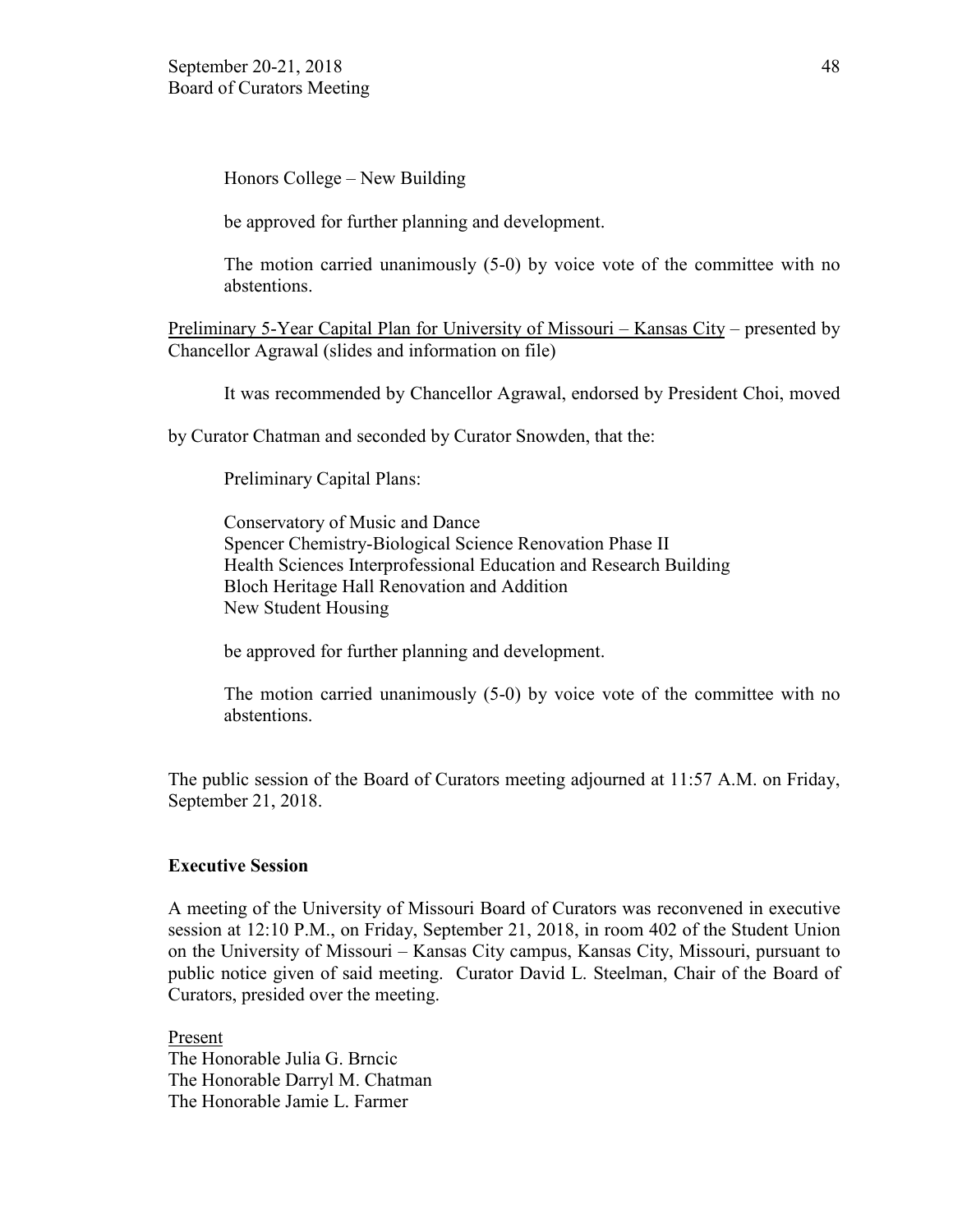September 20-21, 2018 49 Board of Curators Meeting

The Honorable Maurice B. Graham The Honorable Jeffrey L. Layman The Honorable John R. Phillips The Honorable Phillip H. Snowden The Honorable David L. Steelman The Honorable Jon T. Sundvold

Also Present Dr. Mun Y. Choi, President Mr. Stephen J. Owens, General Counsel Ms. Cindy Harmon, Secretary of the Board of Curators Mr. Avery Welker, Student Representative to the Board of Curators Mr. Ryan D. Rapp, Vice President for Finance Ms. Christine Holt, Chief of Staff, UM System

#### **General Business**

General Counsel's Report and Litigation Report – presented by General Counsel Owens

No action taken by the Board.

It was moved by Curator Sundvold and seconded by Curator Brncic, that the meeting of the Board of Curators, September 20-21, 2018, be adjourned.

Roll call vote of the Board: Curator Brncic voted yes. Curator Chatman voted yes. Curator Farmer voted yes. Curator Graham voted yes. Curator Layman voted yes. Curator Phillips voted yes. Curator Snowden voted yes. Curator Steelman voted yes. Curator Sundvold voted yes.

The motion carried.